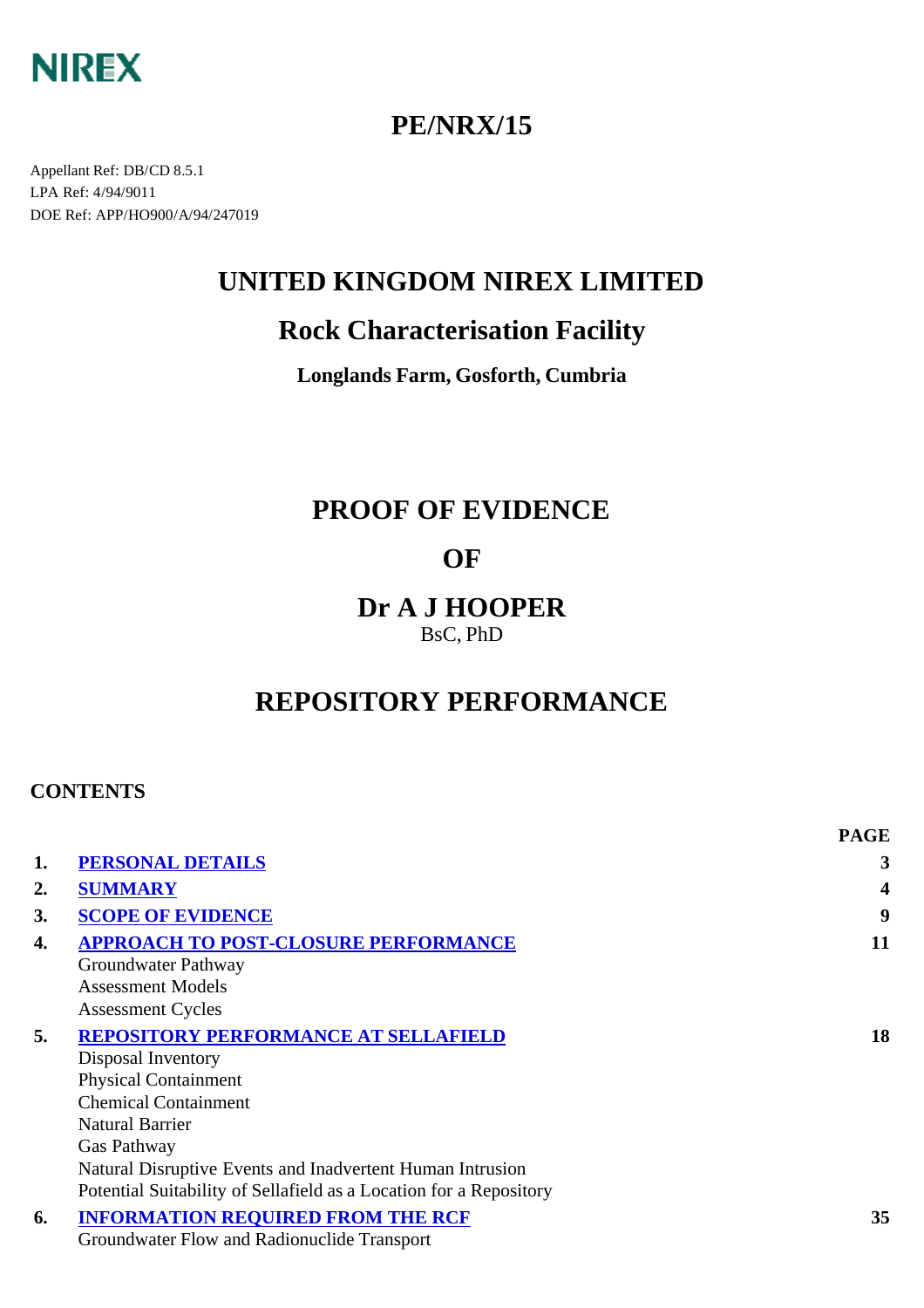**7. IMPACT OF THE RCF** Location of the Shafts Excavation Methods

#### **8. REFERENCES 61**

#### **TABLE & FIGURES**

| Table 5.1         | <b>Inventory of Radionuclides</b>                                                                                                                 |
|-------------------|---------------------------------------------------------------------------------------------------------------------------------------------------|
|                   | <b>Important to Safety of Disposal</b>                                                                                                            |
| <b>Figure 5.1</b> | <b>Radioactive Decay of Disposal</b>                                                                                                              |
|                   | <b>Inventory with Time</b>                                                                                                                        |
| <b>Figure 5.2</b> | <b>Fractional Release of Plutonium-239 as a Function of Barrier Operation</b>                                                                     |
| <b>Figure 5.3</b> | Risk Plotted Against Time for Each of the Climate States with Terrestrial Discharge, and for<br>The Temperate Climate State with Marine Discharge |

Back to NRX15 Menu. Back to POE Menu. Back to Homepage

#### **DR. ALAN JAMES HOOPER will say;**

#### **1. PERSONAL DETAILS**

1.1 I am Manager for Science for United Kingdom Nirex Limited ('Nirex') having joined the Company in September 1988 on secondment from the former Central Electricity Generating Board ('CEGB'). I am responsible for evaluations of long-term repository safety performance of the Sellafield site and for advising the Director for Science on co-ordination of the programmes of site characterisation, research and safety assessment.

1.2 I have been a UK delegate to the Co-ordinating Group for Site Evaluation and Design of Experiments for Radioactive Waste Disposal of the Radioactive Waste Management Committee of the Organisation for Economic Co-operation and Development Nuclear Energy Agency since its formation in 1990. I was elected its chairman in 1992.

1.3 I have been a member of the Scientific Advisory Committee to the Swedish Äspö Hard Rock Laboratory programme since 1992. This committee consists of senior scientists from academic institutions in Sweden and from the international waste agencies which are participating in the Äspö programme and is responsible for peer review of the results and planned experiments.

1.4 I hold a first-class honours degree in Chemistry from Nottingham University and a PhD in Inorganic Chemistry, also from Nottingham University.

1.5 Prior to my secondment and subsequent appointment at Nirex, I was employed by the CEGB. Between 1971 and 1980 I worked on projects to evaluate the transport of radioactive materials within power reactor circuits and the radiological consequences of such transport for workers and public. Between 1980 and 1985 I supported the CEGB Nuclear Decommissioning Project by contributing to evaluations of the radiological safety of alternative strategies for decommissioning CEGB Magnox Reactors. Between 1985 and 1988 I was responsible for the design and implementation of the research programme to support the strategy for the eventual disposal of the CEGB's intermediate-level radioactive wastes.

## **2. SUMMARY**

## **Repository Performance at Sellafield**

2.1 A preliminary assessment, based on results so far, of the post-closure performance of a repository located in the Potential Repository Zone ('PRZ') at Sellafield confirms the good promise of the Sellafield site as a potentially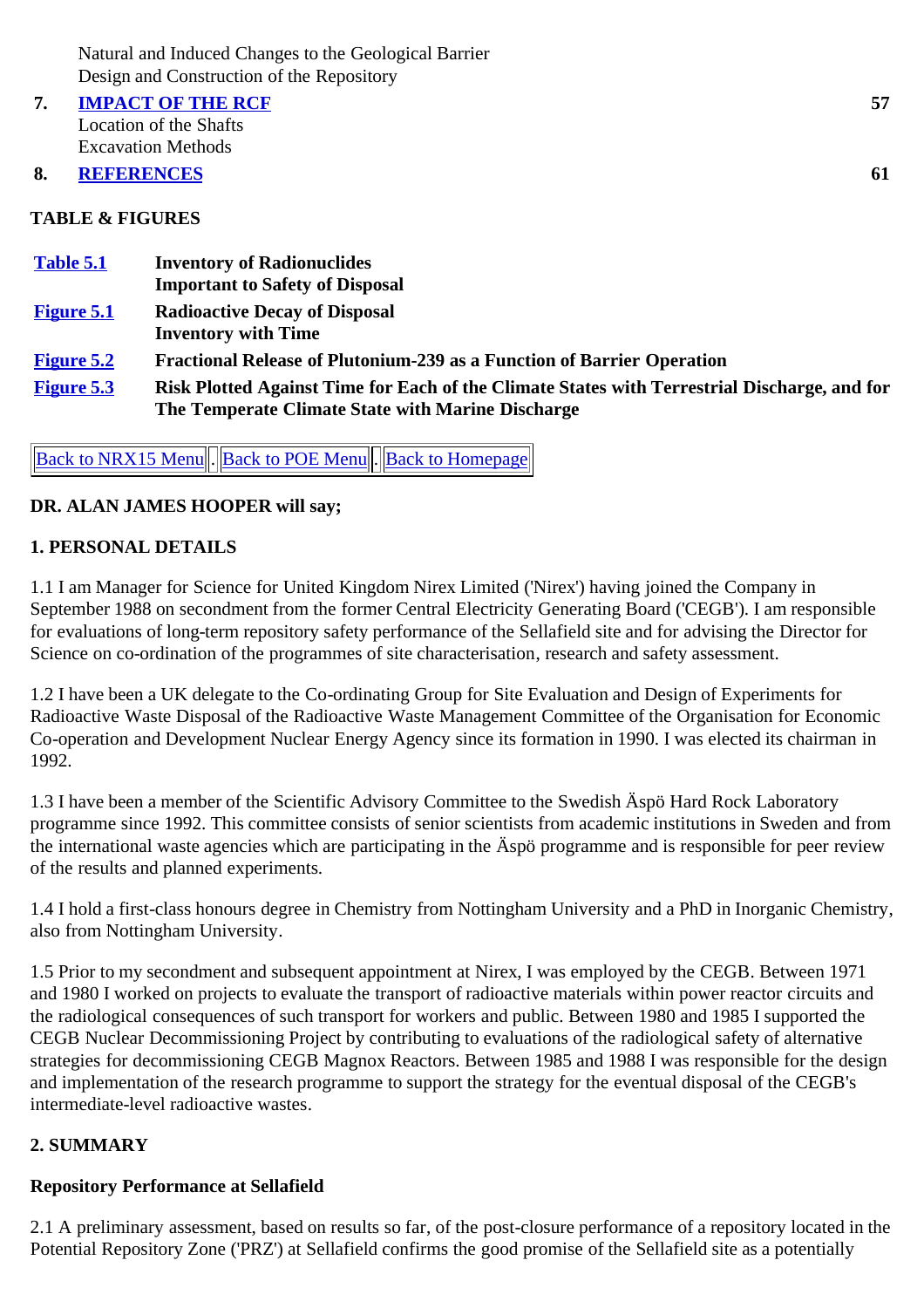suitable location for a repository. The groundwater pathway is central to our considerations of repository safety and requires to be well understood. If resolution of identified uncertainties confirms our current understanding of the groundwater system at Sellafield, then a repository could be developed in the Borrowdale Volcanic Group of rocks ('BVG') of the PRZ which would meet regulatory requirements.

2.2 In particular, the predicted flow and composition of groundwater that would enter a repository located in the BVG of the PRZ at Sellafield would result in the physical and chemical containment in the repository of all but a small fraction of the radioactivity in the initial disposal inventory. Just three radionuclides: chlorine36, iodine-129 and uranium-238 are calculated to be released in quantities that result in significant contributions to the peak risk either from natural discharges or water abstraction in wells.

2.3 The assessment presented in my evidence emphasises the understanding that has been developed of the contribution of the various barriers in the repository system to the containment of radioactivity in a repository located in the PRZ at Sellafield. The evidence identifies the contribution to containment performance by the engineered and geological barriers.

2.4 Physical containment is afforded in particular by the waste containers which prevent ready access of groundwater to the wastes. The results obtained so far on the corrosion of steels under the conditions that would apply in a repository at Sellafield show that the rates of corrosion would be expected to be low and that the steel containers would remain sufficiently intact to result in containment within the repository of short-lived radionuclides accounting for the major part (about 99%) of radioactivity in the repository inventory.

2.5 In order to establish and maintain appropriate chemical conditions in a repository, the space in the vaults around the waste containers will be backfilled with a cement-based grout developed for the purpose, and known as Nirex Reference Vault Backfill. On the basis of results obtained so far of test work and modelling on the performance of this grout, concerning the suppression of the solubilities of radionuclides in groundwater and sorption of dissolved radionuclides onto cement surfaces, the chemical conditions established in a repository at Sellafield would result in the containment in the repository of most of the long-lived radionuclides in the disposal inventory. Over 99% of the residual 1% of long-lived radionuclides would decay during the period over which chemical containment, represented by conditioning the groundwater to a high pH, is maintained.

2.6 My evidence identifies three important radionuclides that because of their chemical properties or very long radioactive decay half-lives are not physically or chemically contained in the repository until they have decayed to insignificant levels. These are chlorine-36 and iodine-129, which are considered to be highly soluble and not subject to a high degree of sorption in the near field of the repository, and uranium-238 which has a half-life approaching 4,500 million years.

2.7 Groundwater flow models predict that the path taken by groundwater leaving the potential repository location leads to a discharge predominantly into the sediments currently off the coast below the Irish Sea. In this event the additional considerable dilution afforded by the sea leads to assessed risks to an individual at least three orders of magnitude below the target of  $10^{-6}$  per year. However, the extended timescales of thousands of years before the groundwater returns to the surface may be sufficient for a change in climate to cause the sea level to drop and the discharge to be to a terrestrial environment.

2.8 The concentrations in which the radionuclides chlorine-36 and iodine-129 may reach the surface environment are determined by the flow of groundwater through the repository near field and by the extent of subsequent dilution of this volume of water by groundwater in the surrounding host rock and overlying sedimentary formations. It is shown that on the basis of results obtained so far the combination of low groundwater flow in the BVG at Sellafield and the dilution and dispersion afforded by the flow of groundwater in the overlying sedimentary formations is likely to give rise to concentrations of these radionuclides in the surface terrestrial environment consistent with meeting regulatory requirements.

2.9 In the case of uranium-238 the peak in risk from this radionuclide is considered to occur more than a million years after repository closure and to result from a daughter radionuclide, radium-226, produced by its radioactive decay. On the basis of the results obtained so far, both on the groundwater system and on the containment afforded to uranium-238 by the engineered barriers of the repository, the performance of the repository system is likely to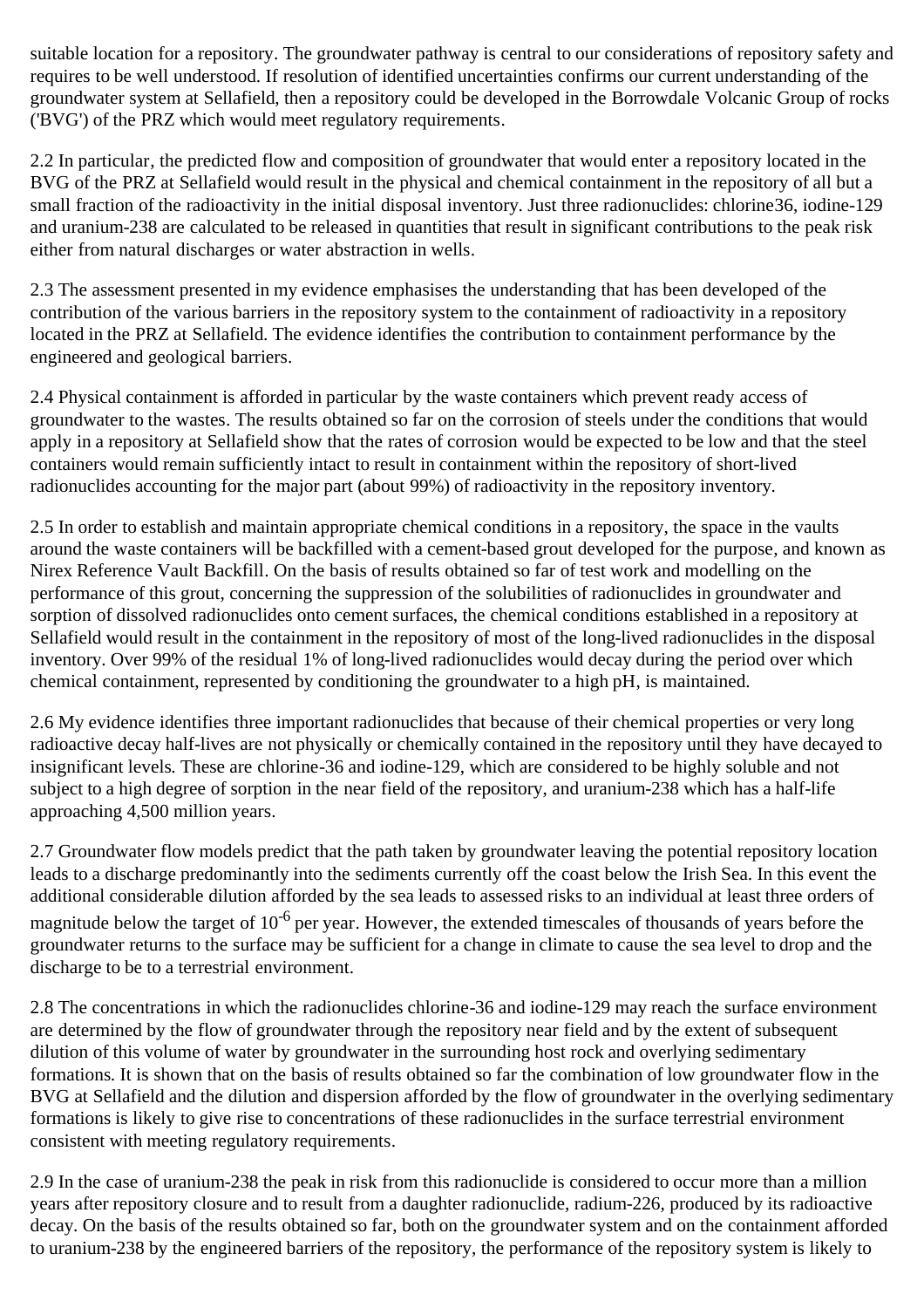give rise to concentrations of radium-226 in the surface environment consistent with meeting regulatory requirements.

2.10 On the basis of these results my evidence identifies the key uncertainties which remain and which need to be addressed to inform two key decision points in the development of a repository.

2.11 It is shown that the Rock Characterisation Facility ('RCF') is needed to provide information to address uncertainties in three main areas:

- groundwater flow and radionuclide transport;
- natural and induced changes to the geological barrier; and
- design and construction of the repository.

#### **Groundwater Flow and Radionuclide Transport**

2.12 The flow of groundwater into the near field of the repository is highly dependent upon the description of the networks of connected fractures in the BVG. My evidence describes how the integrated activities of observation, monitoring and testing over extended length scales and in three dimensions only afforded in the RCF are needed to build sufficient confidence in the calculation of the flow rate to meet regulatory requirements with respect to postclosure safety.

2.13 The calculated dilution of the radionuclides transported away from the repository in groundwater is dependent upon the properties of the flow channels in key geological formations. My evidence describes how these flow channels can be identified and characterised by the integrated activities over extended length scales and in three dimensions only afforded in the RCF.

2.14 Further key uncertainties are identified in relation to groundwater flow and radionuclide transport, namely:

- the nature and extent of rock matrix diffusion;
- colloid transport; and
- gas migration.

My evidence identifies the unique attributes of the RCF for addressing these matters.

## **Natural and Induced Changes**

2.15 The key uncertainties that need to be addressed in respect of natural and induced changes to the geological barrier are identified as :

- validation of the stability of the hydrogeological system over extended timescales;
- the effect of excavation disturbance; and
- the effect of chemical disturbance (by alkaline near-field groundwater).

2.16 Detailed examination in the RCF of the fractures that are components of the networks of connected fractures should allow the geological history of flow patterns to be established, particularly by dating the mineralisation that has occurred in association with flows. This palaeohydrogeological record can then be compared with the present day flow patterns to test whether significant changes have occurred in the past and may therefore occur in the future.

2.17 The RCF is needed, in advance of the decision whether or not to propose development of a repository, to validate that the site characteristics are such that excavation disturbance would not significantly impair the containment performance of the natural geological barrier. Excavation of the RCF itself is the only means by which a measurable disturbance can be created to allow extrapolation in time and space of the consequences in the post-closure period of a repository.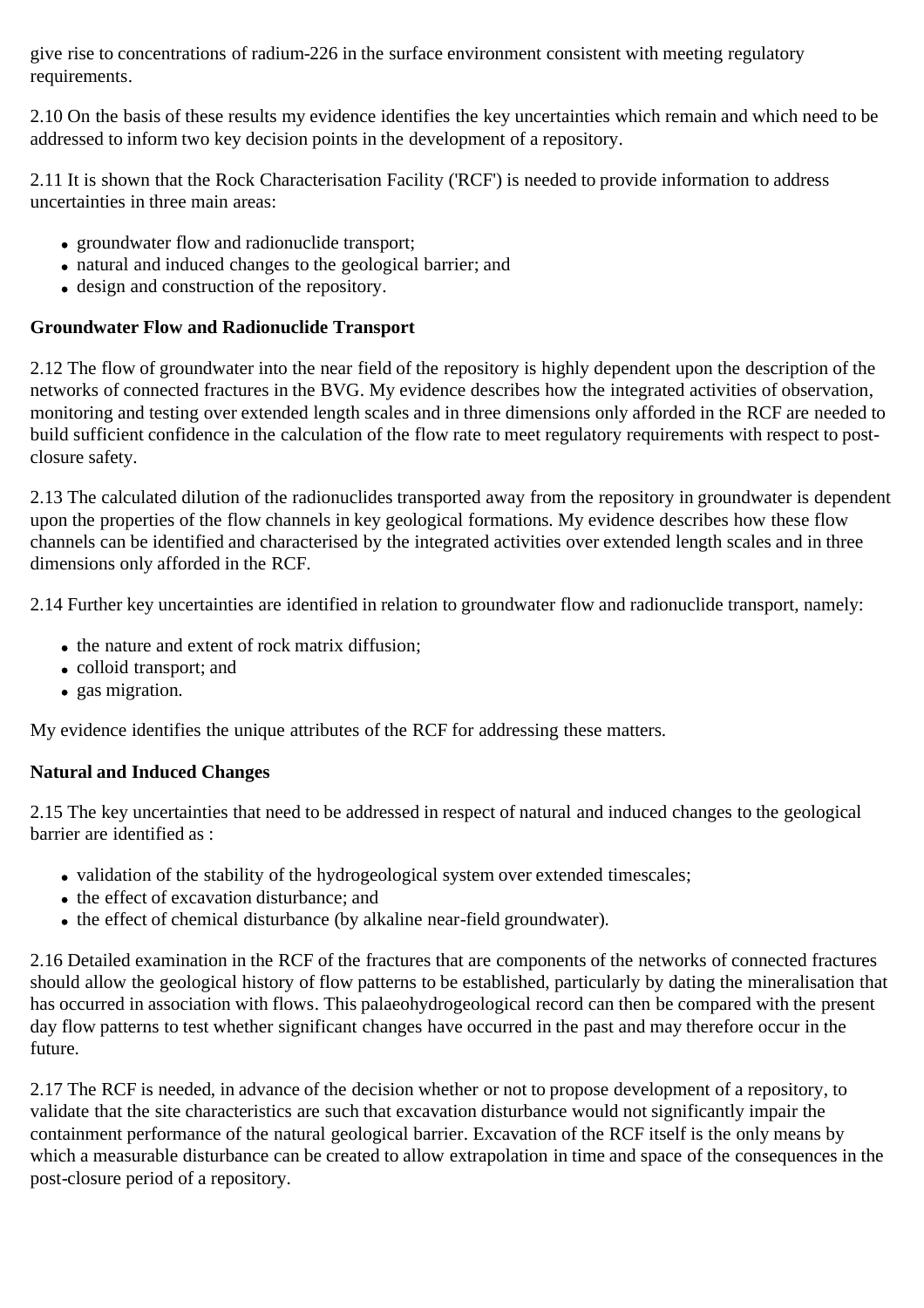2.18 The access to specific features in the rock in the RCF allows testing of the effects of alkaline near-field groundwater (derived from the cements in the repository) on groundwater flow and radionuclide transport in the surrounding host rock.

## **Design and Construction of the Repository**

2.19 The way in which the RCF permits identification of geological and hydrogeological features that must be taken into account in refining the repository design in terms of depth, location, layout and orientation of vaults within the PRZ is described.

2.20 It is also described how the confidence that various underground features can be sealed adequately to satisfy regulatory requirements on post-closure safety is only obtainable by access to representative features and excavations in the rock mass as afforded by the RCF.

## **Impact of the RCF**

2.21 Finally, my evidence notes that the performance of the geosphere barrier is unlikely to be impaired by the impact of the RCF and that this issue will require to be considered as an element of any application to the regulatory authorities for authorisation under RSA93.

## **3. SCOPE OF EVIDENCE**

3.1 The purpose of my evidence is :

- to describe the Nirex approach to post-closure performance assessment (Section 4);
- to present a preliminary analysis of post-closure performance of a repository at Sellafield (Section 5);
- to describe the essential information required from the Rock Characterisation Facility ('RCF') to resolve remaining uncertainties in respect of that performance (Section 6); and
- to describe the impact that the RCF may have upon the containment performance of the geosphere (Section 7).

3.2 In Section 5, I describe the current understanding of the performance of a repository located at Sellafield. The role of the geosphere, both in ensuring the successful long-term containment properties of the engineered system and in diluting residual radionuclides dissolved in groundwater emerging from the engineered system, is described.

3.3 The evidence in Section 5 reflects the results obtained up to early 1994 on the geology and hydrogeology of the Sellafield site that are important to the movement of groundwater which could contain radionuclides released from the repository. The possible implications for repository performance of the results that have been obtained since early 1994, as presented in Dr. Chaplow's evidence (**PE/NRX/14**, Section 6), are also considered in Section 5. This evidence shows why Nirex considers the Sellafield site as offering good promise as a potentially suitable location for a repository and, therefore, why it is justified to secure further information on the site through investigations in the RCF.

3.4 My evidence shows that although the good promise of the site can be established, there remain key uncertainties which require to be addressed in the RCF to enable Nirex to decide whether or not to propose development of a repository at Sellafield.

3.5 The evidence in Section 6 specifies the further information required to address these key uncertainties which can only be acquired from the RCF. Dr. Mellor's evidence (**PE/NRX/16**, Sections 4 and 5) describes how the RCF needs to be developed and operated to deliver this information.

3.6 My evidence in Section 7 considers the potential for the excavation of the RCF, and of its shafts in particular, to impact upon the performance of a repository subsequently located within the Borrowdale Volcanic Group of rocks ('BVG') of the Potential Repository Zone ('PRZ') at Sellafield. It shows that there is a sound basis for the proposed location of the shafts and excavation methods.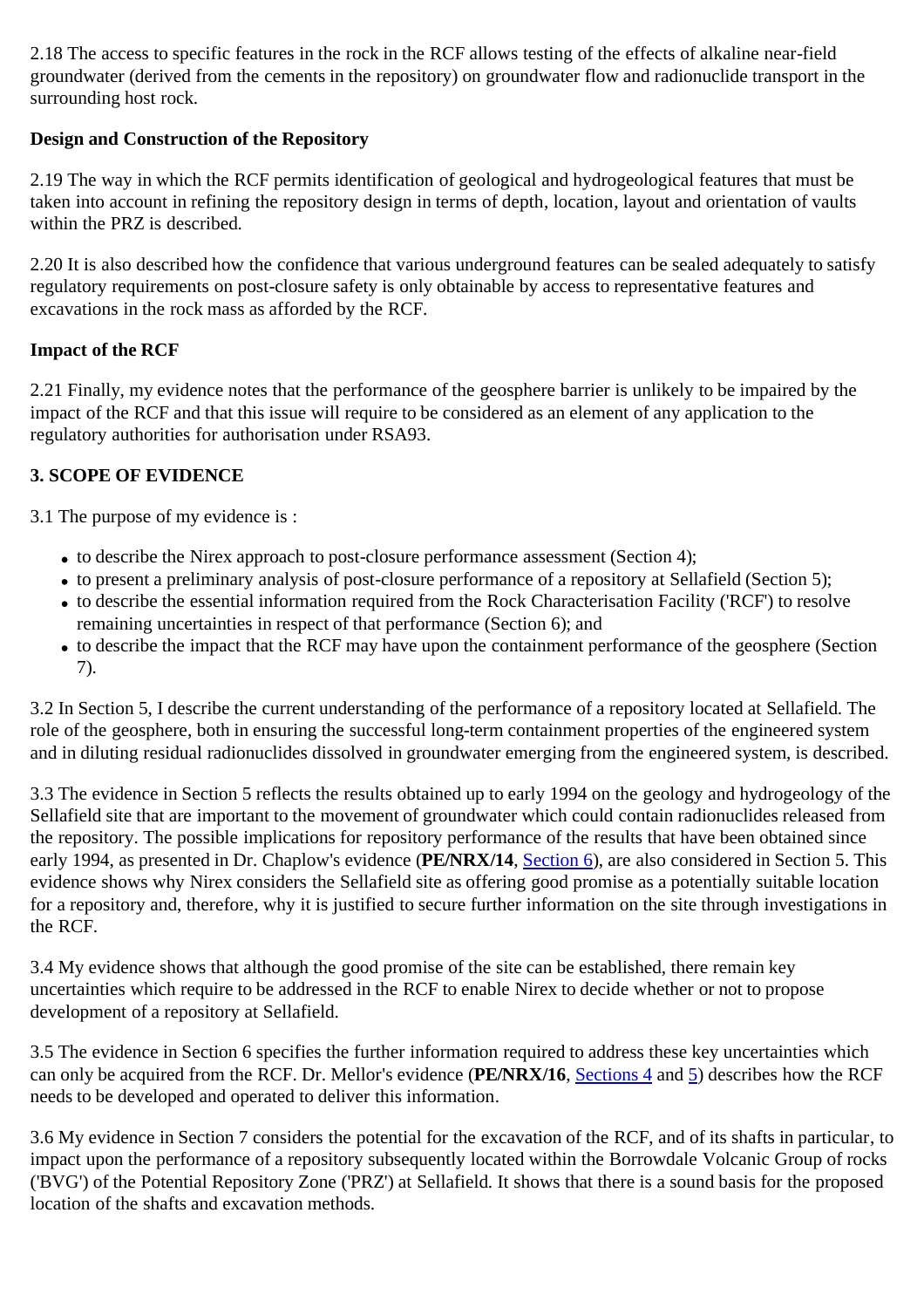#### **4. APPROACH TO POST-CLOSURE PERFORMANCE ASSESSMENT**

4.1 This Section describes the approach under development by Nirex to assess the post-closure performance of a deep geological repository at Sellafield. The term 'post-closure' refers to the period from the end of repository operations when, all the repository vaults having been filled with packaged wastes, the accesses to the repository are backfilled and sealed. 'Assessment' is the identification and modelling of the processes and pathways by which radionuclides from the repository may subsequently return to the biosphere and to people.

4.2 Performance assessment makes extensive use of models. Development of assessment models has been built around three major pathways for the possible return of radionuclides to the biosphere and to people :

- transport of radionuclides in groundwater;
- migration of radionuclides in gases; and
- return of radionuclides to the environment as a result of natural disruptive events or inadvertent human intrusion.

For a repository at Sellafield the most important pathway, in radiological terms, is the groundwater pathway. This is because each of the various radionuclides in the wastes might be transported in groundwater whereas only a small number could be transported as a gas. Also the transport of radionuclides by the groundwater pathway generally provides the framework for considering the effect of natural disruptive events or inadvertent human intrusion, except in the low probability scenarios of direct return of the contents of the repository by such means.

#### **Groundwater Pathway**

4.3 When the repository is first closed, it will contain air (for example in the pores of the cements used to immobilise the wastes, and in any unfilled spaces within the repository) which will, in time, be displaced by inflowing groundwater. Thereafter, subject to the performance of the engineered barriers of the repository, radionuclides will eventually dissolve or disperse in the water and be available to move into the surrounding rock. The extent to which the radionuclides come into contact with water, the extent to which they dissolve and their ability to move with the groundwater will each be controlled by the physical and chemical conditions in the engineered barriers of the repository.

4.4 The engineered barriers are designed to contain as much of the radioactivity as is reasonably practicable. This is achieved by providing physical containment barriers to movement of radionuclides, which are expected to operate for at least one thousand years after repository closure in respect of waste packages containing most of the radioactivity, and chemical containment, operating over a period of around one million years, which will limit the solubilities, and provide sorption, of radionuclides in groundwater moving through the repository.

4.5 The levels of the radiological effects of any radionuclides that are not contained by the engineered barriers and which reach the surface in groundwater will be determined largely by the concentrations of the radionuclides in solution. The limitation of radionuclide solubilities and the slow release of groundwater from the repository are of great importance because they determine the extent to which further reductions in concentrations must occur, through processes of retardation, spreading and dilution in the geosphere, for the repository system to be acceptably safe.

4.6 Once the radionuclides in the groundwater have passed from the repository into the successive layers of surrounding rocks, their rates of transport to the surface will be determined by the path taken by groundwater flow through the rocks, the time taken for water to travel along this path, and by various physical and chemical processes that lead to retardation and spreading. The groundwater from the repository will mix with groundwater in the surrounding rocks leading to dilution of the dissolved levels of radionuclides. The extent of dilution will not be determined solely by the amount of groundwater flowing through the overlying rocks, relative to that flowing through the repository. The spreading in space and time of the transport of repository-derived radionuclides in groundwater through each rock layer will increase the dilution afforded by their mixing with larger volumes of water in the succeeding rock layer.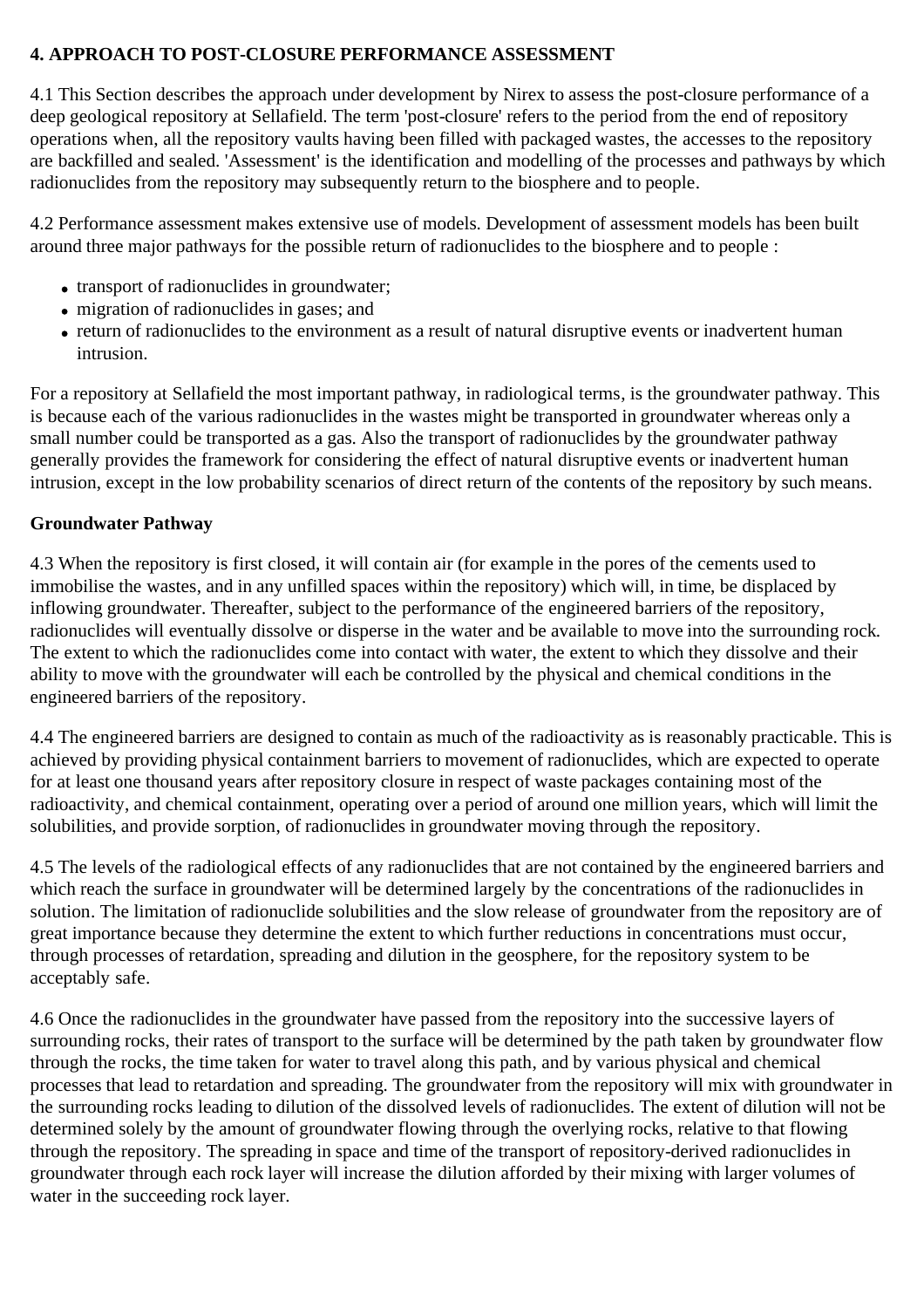4.7 Eventually groundwater containing repository-derived radionuclides will reach shallow regions of the rock, which may be considered to be at the boundary with the biosphere. On crossing this boundary and entering the biosphere further dilution, retardation or dispersion can occur by mixing with surface water (streams, lakes and the sea) or soils. Radionuclides could become available for uptake by people by their entering the food-chain, by their consumption in drinking water or by their inhalation in dust particles.

4.8 The concentrations of radionuclides, both in the groundwater pathway at its various stages of returning radionuclides to the surface and in the components of the biosphere, can be calculated on the basis of an understanding of the controlling physical, chemical and biological processes. The need is to calculate the potential uptake of radionuclides by people, living now or in the future, as a function of time. From a knowledge of the uptake of radionuclides through the various potential routes available, a total radiological annual 'dose' to hypothetical individuals can be calculated. This is subsequently converted to 'annual individual risk' using a dose to risk conversion factor of 0.06 per Sievert.

4.9 The times of the emergence of radionuclides in the biosphere and their concentrations will vary according to the controlling physical and chemical processes relevant to each radionuclide. The maximum concentrations of individual radionuclides returning to the biosphere will not coincide in time unless they have very similar physical and chemical properties. The total risk and the contributions of individual radionuclides are typically presented in graphs of annual radiological risk to an individual through time. The peak values shown on these graphs may be compared with the radiological risk target announced by the Government in its *Review of Radioactive Waste Management Policy, Final Conclusions, Cm 2919, July 1995* (*"the July 1995 White Paper")* (para 78, page 22) [GOV/208]. At the current stage of the project, calculations of risk are viewed as the best means of informing a judgment about the safety of a facility, in line with the statement in *the July 1995 White Paper*. However, it is recognised that in the future other technical factors, including ones of a more qualitative nature, will also need to be considered in arriving at the decision.

#### **Assessment Models**

4.10 The top-level tool used by Nirex for calculating radiological risk from the groundwater pathway is the computer program called MASCOT and its associated output processor MOP. MASCOT has been developed to carry out probabilistic safety assessments, in line with practice in other countries, for evaluating the safety of radioactive waste disposal systems. It takes proper account of the uncertainties associated with the values of important parameters which influence system performance. It employs the 'Monte Carlo' method in which repeated calculations of system behaviour are made using random sampling from specified probability density functions of the model parameters which are subject to uncertainty. The results provide estimates of the mean and distribution of calculated doses and associated risks.

4.11 MASCOT comprises sub-models describing the behaviour of the sub-systems of the overall repository system. These are designed to model the various processes involved in release of radionuclides from waste packages, their mobilisation and migration from repository vaults, transport through the geosphere and biosphere and consequent doses and risks to individuals. Input information for sub-models is derived from a variety of sources, including the output from more detailed models of the system, as described below.

#### Source Term Model

4.12 The "source term" model describes the behaviour of radionuclides in the repository vaults and calculates the rate of their release as solutes in flowing groundwater. Sub-models are used to represent different sections of the repository with different characteristics. The key processes considered are physical containment by the waste package, radioactive decay and ingrowth of decay products, solubility limitation, and sorption onto the vault backfill. The source term model is supported by a number of research models, such as RARECAN, CRACK 2, CHEQMATE and HARPHRQ, which address the key physical and chemical processes in more detail. The MASCOT source term model calculates the concentration of radionuclides in solution in the near-field groundwater as a function of time. (The near field of the repository is the part of the system comprising the waste packages, the backfill surrounding the packages and the seals used to close off the vaults. The near-field groundwater is the water within the porous structure of the backfill.) The near-field groundwater is available for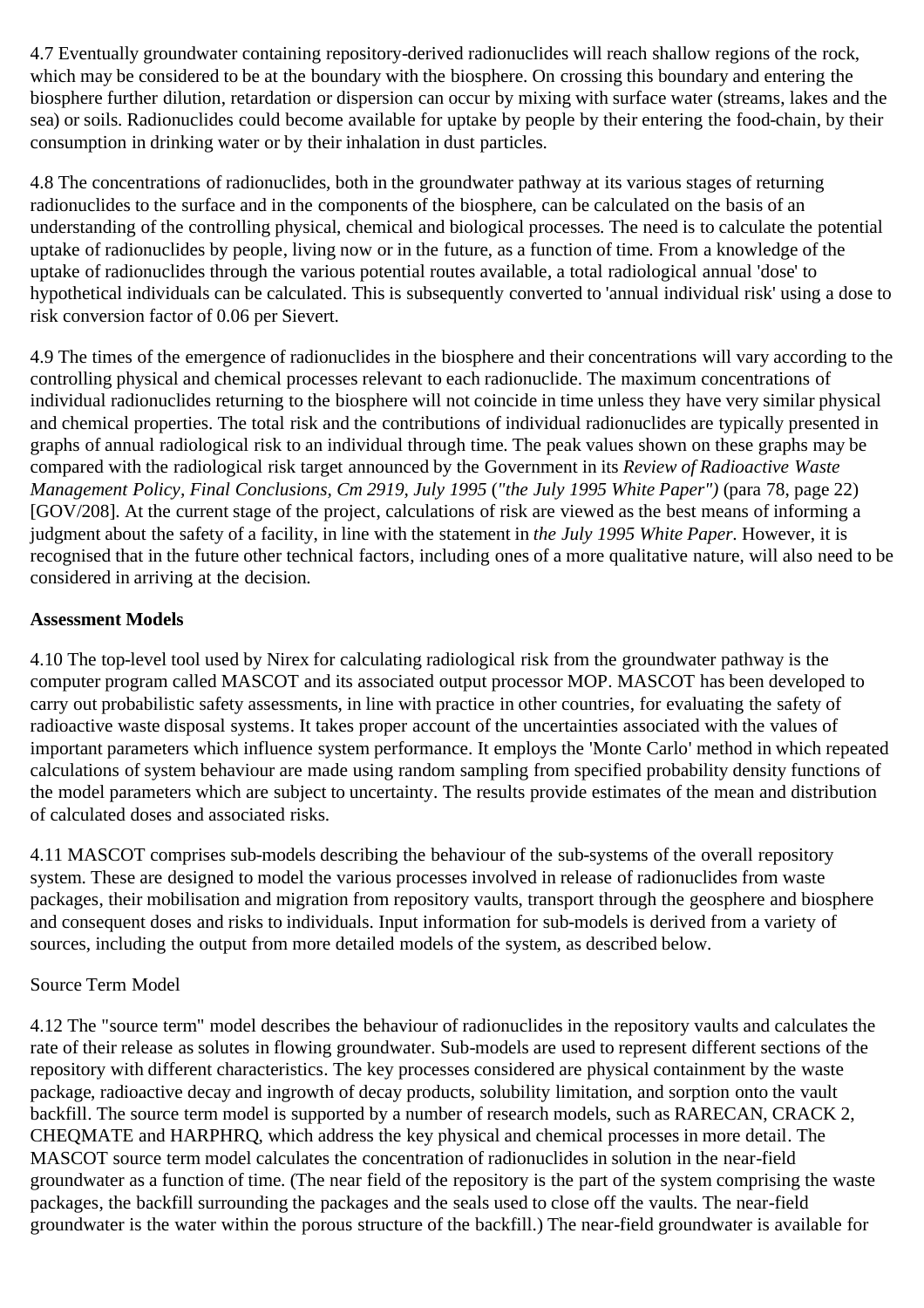transport into the geosphere at a rate dependent on the groundwater flow through the repository. (This is usually measured as the volume in  $m<sup>3</sup>$  per year of groundwater flowing through the repository volume.)

## Groundwater Flow and Radionuclide Transport Through the Geosphere

4.13 The geosphere sub-models describe the behaviour of radionuclides as they are transported in groundwater flowing through the geosphere. The primary groundwater flow system through fractured rock, such as the BVG, comprises a network of connected fractures which can be represented on a number of scales. On the regional scale tens of square kilometres - effective properties of the BVG and surrounding rocks are modelled using a continuum approximation to the flow system utilising the program NAMMU. At a repository local scale - of order ten square kilometres - a more detailed fracture flow model, NAPSAC, is employed.

4.14 Both NAMMU and NAPSAC permit multi-dimensional groundwater flow calculations and are used to provide values of the flow of groundwater through the repository, and of the groundwater flow path lengths and transit times across each of the hydrogeological units in the flow path. The groundwater flow through the repository is measured in cubic metres per year through the full volume of the engineered repository openings of approximately one million cubic metres. It must be assessed reliably because it is an important input to the source term sub-model in MASCOT. In addition, geosphere flow-path lengths and water transit times are required for the geosphere transport sub-models in MASCOT.

4.15 The transport sub-models within MASCOT calculate radionuclide transport through different parts of the geosphere taking account of radionuclide decay and ingrowth, advection, diffusion, hydrodynamic dispersion, and retardation by sorption. In addition, radionuclide transport can be retarded by diffusing into the pore space in the rock matrix.

#### Biosphere

4.16 The biosphere sub-models of MASCOT are essentially a series of flux-to-dose rate conversion factors which enable the geosphere calculations of time-dependent radionuclide fluxes into the biosphere to be converted into doses and risks to individuals. For most radionuclides a compartment model, BIOS, developed by the National Radiological Protection Board, is used to simulate the processes contributing to radionuclide transport and accumulation in terrestrial and marine environments. However, for some key radionuclides (chlorine-36, iodine-129 and uranium-238 and its daughters) a heterogeneous resource area model has been developed to permit a more detailed representation of the behaviour of the radionuclides in the biosphere. The development of this model has been guided by a more physically realistic catchment model generated by the computer code SHETRAN-UK which has been developed by Nirex, in conjunction with the Water Resources Systems Research Unit at the University of Newcastle. An integral part of the biosphere modelling is definition of critical groups. These are defined as being representative of those members of the assumed future communities that incur the largest annual Effective Dose from radionuclides present in the environment. The calculations of Effective Dose make use of models developed through the International Commission on Radiological Protection so that potential health risks to individuals can be calculated. Given the timescale over which releases are calculated to occur, significant changes in the climate are projected to arise as a result of glacial cycling: sea levels and human behaviour are predicted to change accordingly. Critical group behaviour is defined on the basis of the behaviour of existing communities in regions of the world which currently have analogous climate states. Many potential exposure routes are addressed, ranging from human consumption of contaminated water through to complex foodchain pathways.

## **Assessment Cycles**

4.17 The key steps in assessment of the post-closure performance of a repository will be repeated several times before a decision is sought from the regulatory authorities to approve the start of disposal operations in a repository, following its construction and commissioning. This iterative process is known as the 'assessment cycle' as described in *Nirex Report 525, Scientific Update 1993, December 1993* (sub-section 5.2, pages 30 to 31) [COR/505].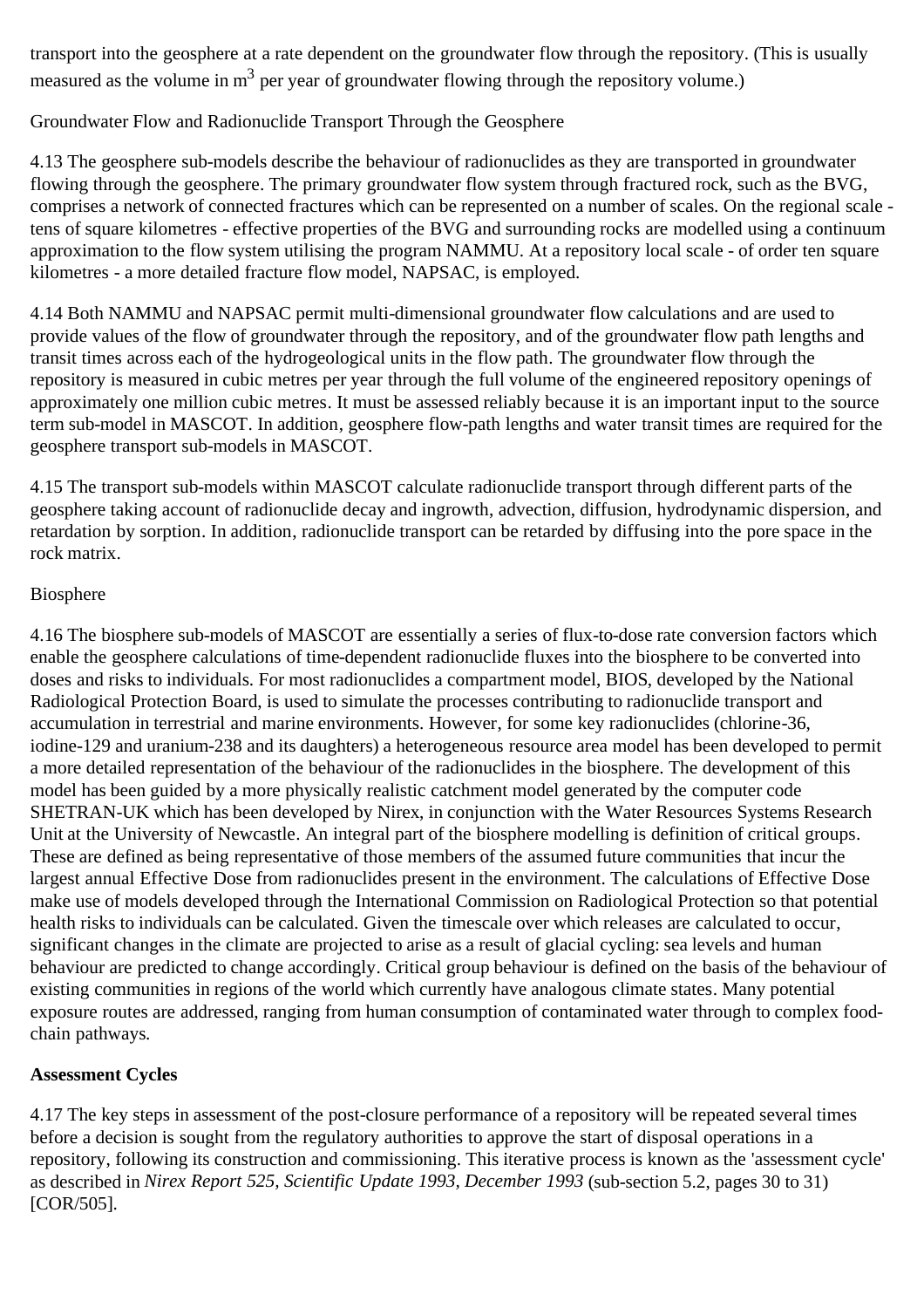4.18 One important function of an assessment is to calculate system performance for comparison with regulatory requirements to judge whether or not the system under assessment has the potential to meet them. A major, complementary output is a clearer understanding of the issues that are important to system performance. Identification of those issues helps to identify priorities for further data acquisition, on waste or site characteristics for example, for model development, and for refinement of repository design.

4.19 The presentation, in Section 5 of my evidence, of preliminary results on the post-closure performance of a repository located in the PRZ at Sellafield is intended to show our current understanding of the important issues. This understanding will develop and become more complete as assessment cycles are conducted in the future.

## **5. REPOSITORY PERFORMANCE AT SELLAFIELD**

5.1 In this section of my Proof of Evidence I describe the calculated performance of the engineered and natural barriers to radionuclide transport afforded by a repository located in the BVG rocks in the PRZ at Sellafield. The natural barrier provided by the rocks surrounding the repository is of particular importance as this must ensure that the required chemical conditions can be maintained in the near field of the repository to contain most of the radioactivity, and that any residual long-lived radionuclides that are not contained in this way do not migrate to the surface environment in concentrations which would pose radiological risks exceeding regulatory requirements.

5.2 My evidence identifies the key characteristics of the Sellafield site which bear on assessment of the postclosure performance of the repository system. It is shown that the information and results from the Science Programme so far suggest the Sellafield site holds good promise as a potentially suitable location for a repository, but there are uncertainties which need to be addressed before a decision is taken on whether to propose development of a repository.

## **Disposal Inventory**

5.3 The current planning basis for the repository is that it will receive for disposal 300,000 m<sup>3</sup> of solid, packaged intermediate-level radioactive wastes and 100,000 m3 of solid, packaged low-level radioactive wastes up to the year 2060. The radionuclide content of this total volume of 400,000 m<sup>3</sup> of wastes is referred to as the "disposal inventory" and information on this content and the content of associated materials that may affect repository performance is taken from information compiled jointly by the Department of the Environment and Nirex on radioactive waste arising in the UK (*DOE/RAS/92.010, UK Nirex Report No. 284, The United Kingdom Radioactive Waste Inventory, November 1992 ("the 1991 National Inventory"*) [COR/520].) (See also: *DOE/ RAS/92.011, UK Nirex Report No. 285, The Radionuclide Content of UK Radioactive Wastes, November 1992; and DOE/RAS/92.012, UK Nirex Report No. 286, The Physical and Chemical Characteristics of UK Radioactive Wastes, November 1992,* which are referred to as sources of information.)

5.4 The disposal inventory may be sub-divided into two broad categories of radionuclides according to their radioactive decay half-lives. Much of the disposal inventory is comprised of relatively short-lived 'fission products' such as strontium-90 and caesium-137 or 'neutron activation products' such as nickel-63, having radioactive decay half-lives of around 100 years or less. (Fission products are the result of the nuclear fission of elements such as uranium or plutonium, as used in the fuels of nuclear reactors. Neutron activation products result most commonly from the capture of neutrons by stable atomic nuclei, to create unstable nuclei which subsequently undergo radioactive decay).

5.5 The second category comprises radionuclides having radioactive decay half-lives from hundreds to millions of years. Many of these are heavy metal elements such as plutonium, which are very insoluble in the alkaline and chemically reducing ('low Eh') near-field conditions. These long-lived radionuclides include three having radioactive decay half-lives, of hundreds of thousands of years or more, which prove to be of great importance to the calculated performance of the deep repository. These are chlorine-36 with a half-life of 300,000 years; iodine-129 with a half-life of over 15 million years; and uranium-238 with a half-life approaching 4,500 million years. In order to understand the results of risk calculations reported in this Proof of Evidence, it is helpful to note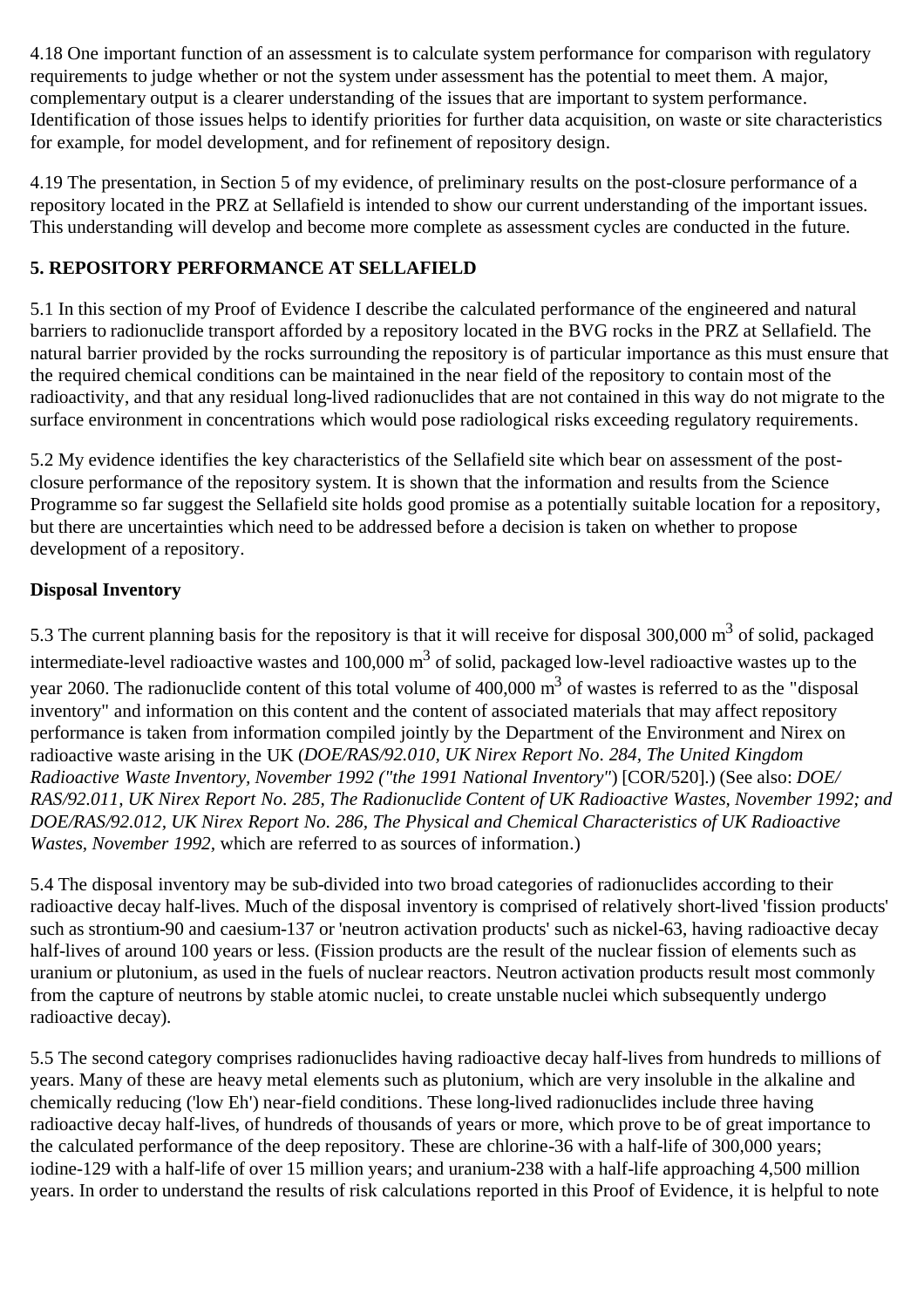that a 'daughter' radionuclide, radium-226, produced by the decay of the uranium-238 'parent' is of much greater radiological significance than the uranium-238 itself.

## Key Radionuclides

5.6 The more important radionuclides in terms of their radioactivity content and relevance to the safety of disposal are listed in order of atomic number and according to radioactive decay half-life in Table 5.1. The sources of the three radionuclides found to be of greatest importance are outlined in rather more detail in the following paragraphs.

5.7 Chlorine-36 derives principally from neutron activation of naturally occurring chlorine, which is present as a trace impurity in various materials in nuclear reactors. Accordingly it is likely to be present in small quantities in many waste streams. Seven waste streams have been identified as the main sources of the radionuclide. They contribute about 65% of the total 16.6 TBq of chlorine-36 in the disposal inventory and have a volume of about 50,000  $\text{m}^3$ . Because of the significance of this radionuclide in evaluations of repository post-closure performance, it is considered important to take account of uncertainties in the quantities present in the disposal inventory, as reported in *Nirex 95* (Volume 3, Table 6.3, page 6.25) [COR/522]. The value of 16.6 TBq is the central case determined for that exercise.

5.8 Iodine-129 derives from nuclear fission and it will be present in small quantities in a wide range of wastes. However, four waste streams contribute about 50% of the projected total of 0.92 TBq, having a total volume of about  $500 \text{ m}^3$ .

5.9 Uranium-238 is a major constituent of reactor fuel and will be present in small quantities in a wide range of wastes. Seven waste streams contribute about 55% of the total 36 TBq, having a total volume of about 37,000 m<sup>3</sup>.

## Packaging

5.10 Intermediate-level wastes intended for disposal will be immobilised within packages to produce the 'wasteform'. Most intermediate-level wastes will be packaged as unshielded wasteforms. Standard unshielded intermediate-level waste containers are predominantly drums or boxes fabricated from stainless steel, or in some cases carbon steel. The  $0.5 \text{ m}^3$  capacity drum is the most commonly used container and larger drums or boxes typically have a capacity of 3  $m<sup>3</sup>$ . The waste is immobilised within the container, typically using a cement-based grout to produce a solid wasteform. The principal waste packages for shielded intermediate-level wasteforms are concrete boxes, having a length of approximately four metres, in which the waste is again immobilised in a cementbased grout.

5.11 Low-level wastes make a very small contribution to the radioactivity content in the disposal inventory (less than one part in 10,000). Typically they will be packaged into carbon steel boxes, having a length of approximately four metres. It is currently envisaged that the waste will not be immobilised within the container.

## **Physical Containment**

5.12 Physical containment features include the initial prevention of access of groundwater to the radionuclides in the wastes and subsequent limitation of the movement of groundwater containing dissolved radionuclides away from them. The principal factor contributing to physical containment is the integrity of the waste containers. Other contributions are obtained from the inaccessibility of radionuclides in the wastes themselves, for example where their release requires the complete corrosion of large steel components, and from the limitation of movement of dissolved radionuclides by diffusion through the immobilising grout inside the containers.

5.13 More than 99% of the radioactivity in the disposal inventory will be present in the unshielded wasteforms contained in drums or boxes made of stainless or carbon steel. The resistance of these steel containers to corrosion under repository conditions is therefore important to the physical containment of radionuclides.

5.14 The general corrosion of steels is reduced by the presence of an alkaline water chemistry. This is an important benefit of surrounding the waste containers by Nirex Reference Vault Backfill which is designed to maintain water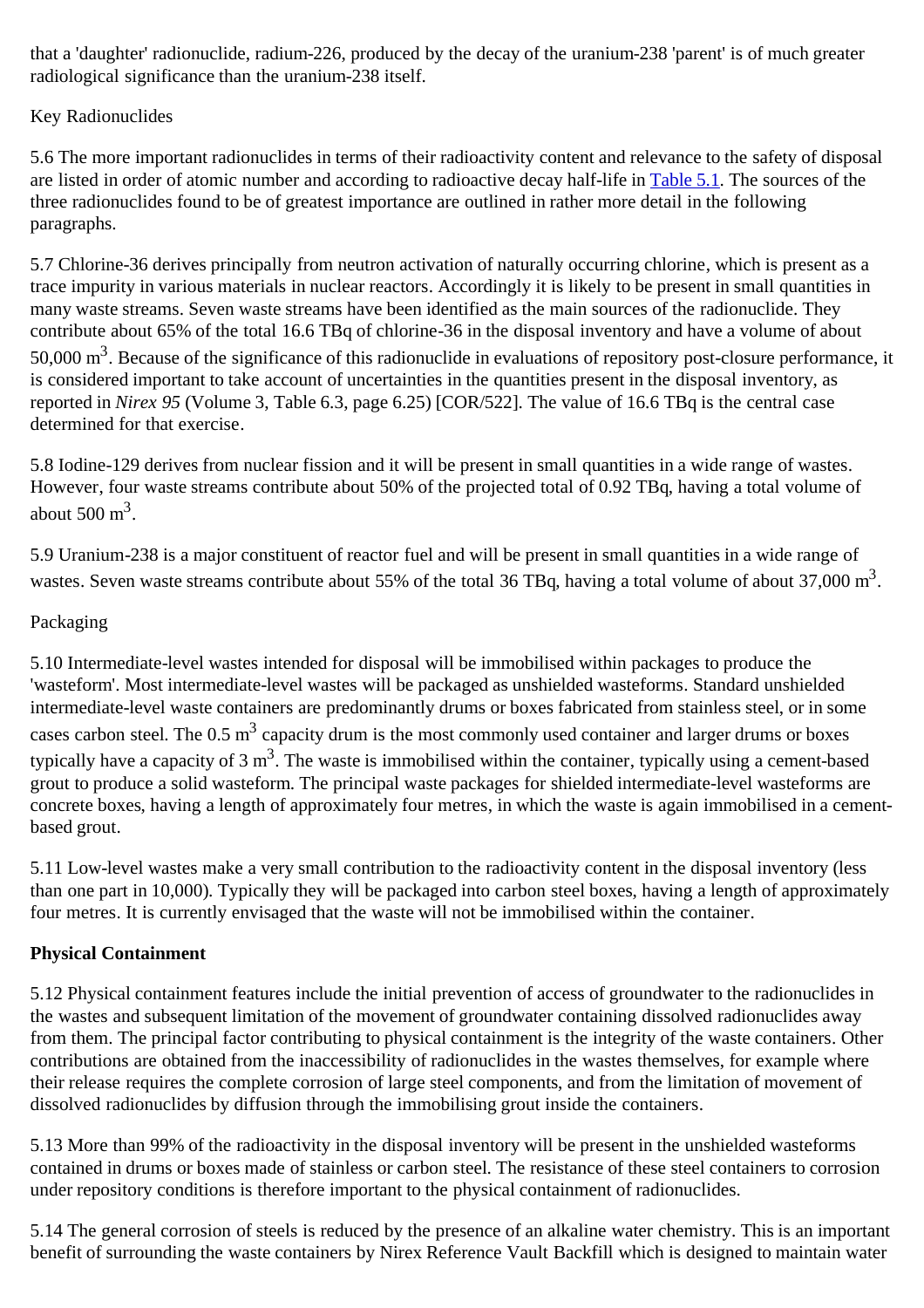in its pores at a high pH (where high pH is an alkaline condition, low pH an acid condition). Corrosion is also very slow under the anaerobic conditions that will prevail in the repository after the initial volume of air has been displaced by inflowing groundwater and any residual oxygen in the water has been consumed by aerobic corrosion.

5.15 Under anaerobic conditions, steels are subject to corrosion which affects the entire surface of the metal, rather than at localised points. Typical results obtained from long-term research work carried out under deliberately extreme conditions of temperature (up to the maximum of 80C that might be reached for a short period of time in the repository) and representative conditions of water chemistry in the engineered barrier system of a repository at Sellafield show that the corrosion rate will be less than one micron per year. Using these and other data obtained from the research programme the average time for a metal container to be corroded through has been calculated to range from 9,000 to 16,000 years for the case of a stainless steel 0.5 m3 drum, as reported in *Nirex Science Report S/95/011, Nirex Safety Assessment Research Programme, Nirex Near-Field Research: Report on Current Status in 1994, July 1995* (Sub-section "Container Lifetime Assessment", page 16) [NRX/15/1].

5.16 Research has been carried out to determine the effects on physical containment of the engineered gas vent in some designs of waste container and of localised corrosion which can affect carbon steels under the initially aerobic conditions in the repository. In these cases, there is no significant loss of containment even if saturation by water were established through the resulting small penetrations of the container. The release of radionuclides from the wasteform to the backfill outside the container is limited by the low rates of diffusion through the immobilising grout surrounding the waste.

5.17 The decay of the radioactivity in the disposal inventory is shown as a function of time in Figure 5.1. This shows that more than 95% of the radioactivity would be decayed after 300 years. It also shows that if physical containment is conservatively assumed to operate for one thousand years, the major part of the radioactivity (about 99%) would decay while contained within the physical barriers afforded by a repository under the conditions found at Sellafield. The major contribution to this containment is the corrosion resistance of the steel containers in the water chemistry of Sellafield groundwater conditioned to high pH in the pores of the Nirex Reference Vault Backfill.

## **Chemical Containment**

5.18 The Nirex Reference Vault Backfill surrounding the emplaced waste containers in the disposal vaults has been carefully specified to fulfil a number of requirements, namely :

- long term maintenance of alkaline porewater chemistry in order to maintain low dissolved concentrations of key radionuclides under the prevailing conditions of groundwater flow and geochemistry;
- long-term maintenance of a high active-surface-area for sorption of key radionuclides; and
- relatively high permeability and porosity both to ensure homogeneous performance (so that localised concentrations of materials in wastes do not exhaust the desired chemical conditioning and thereby locally reduce the containment performance) and to permit the escape of gas generated by chemical reactions in the repository.

5.19 Two important effects to be taken into account in assessing the performance at Sellafield of the chemical barrier provided by the backfill are :

- leaching of reactive components by groundwater flow; and
- reactions with groundwater constituents

These are each discussed in the following paragraphs.

5.20 Under the chemically reducing ('low Eh') conditions of the repository, the solubilities in water of several important radioelements such as plutonium can be reduced to extremely low values  $(10^{-7} \text{ mols m}^{-3}$  in the case of plutonium) at pH values of between 9 and 10. The solubilities typically remain at these low levels at any higher pH values that may be realised in the repository. Accordingly, the chemical conditioning performance sought from the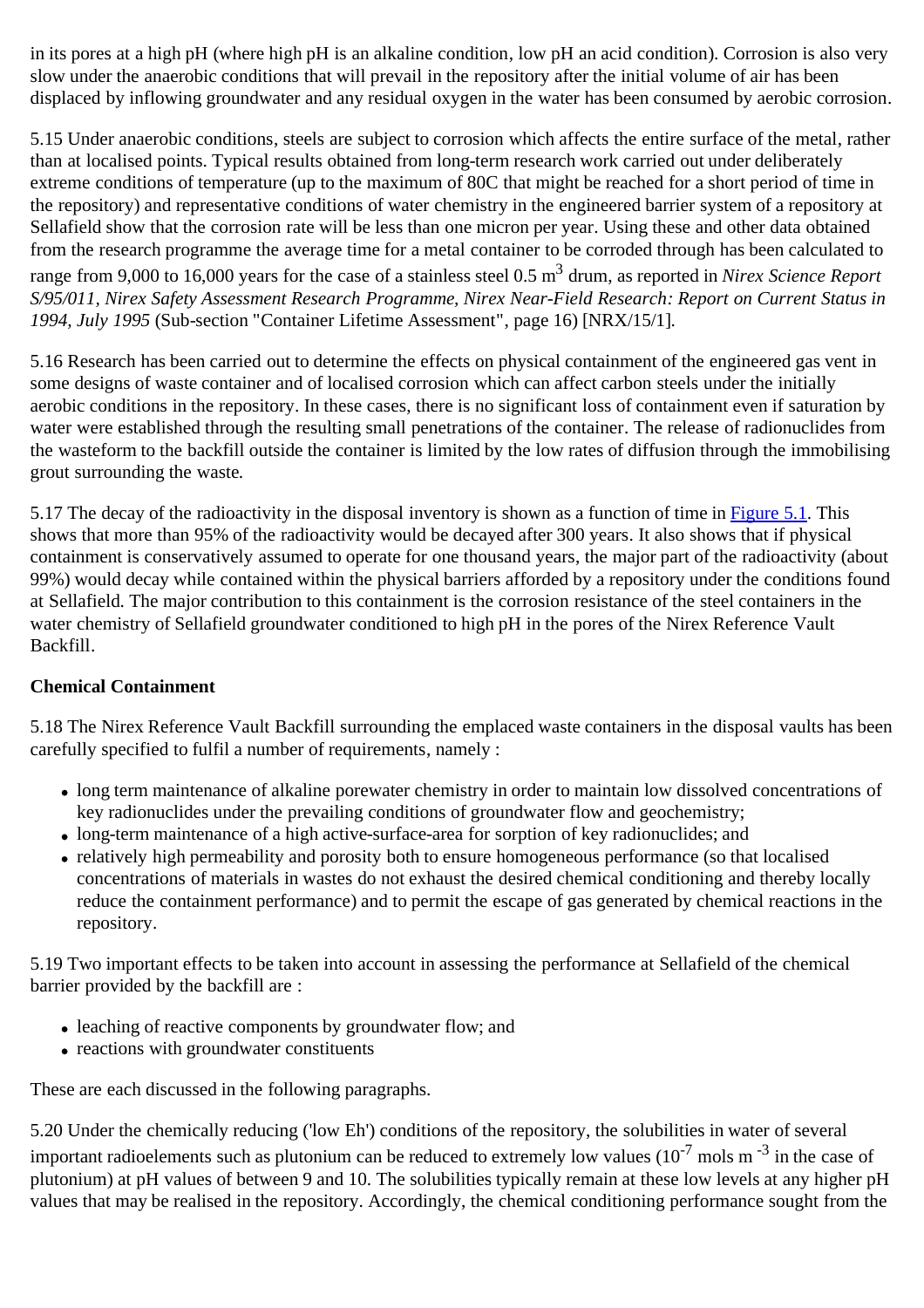Nirex Reference Vault Backfill in respect of reduction of solubility is to maintain a pH above 10 for the period of time during which the relevant radionuclides will decay to insignificant levels.

5.21 The maintenance of the porewater of the Nirex Reference Vault Backfill at a pH value above 10 is achieved by the dissolving into the groundwater of calcium hydroxide which is present in the cement and lime constituents of the backfill. The required pH will be maintained until this supply of calcium hydroxide has been exhausted. For a given length of flow path through a repository vault, containing a given amount of backfill, the rate of removal of calcium hydroxide is determined by the groundwater flow. For the proposed volume of about  $80,000 \text{ m}^3$  of backfill in a typical repository vault having dimensions 550 metres long, 23.5 metres wide and a waste stack height of 12 metres, and for a groundwater flow through the repository of 140 m<sup>3</sup> per year - as calculated in *Nirex 95* (Volume 3, Sub-Section 2.3, page 2.12) [COR/522] from the hydrogeological data for the Sellafield site - simple calculation shows that the pH would be maintained at a value of greater than 10 for many millions of years.

5.22 It is important to understand whether the pH could be reduced more rapidly than implied by this simple calculation. This could occur in parts of the repository by concentration of groundwater flows through localised conductive features in the rock, leaving other parts of the repository with a correspondingly longer period at high pH. From the information presented on groundwater compositions in *Nirex Report 524, The Geology and Hydrogeology of the Sellafield Area : Interim Assessment : December 1993* (Volume 3, Tables 3.4, 3.5 and 3.7) [COR/517], it is also possible to identify a number of dissolved chemicals present at depth in the PRZ at Sellafield which are reactive towards cements. All of these are taken into account, alongside similar reactive chemicals in the wastes themselves or which would result from their eventual breakdown, in calculating the period of time for which a high pH would be maintained. The results obtained so far allow us to assume conservatively that the required pH value of 10 or more would be maintained throughout the repository for one million years.

5.23 The Nirex Reference Vault Backfill was designed to afford a large surface area in its pore structure for the sorption of radionuclides from solution in the groundwater. The value measured for pore surface area of  $2.8 \times 10^4$  $m<sup>2</sup>$  per kilogram of material is highly favourable in this respect. It is recognised that some chemical reactions could block off parts of the porous structure of the backfill material or that cracks could develop in the backfill and the crack surfaces become altered to give less sorption. None of the experimental work carried out using synthesised Sellafield groundwater and related modelling work has indicated any significant adverse effects. However, in current safety assessment studies, the sorption capacity has been reduced from the high values observed in experiments, to take account of uncertainties in this respect.

5.24 A convenient way of reflecting the physical and chemical containment afforded by the engineered barriers in the repository concept is to draw a graph of the "fractional release" of a radionuclide of interest as a function of time. The fractional release is that fraction of the total amount of the radionuclide in the initial disposal inventory that would be found in the geosphere at a given time. Its calculation takes account of release of the radionuclide from the engineered system of the repository and also of depletion of the radionuclide by radioactive decay. Low values of fractional release indicate a good containment performance by the engineered barriers.

5.25 Figure 5.2 shows the benefit of chemical containment by reduction of solubility, by sorption and by the combination of the two processes in the near field in terms of the fractional release to the geosphere from the disposal inventory of plutonium-239. It can be seen that the chemical containment performance that would be afforded by the action of the Nirex Reference Vault Backfill within the groundwater system in the BVG of the PRZ at Sellafield is calculated to limit the fractional release of plutonium-239 to approximately one part in two thousand. This explains why, in assessment studies of the post-closure performance of the total repository system, plutonium-239 is found to return to the surface environment in such low concentrations as to make no significant contribution to radiological risk, as shown in *Nirex 95* (Volume 3, Table 6.18, page 6.36) [COR/522].

5.26 Calculations of fractional releases for longer-lived radionuclides than plutonium-239 show that the chemical containment significantly limits their fractional release for very long periods of time (beyond one million years in the case of uranium-238.) A period of one million years, conservatively taken as the duration for the operation of chemical containment in a repository located in the PRZ at Sellafield, is marked on Figure 5.1. This shows that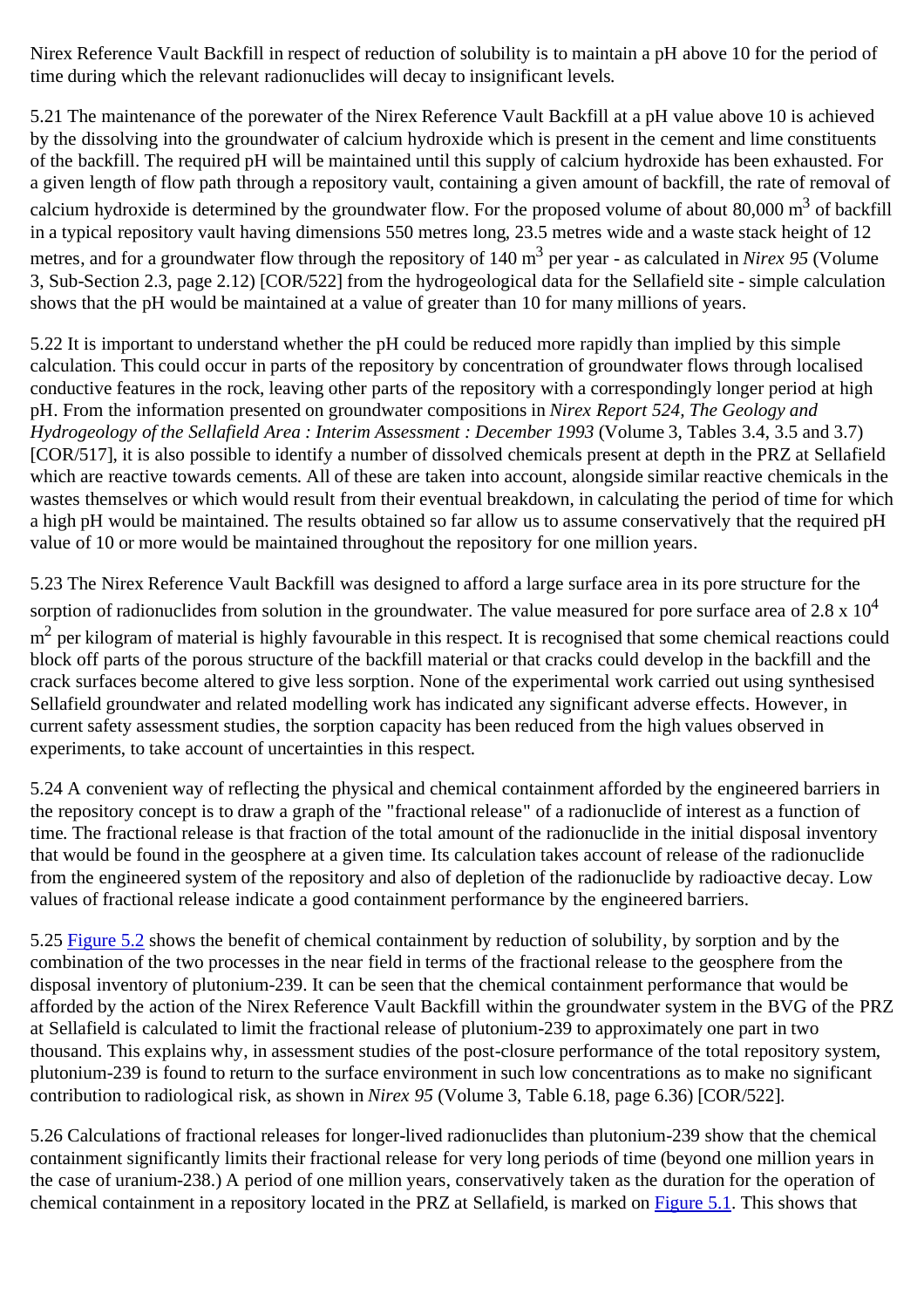over 99% of the residual 1% of radioactivity present in long-lived radionuclides would decay during the period over which chemical containment, represented by conditioning the groundwater to a high pH, is maintained.

## **Natural Barrier**

5.27 On the basis of the evidence that I have presented thus far, the natural barrier afforded by the BVG rocks in the PRZ at Sellafield would ensure a low fractional release, that is radiologically insignificant, of all but a small number of the longest-lived radionuclides, as a result of the physical and chemical containment by the engineered barriers of the repository in that location. In the case of uranium-238, having a half-life approaching 4,500 million years, the release to the geosphere would be limited for over a million years by the low solubility in the high pH water in the repository and sorption onto cement phases. However, two long-lived radionuclides, chlorine-36 and iodine-129, do not have the metallic character in their solution behaviour that leads to reduction of solubility in alkali solution, and in experimental work to date have been found not to sorb strongly to cement phases or geological minerals. Accordingly the behaviour of these radionuclides is modelled by assuming high solubilities and no retardation by sorption in the flow of groundwater from depth to the surface.

5.28 The further important role of the natural barrier, identified at the start of this section of my Proof of Evidence is to ensure that residual long-lived radionuclides that are not physically and chemically contained by the engineered barriers, representing around 0.01% of the initial radioactivity, do not migrate to the surface environment in concentrations which would pose radiological risks exceeding regulatory requirements. This requires that the dissolved levels of radionuclides will be sufficiently diluted to low concentrations in the groundwater eventually carrying them to the surface.

5.29 The extent of dilution is determined by :

- the quantity of water flowing in the near-surface rocks, into which groundwater bearing radionuclides from the repository moves;
- the area of near-surface rocks into which groundwater bearing radionuclides moves : the greater the area the larger the volume of water for dilution (spreading in space); and
- the time over which the radionuclides are released into the near-surface groundwater system. The spreading in time arises from the rate at which they are released from the repository (determined by flow of groundwater through the repository and the repository porewater concentrations determined by the physical and chemical barriers) and spreading in time during passage through the geosphere due to processes such as dispersion, sorption and rock matrix diffusion.

5.30 A further dilution is afforded if the discharge of groundwater from the geosphere occurs into surface water in the biosphere - in the form of streams, lakes or the sea - before becoming accessible to people.

5.31 For a repository located in the BVG rocks in the PRZ at Sellafield, the release from the repository of radionuclides such as uranium-238 can extend to over a million years as a result of solubility and sorption control in the engineered barriers and of the relatively low groundwater flow through the repository of 140  $m^3$  per year, as given at paragraph 5.21 of my evidence. Even for those radionuclides such as chlorine-36 and iodine-129 that may not be subject to solubility and sorption control, it would take more than a thousand years to flush the radionuclides out of the repository in a flow of  $140 \text{ m}^3$  per year.

5.32 The principal source of dilution by mixing of repository-derived groundwater with groundwater in overlying rocks is provided at Sellafield by the Calder Sandstone. A simple calculation is carried out in*Nirex 95* (Volume 3, Subsection 2.3, page 2.12) [COR/522]. It showsthat dilution by a factor of about 600 would be achieved by assuming direct mixing of the flow of groundwater through the repository with the flow of groundwater discharging through an area equivalent to the plan area of the repository to surface from the Calder Sandstone. For the radionuclides chlorine-36 and iodine-129 the spreading in time resulting from the short duration of the source term compared to the geosphere travel time gives a greater dilution factor of about 2,000.

5.33 As concluded in *Nirex 95* (Volume 3, Sub-section 9.1, page 9.2) [COR/522] the groundwater flow models used in the reported assessment studies predict that groundwater flow from a repository located in the PRZ to the surface environment will emerge predominantly at the bed of the eastern edge of the Irish Sea. If sea levels were to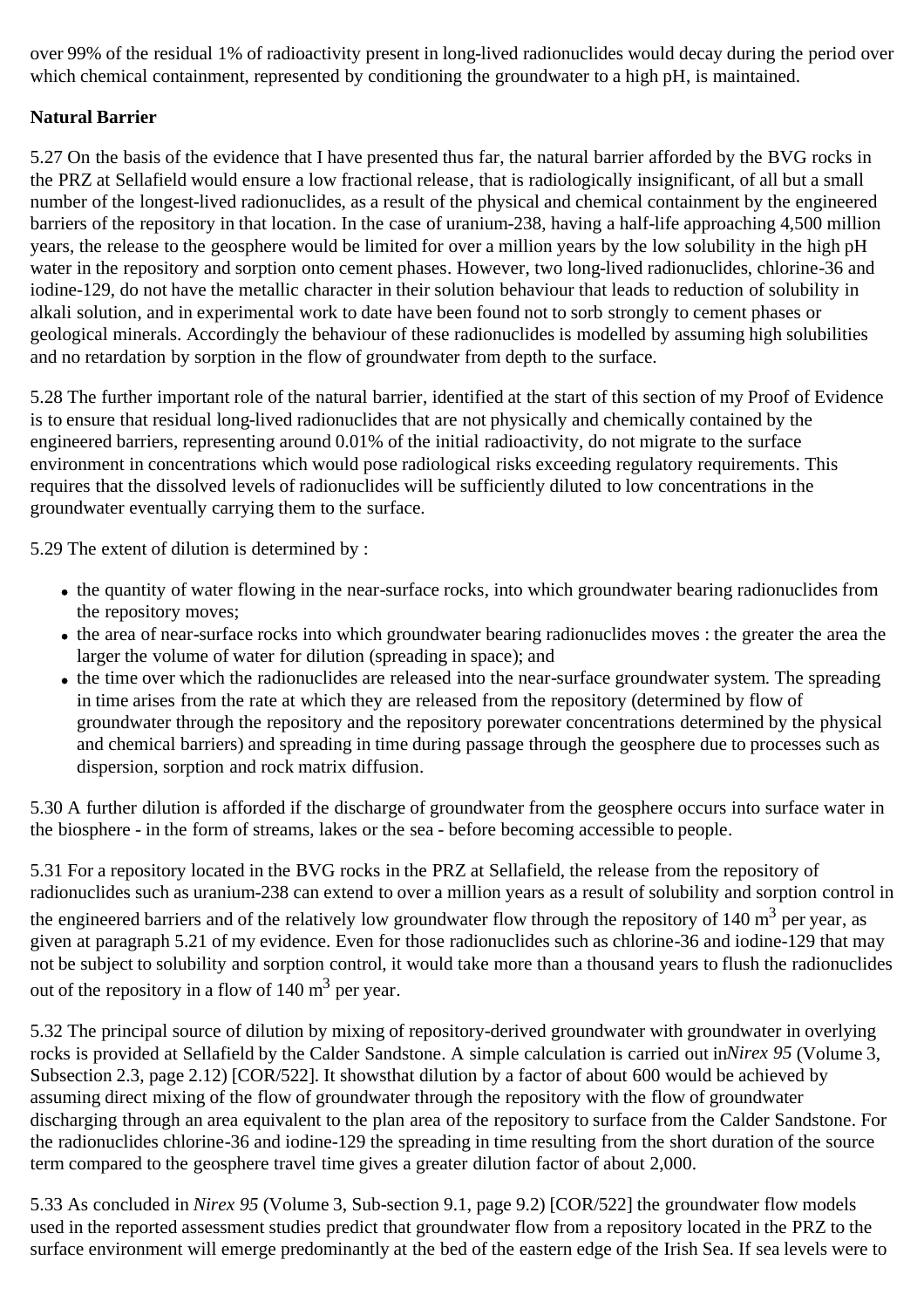remain as at present, the discharge at this location would be subject to a further and considerable dilution by sea water. As a consequence of these successive dilutions, the annual radiological risk to an individual for discharge of all radionuclides to the marine environment is assessed to be at least three orders of magnitude below the target of  $10^{-6}$ 

5.34 This annual risk to an individual is an output from the models that I described in Section 4 of my evidence. The computed mean value of risk is plotted on a graph as a function of time. It is a mean value because of the use of probabilistic safety assessment methods in which the calculations are repeated a number of times, corresponding to the sampling of the allowed ranges of values for input parameters, and an arithmetic mean is taken of the resulting values for risk. The appropriate graph showing the base-case calculation of risk from marine discharge in a Temperate (as current) climate is produced as Figure 5.3, after *Nirex 95* (Volume 3, Figure 6.6) [COR/522].

5.35 Under present conditions at Sellafield, a small proportion of the discharge might occur to the terrestrial environment in association with incised river beds. Furthermore, the time taken for emergence into the sea bed would be such that the sea level could possibly be lower as a consequence of climate change, possibly placing the whole of the discharge in a terrestrial environment.

5.36 Three further curves are presented in Figure 5.3 for a terrestrial discharge under three different biosphere states, corresponding to Temperate, Periglacial and Boreal climates. On the basis of current understanding of global climate patterns, Temperate or warmer conditions are expected to persist at Sellafield for several thousand years. Beyond that time period, colder Boreal or Periglacial conditions need to be considered. For the purpose of model calculations, each climate state is assumed to persist over the full period evaluated.

5.37 The Boreal climate state will be associated with a lower sea level than the current sea level. Discharge is therefore likely to be terrestrial. The peak annual individual risks in the Boreal terrestrial state are 1.1 x  $10^{-7}$  at twenty thousand years after repository closure and  $3.3 \times 10^{-7}$  at four million years after closure. In all calculations for discharges to a terrestrial environment, the maximum of the risk curve occurring at about twenty thousand years is attributable mainly to chlorine-36 (with iodine-129 making a contribution of around 4%), and that after more than a million years is attributable to the daughter radionuclides of uranium-238, in particular radium-226. Chlorine-36 is effectively transported to the surface at the same rate as the water in which it is dissolved and the peak at about twenty thousand years corresponds to the most probable value of calculated groundwater return time. The most significant component of the calculated risk is from radionuclides entering the food chain, particularly through milk derived from pasture-grazing cows.

5.38 Simple scoping studies were carried out to allow calculations of risk for 'agricultural wells' in *Nirex 95* (Volume 3, Sub-section 6.7, pages 6.18 to 6.20) [COR/522]. The preliminary estimate of peak annual individual risk is  $1.7 \times 10^{-6}$  on the basis of an assessment for chlorine-36 and iodine-129 only : these radionuclides are expected to dominate risk in the period before  $10^5$  years. It is found that iodine-129 is the major contributor.

5.39 As noted in *Nirex 95* [COR/522], further refinement of the assessment methodology will produce a better view of risk from agricultural wells. As for all the results in *Nirex 95* [COR/522], the calculations for agricultural wells reflect a reference repository design rather than an optimised system. If necessary, there is scope for taking specific waste emplacement and repository design measures to reduce the risks as part of the optimisation process which ensures that releases are as low as reasonably practicable. In the case of iodine-129, which is the main contributor to the risk, 50% of the inventory is contained in a limited volume of waste, about 500  $m<sup>3</sup>$ , as stated in paragraph 5.8. For such relatively small volumes of waste, there is flexibility to develop specific measures, which might be impractical for larger volumes of waste.

5.40. A number of variant calculations were reported in *Nirex 95* (Volume 3, Section 7, pages 7.1 to 7.18) [COR/522]. These showed that the risks calculated to arise from a repository at Sellafield were not greatly changed as a result of changes in the spreading time for radionuclide transport in the geosphere if the duration of their release from the repository remains constant (that duration is inversely proportional to the groundwater flow through the repository.) Similarly, the system is robust to changes in the duration of the release if the spreading time in the geosphere remains constant. It is only if the duration of the release and the spreading time in the geosphere both have values significantly lower than currently calculated that annual individual radiological risks in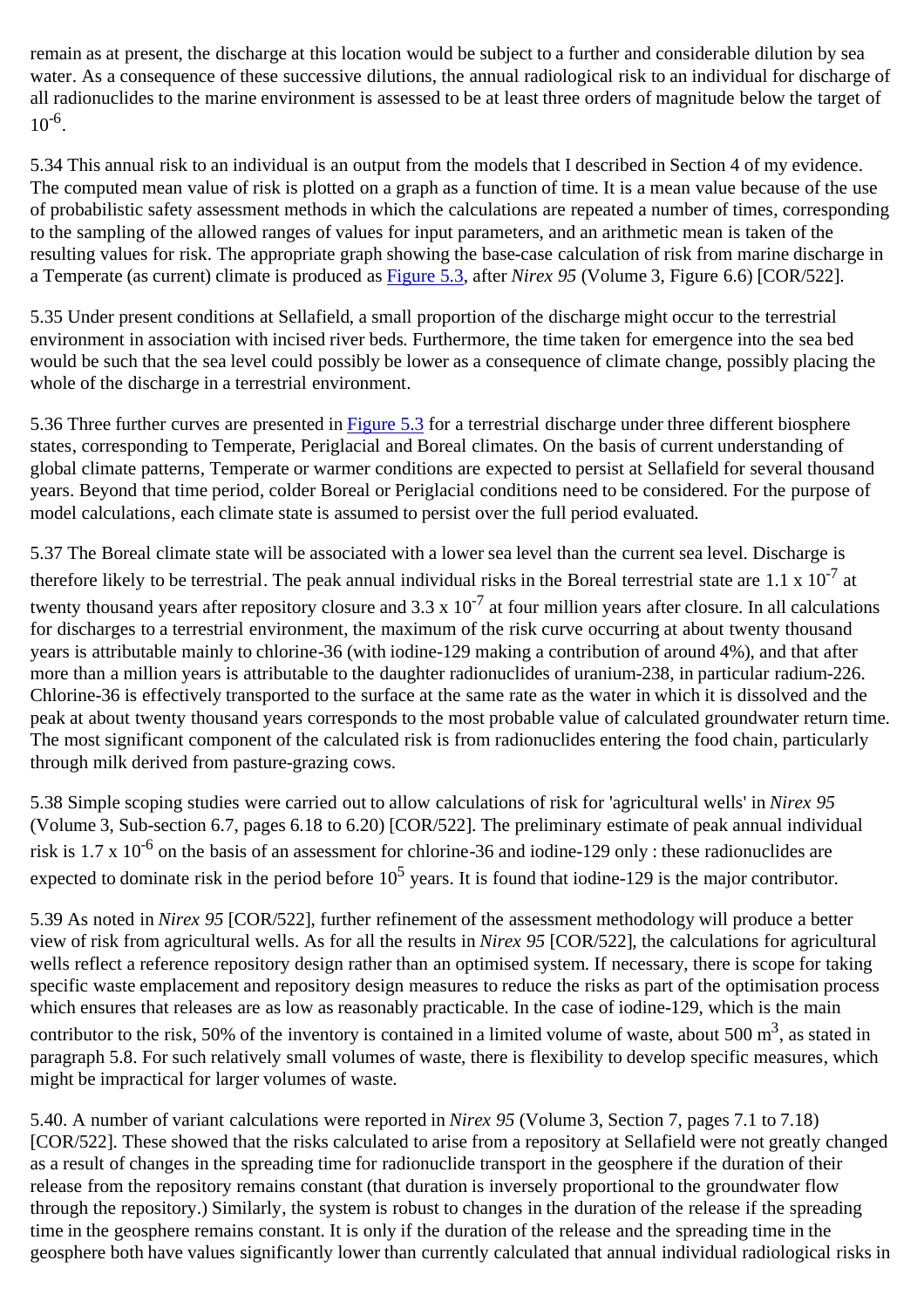excess of the target of 10<sup>-6</sup> were calculated in *Nirex 95* (Volume 3, Figure 8.8) [COR/522] to arise from natural discharges to the surface.

## **Gas Pathway**

5.41 The gas pathway refers to the migration of radionuclides in gaseous form from the repository to the surface environment. The most radiologically significant processes have been calculated to involve the incorporation of carbon-14 from the disposal inventory in methane generated from microbiological degradation of wastes in the repository and the subsequent entry of this methane into the food chain, as noted in *Nirex Science Report S/94/003, Post-closure Performance Assessment: Gas Generation and Migration, November 1994 ("Nirex Report S/94/003")* (Section 4.1, page 20) [COR/509].

5.42 The carbon-14 inventory of 2,600 TBq represents less than 0.1% of the total disposal inventory. Scoping calculations have been carried out making the following simplifications that are believed to be highly conservative :

- all the carbon-14 in wastes that contain biodegradable material is converted to gas;
- maximum rates of methane generation are achieved simultaneously in waste packages throughout the repository;
- all the gas generated in the repository is transported instantaneously from the repository to the surface and therefore no radioactive decay occurs; and
- the gas does not spread out in the geosphere to emerge in the surface soils over a larger area than the repository.

This leads to fluxes of carbon-14 in methane entering the biosphere that are equivalent to annual risks to an individual of about  $10^{-7}$ .

5.43 Work is also under way in the Nirex Safety Assessment Research Programme ('NSARP') to study the possible significance of gas-water interactions on radionuclide transport. As noted in *Nirex Report S/94/003* (Sub-section 3.3, page 16) [COR/509] much of the required information is now available but the RCF is intended to enable some of the required site-specific data to be acquired.

## **Natural Disruptive Events and Inadvertent Human Intrusion**

5.44 As discussed in *Nirex Science Report S/95/004, Post-closure Performance Assessment, Human Intrusion and Natural Disruptive Events, July 1995 ("Nirex Report S/95/004")* (Sub-section 3.2, pages 12 and 13; Section 5, page 16) [NRX/15/2], the location of a repository in the BVG at Sellafield is likelyto afford a high level of isolation of the wastes from the effects of natural disruptive events, such as erosion and seismicity, and inadvertent human intrusion.

5.45 The principal form of inadvertent human intrusion considered to date has involved the radiological exposure of geotechnical workers or surface inhabitants as a result of inadvertent drilling of boreholes into the repository at some time in the future, when records of its existence may no longer exist. In terms of the relevant characteristics the dimensions of a repository vault cross-section and the inventory of heavy metal radionuclides - the current repository concept correlates quite closely with that assessed for the human intrusion scenario for a repository in the PRZ at Sellafield in *PERA* (paragraphs 5.6.11 to 5.6.14, pages 36 and 37) [COR/501]. A peak annual individual risk from intrusion of less than 10-8 was given in Table 5.2 of that report. *Nirex Report S/95/004* (Sub-section 3.1, pages 9 to 12) [NRX/15/2] updates the information on mineral resources in the Sellafield location on the basis of the extensive investigations carried out by Nirex. There has been no finding of a significant new resource that would suggest a higher incidence of drilling than assumed in *PERA* [COR/501].

## **Potential Suitability of Sellafield as a Location for a Repository**

5.46 The analysis I have presented above confirms the good promise of Sellafield as a potentially suitable location for a repository. The groundwater pathway is central to our considerations of repository safety and therefore requires to be well understood. If resolution of uncertainties, as identified in Section 6 below, confirms our current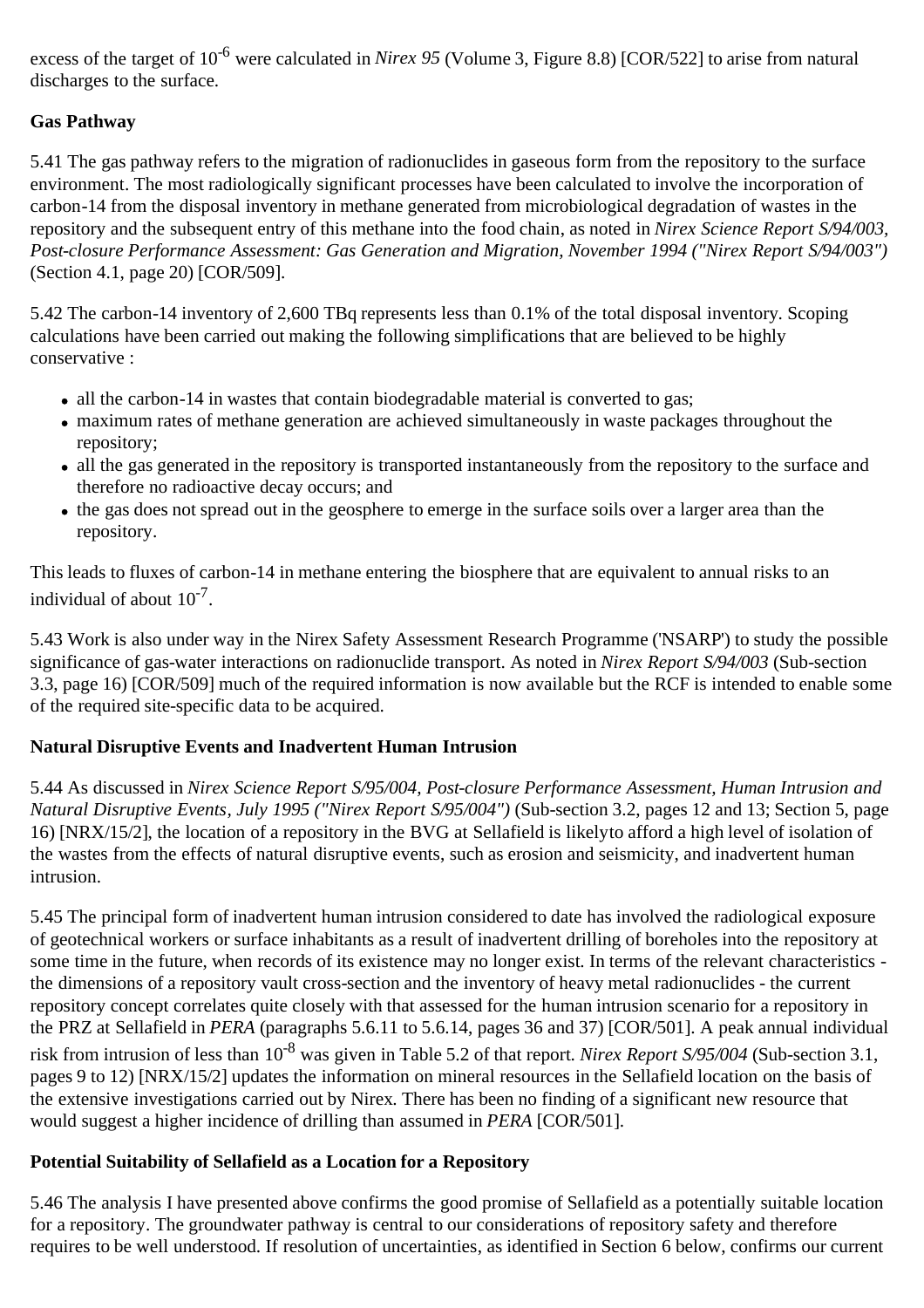understanding of the groundwater system at Sellafield, then a repository could be developed in the BVG rocks of the PRZ which would meet regulatory requirements.

5.47 In particular, the predicted flow and composition of groundwater that would enter a repository located in the BVG rocks in the PRZ at Sellafield are consistent with the physical and chemical containment of all but a small fraction of the radioactivity in the initial disposal inventory. Just three radionuclides, chlorine-36, iodine-129 and uranium-238, are calculated to be released in quantities that result in significant contributions to the peak risk either from natural discharges or water abstraction in wells.

5.48 If conditions at the Sellafield site were to remain as at present, resulting in predicted discharge predominantly to a marine environment, these releases would have small consequences when compared with the risk target. For release of chlorine-36 to a terrestrial environment - and of iodine-129 in the case of agricultural wells - the groundwater system needs to provide dilution of levels of radionuclides in repository-derived groundwater sufficient to lead to calculated risks consistent with regulatory requirements. On the basis of the calculations carried out, it is judged that such dilution will be afforded by the hydrogeological system at Sellafield.

5.49 The strong chemical containment that will be afforded to uranium by the Nirex repository concept ensures that any significant migration to the surface of uranium-238 and its daughter radionuclides only occurs at times beyond about one hundred thousand years after repository closure, as shown in *Nirex 95* (Volume 3, Section 6.4, pages 6.10 to 6.12) [COR/522]. The very long radioactive decay half-life of uranium-238, approaching 4,500 million years, means that it will return to the surface eventually unless a process of mineralisation leads to its permanent incorporation in the constituents of the cement-based backfill or the host rocks. There is evidence that this may happen but Nirex is not yet sufficiently confident in the evidence to incorporate the process in safety assessments. It is of course this long half-life that accounts for the abundant natural occurrence of uranium-238 on the planet. Given the considerable uncertainties associated with numerical assessments over timescales of the order of a million years, a comparison with naturally occurring radioactivity is considered to represent a more effective way of demonstrating the containment performance of the system with respect to this nuclide, This approach is under development for use in future assessment studies. Nevertheless, the extension of the numerical assessments to times beyond one million years has produced a calculated annual individual risk of 3.3 x  $10^{-7}$  for a Boreal climate state.

5.50 The presentation in my evidence of the containment performance of the barriers in a repository located at Sellafield enables the identification of aspects of the site where Nirex must be confident that the underlying judgments are correct and that the range of uncertainty has been narrowed sufficiently. These are :

- the groundwater flow into the near field of the repository, which determines the duration of chemical containment and the rates of release of radionuclides; and
- the dilution, during transport in the geosphere, of the dissolved radionuclides in the groundwater released from the repository, which determines the concentrations of radionuclides in groundwater reaching the surface environment.

5.51 The most probable value for the groundwater flow into the near field of the repository is predicted to be 140  $m<sup>3</sup>$  per year as stated in paragraph 5.21. This value is consistent with maintenance of chemical containment in the engineered barriers of the repository for a million years and limits the release of uranium-238 to levels consistent with risks meeting regulatory requirements. This value is also consistent with sufficient spreading in time of the release of chlorine-36 from the repository to ensure its subsequent dilution to levels that are also consistent with risks meeting regulatory requirements. However, groundwater flows greater than this cannot be ruled out. It is noted in *Nirex 95* (Volume 3, Section 2.3, page 2.13) [COR/522] that on the basis of the current judgments about the networks of connected fractures in the BVG used to calculate the flow, a small probability exists that the flow could be 150 times greater (or indeed smaller). If it were found that the description of the networks of connected fractures giving a flow 150 times greater is a better representation of the fractures in the BVG, then a repository would probably not meet regulatory requirements.

5.52 Similarly, the most probable value currently predicted for the dilution of radionuclides in the geosphere is consistent with a repository performance meeting regulatory requirements. This dilution is highly dependent upon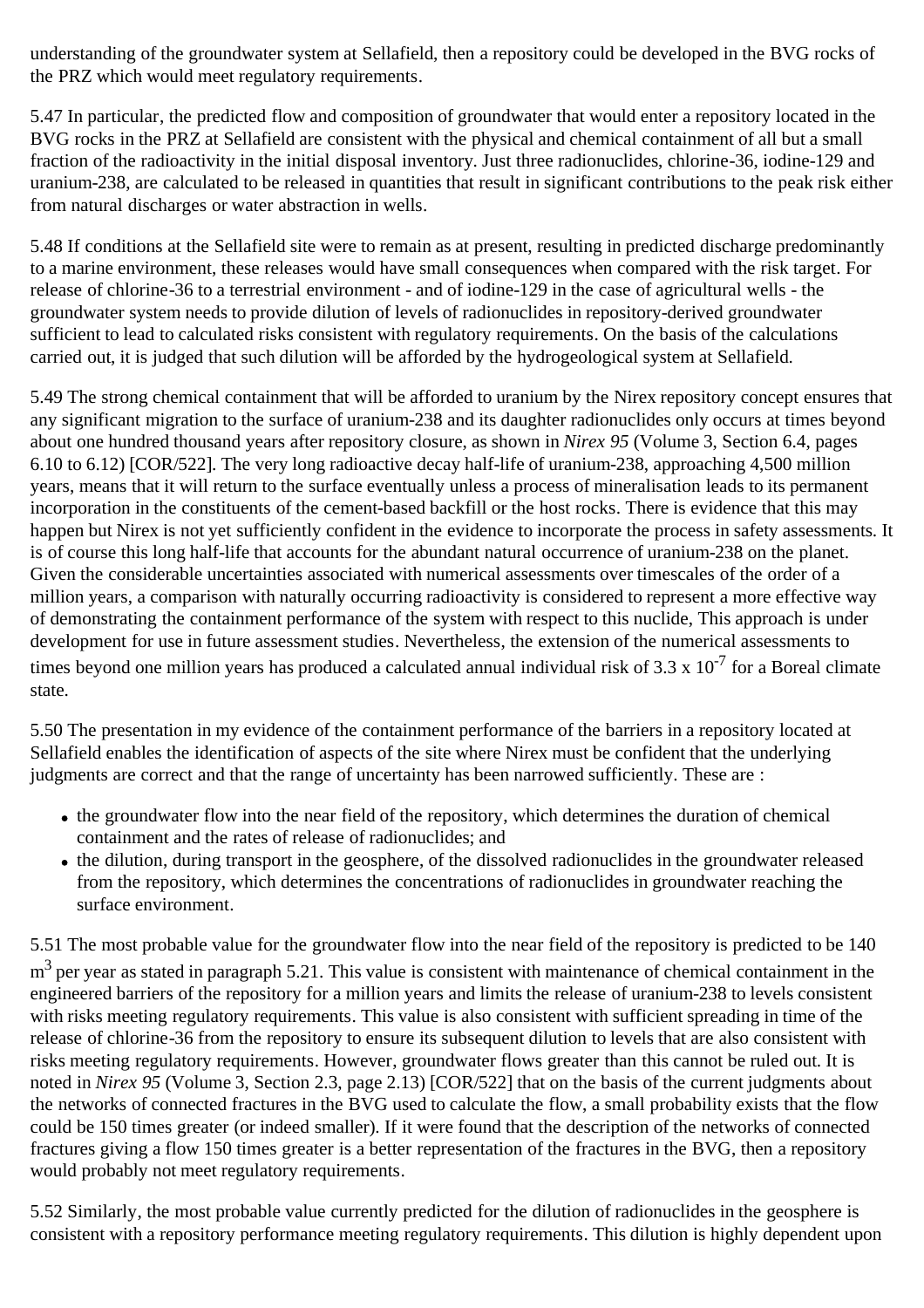the path taken by groundwater from the repository to the surface environment. The modelled path is determined by the judgments concerning networks of connected fractures in both the BVG and the overlying sedimentary formations and we must be confident that these are correct also.

5.53 The relevant information on the geology and hydrogeology of Sellafield, available in most part by early 1994, was used in the calculations of risk reported in Volume 3 of *Nirex 95* [COR/522]. Dr. Chaplow presents in his Proof of Evidence (**PE/NRX/14**, Sections 5 and 6) the further information which has become available since then.

5.54 This further information has added to confidence that the site at Sellafield offers a stable geological setting which will provide a low groundwater flow through a repository located in the BVG and high dilution in the overlying rocks for radionuclides released from repository vaults. It includes information on groundwater chemistry indicating long residence times for the groundwater in the BVG, and results from the cross-hole testing and Borehole RCF3 Pump Test. These tests have provided information on the limited nature of the connections over extended length scales in the fracture systems in the BVG and have indicated little connection between the BVG and overlying sandstones. While models of the groundwater system have not yet been updated and implications for risk calculated, I consider that this later information broadly supports the basis of *Nirex 95* [COR/522] with some indications that the modelling in *Nirex 95* [COR/522] may have been conservative in its representation of networks of connected fractures in the BVG and overlying sandstones.

5.55 In Section 6 of my evidence, I describe the information needed from the RCF to build further confidence in our judgments before key decisions can be made in the deep repository development programme.

#### **6. INFORMATION REQUIRED FROM THE RCF**

6.1 In his Proof of Evidence, Dr. Holmes (**PE/NRX/13**, paragraph 6.21) notes that for present purposes two key decision points can be identified in the development of a repository:

- a decision by Nirex to propose development of a repository, which will lead to an application for planning permission to develop the repository and possibly, at about the same time, to an application for authorisation under RSA93; and
- a decision by the regulatory authorities, after completion of repository construction and commissioning, to approve the start of disposal operations.

Nirex will prepare assessments of the post-closure safety performance of the repository for each of these decision points. That prepared for the first decision point will necessarily be preliminary and will be filled out and finalised to enable the regulatory authorities to take a decision on approval of the start of disposal operations.

6.2 As described by Dr. Holmes in his Proof of Evidence, (**PE/NRX/13**, paragraphs 6.22 to 6.24), the information requirements for the different stages of post-closure safety performance assessment are somewhat different in character. This leads to the identification of two separate categories of information required. These have different timescales for delivery that are related to the two decision points identified above.

6.3 The RCF programme, comprising 3 phases, has been developed to deliver the information that is needed in accordance with these timescales. It is expected that Phase 1 of the RCF programme could deliver the information required in relation to a decision to propose development of a repository. In particular, as will be explained in the following paragraphs in this Section of my evidence, we need to obtain sufficient information to build confidence in key models used in assessments of repository post-closure performance and to enable confident extrapolation of descriptions of the rock mass and groundwater system across the PRZ for use in developing the repository design.

6.4 The confidence achieved by the end of Phase 1 of the RCF programme will be dependent upon the amount and nature of information that has been obtained at that stage. The information available will determine the extent to which models and extrapolations can be put to the test. The adequacy of this testing will be subject to rigorous review as part of informing a decision on whether to propose development of a repository. In the event that it is found inadequate, further information will be sought from one or both of the subsequent phases of the RCF programme. A possible scenario is that more information will be required on geological and hydrogeological characteristics accessible to an extent that is too limited in Phase 1 as a result of their orientation or spacing in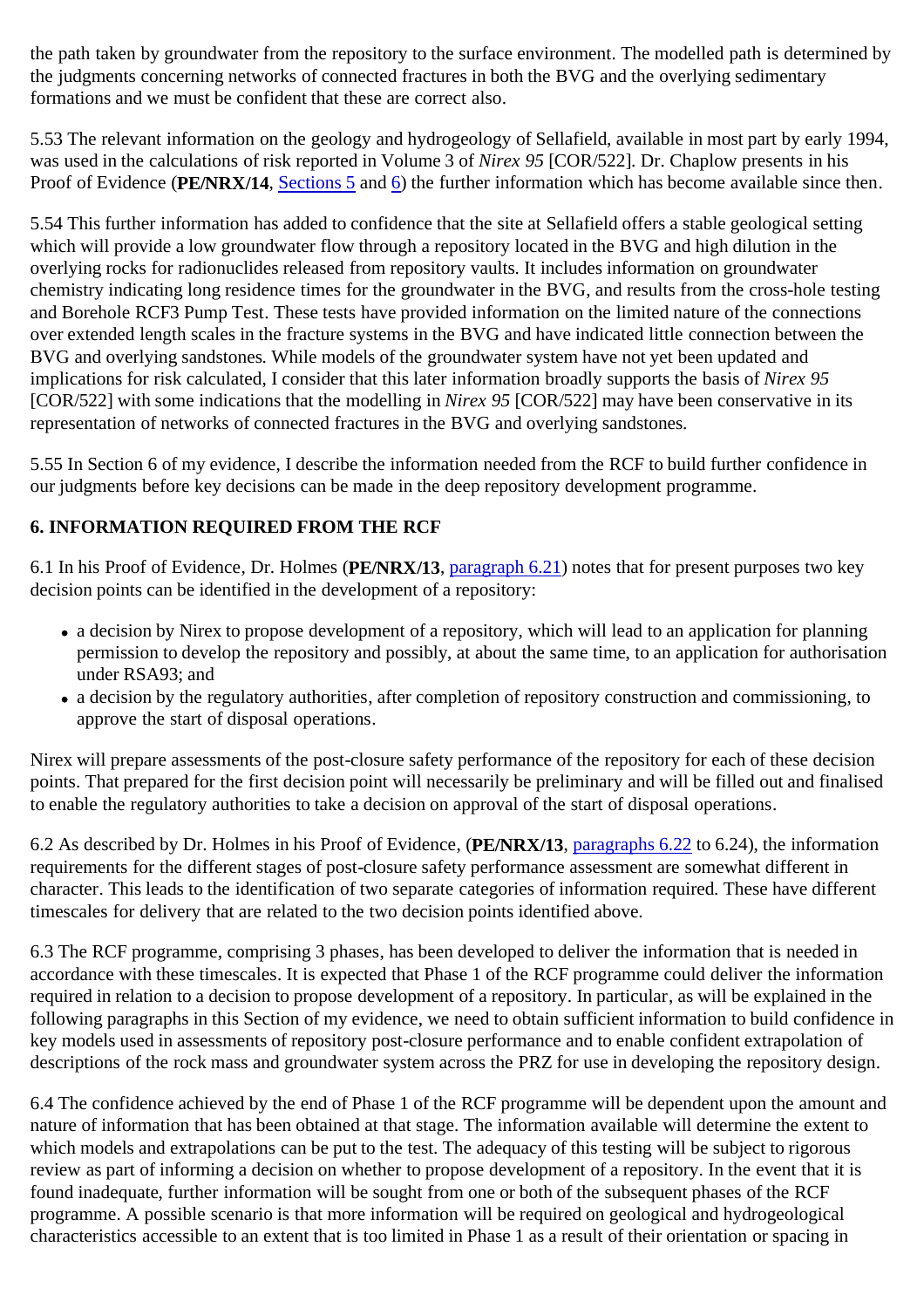relation to the shafts and connecting galleries. In that case the subsequent extension of the horizontal galleries of the RCF, and drilling out from those galleries, will be designed to overcome this limitation.

6.5 The first category of information, required to inform a decision on whether to propose development of a repository, relates to those factors which are most important in determining the suitability of the site as a location for a repository. These factors are our predictions of groundwater flow and dilution, the potential for natural or induced changes to create significant new pathways for groundwater flow, and repository design. The position that the Company considers it necessary to achieve in respect of each of these factors for the first decision point is as follows :

- confidence in our ability to predict groundwater flow and dilution and that these predictions are consistent with meeting regulatory requirements;
- confidence that construction of a repository at the site, or future naturally induced changes, would not result in new pathways for water flow which would significantly impair repository performance; and
- confidence in the basis for optimisation of repository depth, location, layout and orientation, and consequent confidence in cost estimates for repository construction.

The safety assessment to be prepared in relation to this decision point will be required to take account of the alternative scenarios for long-term evolution of the repository system and information on naturally induced changes will be important to establish the appropriate framework for such an analysis.

6.6 In the second category of information, required in relation to a decision by the regulatory authorities on whether to approve the start of disposal operations, are those factors which will have been addressed in the laboratory or at other research sites, but where it is likely that the regulatory authorities will require an in situ demonstration that the results are applicable to the repository site. Such information requirements are currently considered to relate to the following :

- processes that can influence the transport of radionuclides in groundwater in the geosphere;
- quantifications of long-term effects of the interaction of the repository system with the localised flows in the surrounding rocks; and
- finalisation of detailed design, including repository sealing measures.

6.7 Our work has indicated that the factors for which information is sought in this second category are not likely to determine the basic suitability of a site as a location for a repository. Repository safety is calculated to be less sensitive to the ranges of assumptions that can reasonably be made about these factors. However, the demonstration that these factors have been taken into account in a realistic manner is considered to be a necessary element of a finalised assessment of post-closure safety performance needed to inform a decision by the regulatory authorities on approval of the start of disposal operations. It is also considered that the second category of information will include that required to fill out the information supplied in the safety assessment, prepared at the first key decision point, and that this will be achieved through a process of further systematic validation.

6.8 The safety assessment prepared for the first decision point will need to address all the factors influencing the post-closure safety performance of the repository, but will identify specific remaining uncertainties and the steps that will be taken to resolve them. If a robust evaluation can be achieved by the end of Phase 1 of the RCF programme, then the further work in Phase 2 and Phase 3 of the RCF programme would continue to address remaining uncertainties, probably within the framework of a plan, agreed with the regulatory authorities, for the progressive supply of information leading to a decision on approval to start disposal of wastes in the repository.

6.9 The calculations that we have carried out in *Nirex 95* (Volume 3, Section 9, pages 9.1 to 9.4) [COR/522] indicate that a repository located in the BVG rocks in the PRZ at Sellafield could be developed which would meet regulatory requirements. This is conditional on the basis that judgments about the rock characteristics, leading to predictions of groundwater flow, are correct. The risk calculations are based on a conceptual model which contains a particular description of the networks of connected fractures controlling flow in the BVG. Uncertainties in the values of parameters describing the networks have been recognised by ascribing a range of values having different probabilities about a central value for each parameter.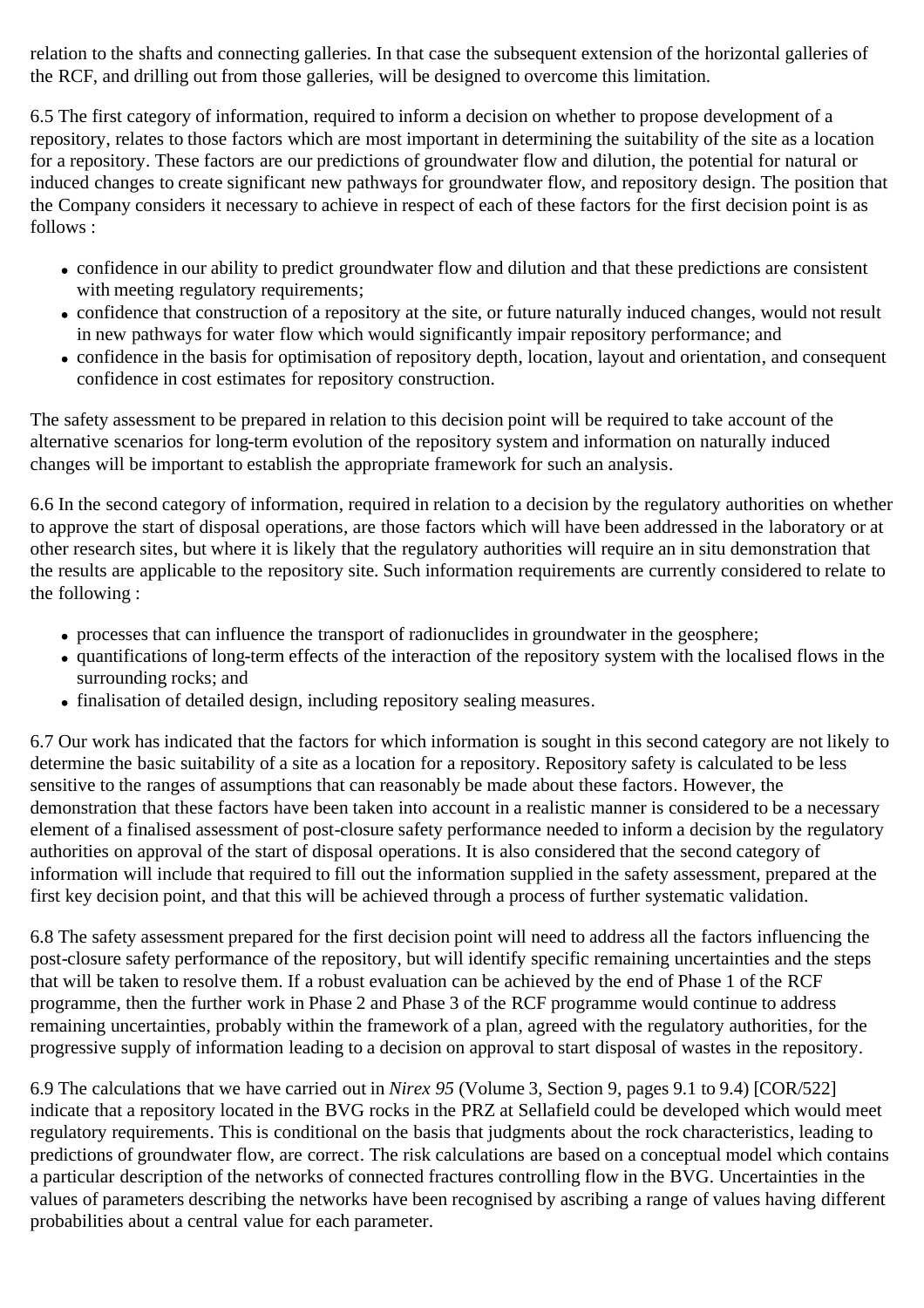6.10 Limitations on surface-based observations mean that we cannot measure the parameters of interest directly. Expert judgment has been used in developing the conceptual model and associated ranges of parameter values. It is recognised by Nirex and the experts involved in this exercise that different judgments could be arrived at, leading to different conceptual models with different ranges of parameter values around different central values. Some of these alternative models, albeit improbable, could lead to the prediction of high values for the flow of groundwater into the repository or low values for its dilution in the overlying rocks that would not be consistent with meeting regulatory requirements for post-closure safety of a repository.

6.11 The remedy is to subject these conceptual models to a process of validation involving forward predictions, using the outputs of these models, and testing these predictions against field observations. This process of validation can be used to achieve the following objectives :

- discrimination between alternative conceptual models of the same system using tests to measure directly some aspect of the system for which different predictions are given by the alternative models;
- refinement of a conceptual model where there is some uncertainty about one or more components of the model, or about the parameters associated with the model, and the predictions can be compared with test results to reduce or remove the uncertainty; and
- confirmation of a conceptual model as fit for its intended purpose in post-closure performance assessment studies through testing of the adequacy of its predictions.

This process is intrinsic to the Nirex programme of hydrogeological investigations, where modelling has been carried out to design the more extensive hydrogeological tests and to establish criteria for their successful implementation, and will be developed further for application in the RCF.

6.12 In developing the approach to model validation for the RCF programme, it is recognised that predictions of the parameters that largely determine overall system performance, such as groundwater flow through the repository and dilution of levels of dissolved radionuclides in the geosphere, cannot be tested directly. The validation testing of the component conceptual models that are combined to create the description of the overall system performance must be sufficiently rigorous, therefore, to build confidence in their application. This implies requirements for testing over a range of length scales and for acquiring sufficient test data to satisfy scientific opinion as to the adequacy of the process.

6.13 The RCF overcomes limitations of surface-based or laboratory investigations for validation in the following ways :

- the RCF would permit tests and observations in three dimensions and at a scale more directly comparable to that of the repository;
- specialised tests could be performed in situ, directly on specific features of relevance to repository performance and under geotechnical and hydrogeotechnical conditions which are closely comparable to those of the repository; and
- the RCF would allow direct, in situ, observation and measurement of the response to excavation of the potential repository host rocks and groundwater system on a scale, at a depth, and in a location which would provide information which can be directly related to the performance of a repository within the PRZ.

6.14 In his Proof of Evidence, Dr. Holmes (**PE/NRX/13**, paragraph 6.6) has identified that the information that the RCF will provide can be considered to address uncertainties in three main areas :

- groundwater flow and radionuclide transport;
- natural and induced changes to the geological barrier; and
- design and construction of the repository.

The nature of the key uncertainties will be explained under these headings in the following paragraphs. The information required to address them will be identified in terms of its categorisation in relation to the future developments of post-closure performance assessments to support the two decision points as discussed above. It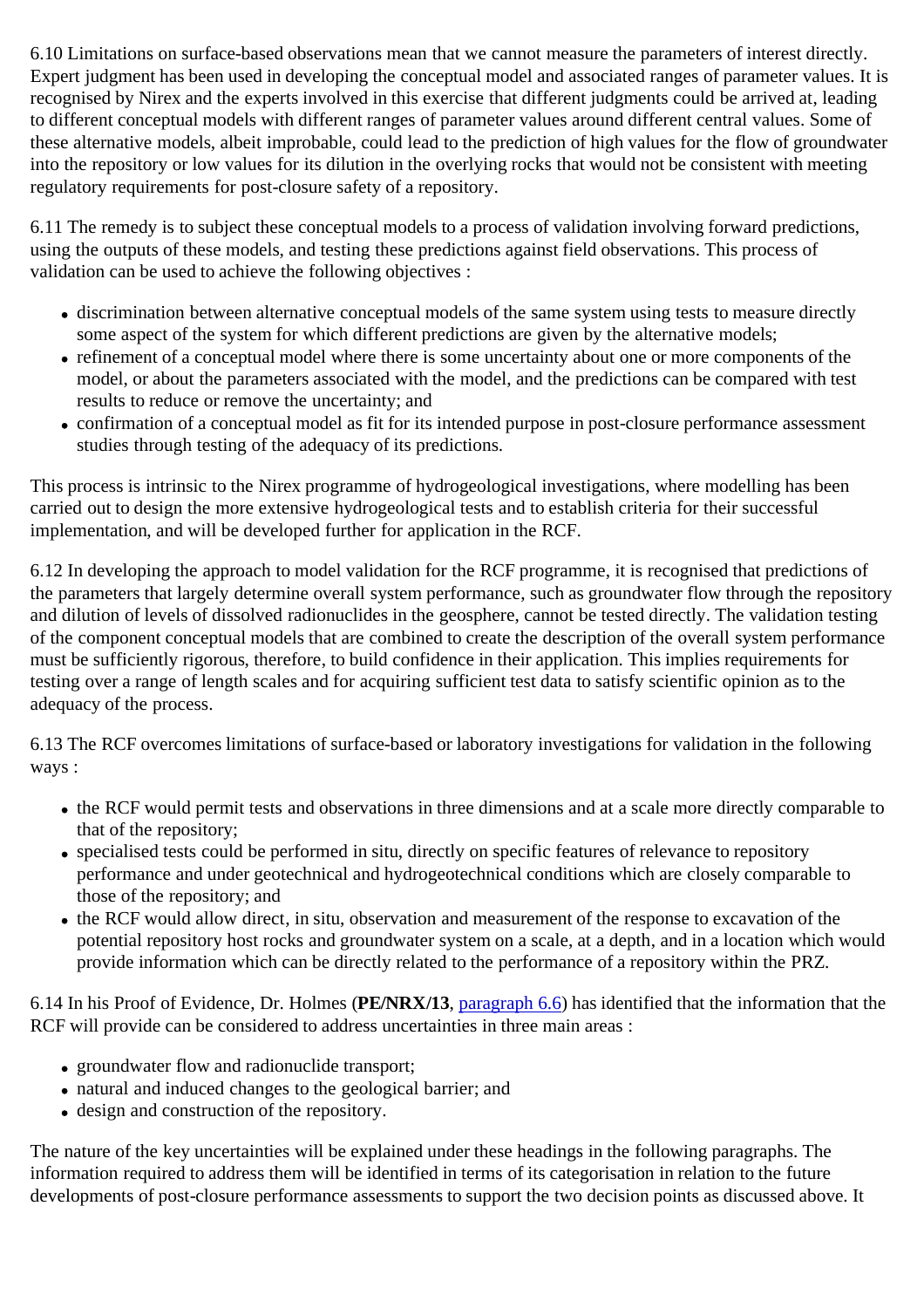will be explained why the information required can only be obtained through the underground access to the rock mass which will be afforded by the RCF.

## **Groundwater Flow and Radionuclide Transport**

6.15 The performance of the engineered barriers of the repository in affording physical and chemical containment is dependent upon the flow and composition of the groundwater in the repository. The overall performance will determine the rate of transfer of dissolved radionuclides in groundwater out of the near-field of the repository into the geosphere.

6.16 The transport of radionuclides by the groundwater in the geosphere is dependent upon the characteristics of the rock that control groundwater flow and the physical and chemical processes that operate within the rock. The combined characteristics of the repository host rock and overlying rocks will determine the pathways taken by radionuclides to return to the surface and the concentrations at which they will emerge in the biosphere.

6.17 The first category of information required before a decision is made to propose development of a repository is to test assumptions made about the characteristics of the site in relation to :

- the calculated flow of groundwater into the repository; and
- the spreading in the geosphere of residual mobile or long-lived radionuclides from the repository in groundwater that reaches the surface environment.

6.18 The second category of information, required to be provided to the regulatory authorities to enable them to take a decision on whether to approve the start of disposal operations is to test that evaluations of processes having the potential to affect the transport of radionuclides have realistically estimated the effects on post-closure performance. Currently, three potentially important processes are identified where information is needed from the RCF:

- rock matrix diffusion:
- colloid transport; and
- gas migration.

In addition, the second category of information will include that required to fill out the information supplied on groundwater flow and on spreading and dilution in the geosphere in the safety assessment prepared at the first key decision point.

6.19 The information required on each of the identified subjects is described under separate headings in the following paragraphs.

Calculation of Groundwater Flow through the Repository

6.20 The calculation of groundwater flow through the repository is carried out on the basis of descriptions of the networks of connected fractures in the BVG rocks in the PRZ at Sellafield, as given in *Nirex 95* (Volume 1, Subsection 5.2, pages 5.6 to 5.10) [COR/522]. It is considered that groundwater flow occurs predominantly in fractures existing in hard rocks such as the BVG. Further, it is considered that fractures are not uniformly distributed through the rock but that, as a result of natural processes in the geological evolution of the rock formation, several individual fractures can have developed together in connected networks. These networks would extend over greater distances than their component individual fractures and are therefore likely to be more significant in controlling groundwater flow through the rock.

6.21 The flow of groundwater through such a network of connected fractures is controlled by factors such as its overall length, the aperture of the individual fractures in the network, the ways in which they are connected together and the variability of these characteristics within the overall network. The flow of groundwater through a repository will be determined by the properties of these networks of connected fractures, by the number of them intersected by the disposal vaults and by the hydraulic pressure gradients driving water along them. The locations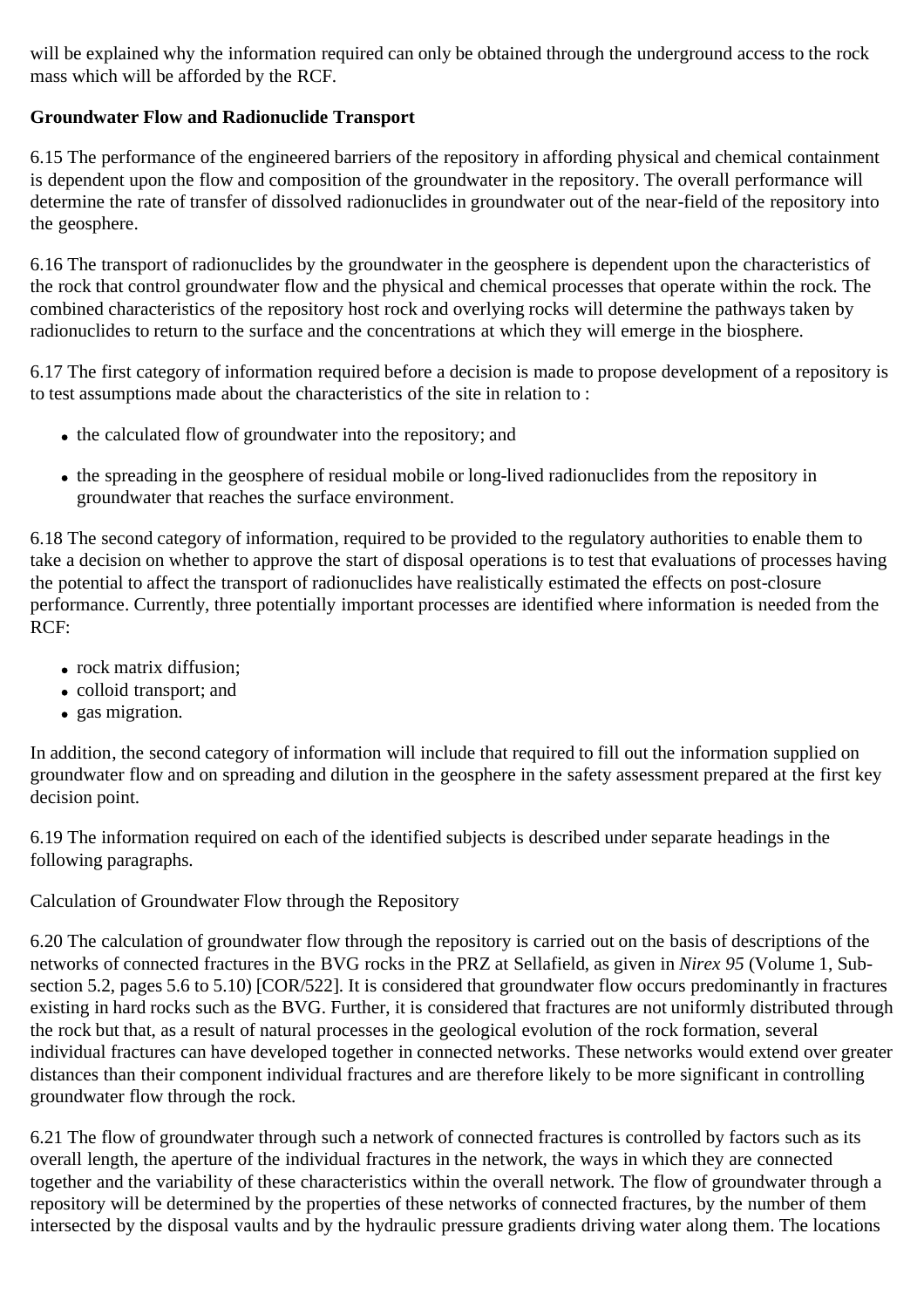of the networks and the spacings between them are therefore also important information, as is the distribution of hydraulic pressures within the networks.

6.22 As described in *Nirex 95* (Volume 1, Sub-section 5.1.2, pages 5.3 to 5.5) [COR/522], the results of hydrogeological tests carried out in boreholes have been interpreted in terms of assumed intersections of the networks of connected fractures by the boreholes. Where such an intersection is assumed, the properties of the fracture network are inferred from the hydrogeological measurements. The maximum lengths of these features are put at many hundreds of metres and so an individual borehole having a diameter of about 150 mm would be intersecting only a small part of the overall system. This introduces considerable uncertainties which are recognised by Nirex in assigning a wide range of possible descriptions to the network of connected fractures and an associated wide range of values for the important properties.

6.23 The networks of connected fractures can be investigated over a greater lengthscale by means of cross-hole testing between different boreholes. Nirex has carried out such tests, culminating in the Borehole RCF3 Pump Test, as described by Dr Chaplow in his Proof of Evidence (**PE/NRX/14**, paragraphs 6.36 to 6.40). These tests have involved the generation of different possible descriptions of the networks of connected fractures, in the forms of alternative conceptual models. By comparing the predictions of these models with the results of testing, uncertainties concerning groundwater flows can be resolved to some extent and as noted in paragraph 5.54 the outcomes appear encouraging. However, the principal uncertainty, concerning the range of possible descriptions of the networks of connected fractures, will remain in the absence of direct observations and complementary testing of the networks.

6.24 The information required from the RCF is a description of the networks of connected fractures as the main groundwater flow channels in the BVG, and the range of values that should be assigned to the key properties of these features, based upon physical observations. Furthermore, the information obtained must be capable of extrapolation both in space, throughout the volume of the BVG rocks in the PRZ, and also in time, to validate the application of the resulting models in assessments of repository post-closure performance at long times into the future.

6.25 The RCF will allow such information to be obtained because it will afford the opportunity to carry out complementary activities in parallel. Direct observations can be made on the way in which individual fractures are connected to form extended networks. The properties of the individual fractures can be measured in parallel with the measurement of the properties of the connected system as described by Dr. Holmes in his Proof of Evidence (**PE/NRX/13**, paragraph 6.11).

6.26 The access to a large volume of rock containing the networks of connected fractures will allow observations to be made of their locations and of any association with other geological features such as faults. Relationships with recognisable geological structures and information on trends in the orientation and spacing of the features would allow the testing of this information against further observations and would attach greater confidence to the extrapolation through the rock volume.

6.27 Our current groundwater flow models do not fully reproduce the hydraulic pressure field that is deduced from borehole measurements. A significant factor in the current differences between observation and prediction may be the way in which the descriptions of the networks of connected fractures are used to calculate hydrogeological properties on a regional scale. A further model development is planned, possibly incorporating relationships between the depth and location of the networks and their hydrogeological properties, to address this issue. Sinking of the RCF shafts will provide information to test the validity of such models.

#### Spreading in the Geosphere

6.28 As described in paragraphs 5.28 and 5.29 of my evidence, the concentrations at which radionuclides will be present in groundwater reaching the surface environment will be determined by a number of factors including their rate of release from the repository and their spreading in time and space during passage through the geosphere.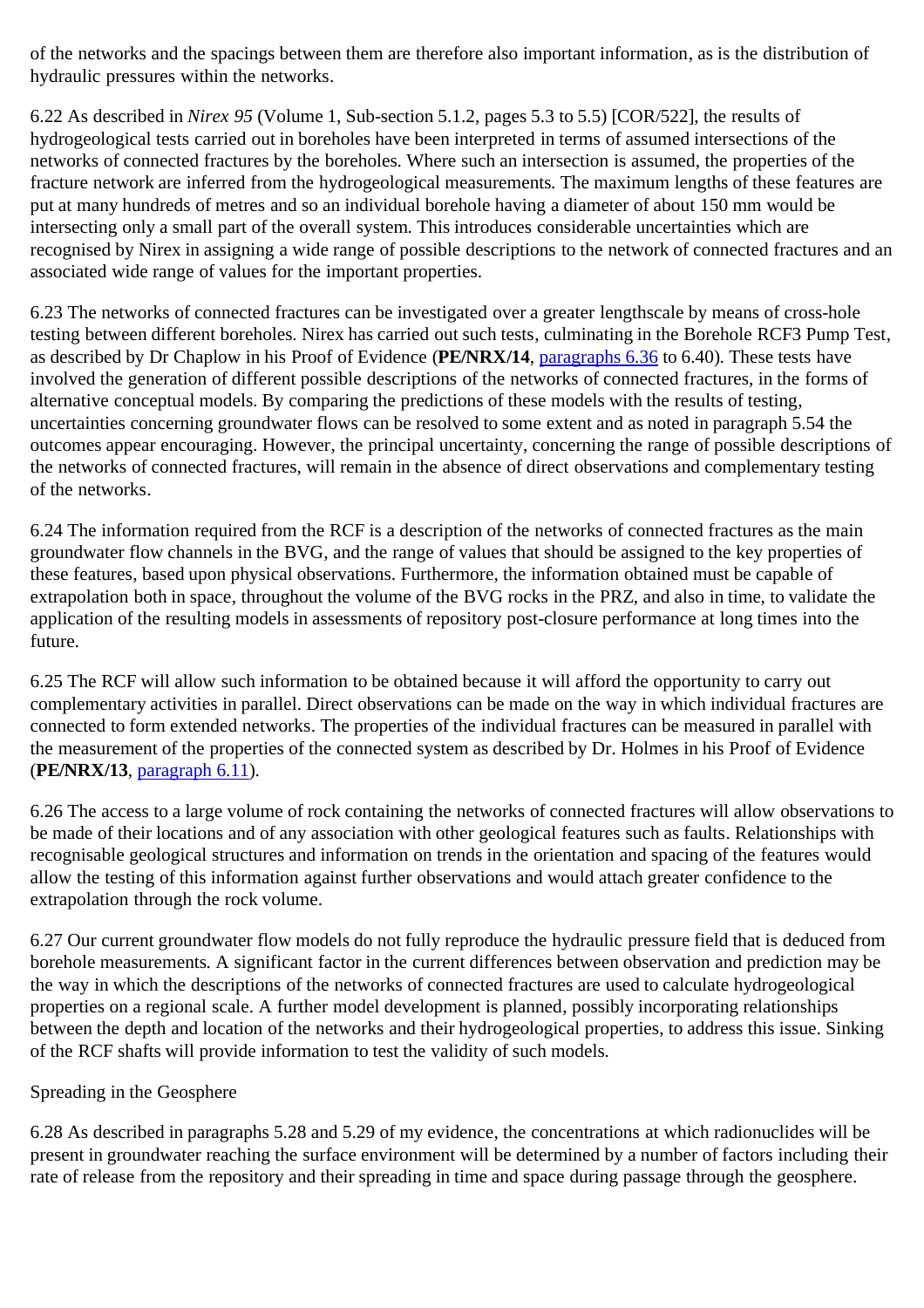6.29 The rate of release from the repository is largely determined by the groundwater flow through the near field of the repository (taking account of the containment afforded by the engineered barriers), where the RCF is intended to provide essential information.

6.30 The RCF is intended to provide information for use in determining the spreading in time and space of the transport of radionuclides in the BVG rocks and the overlying sedimentary formations. The spreading of radionuclide transport will be highly dependent upon the properties of the main groundwater flow channels in the geological formation. Thus, the information on groundwater flow channels in the BVG rocks sought from the RCF in relation to calculations of groundwater flow through the repository would be required for this second purpose also.

6.31 The other geological formation which is important in this context is the St. Bees Sandstone. A wide range of conceptualisations of the flow channels in this formation remains possible on the basis of the results obtained so far. At one extreme, this range includes approximately vertical connected fracture networks extending over large distances and possibly connected with fracture networks in the BVG. At the other extreme of the range is the possibility that horizontal bedding structures, produced by the sedimentation processes that created the sandstones, would force the groundwater flow in a horizontal direction.

6.32 The RCF will afford the direct observation of the structural characteristics of the St. Bees Sandstone, as exposed in the RCF shafts. The correlation of the observed large scale geological structures with observations of groundwater flow and hydrogeological responses in the monitoring boreholes nearby should enable us to distinguish between the possible descriptions. A description based upon physical observations could then be used to calculate the spreading in time and space for radionuclide transport through this rock formation.

#### Rock Matrix Diffusion

6.33 Radionuclides transported in groundwater along flow channels in rocks, may diffuse into the surrounding bulk rock matrix. This would have the effect of retarding the transport of radionuclides and also result in some spreading in the geosphere of the initial radionuclide release from the repository. The consequent access to sorption sites in the surrounding bulk rock matrix affords additional retardation to radionuclide transport. The nature and extent of the operation of rock matrix diffusion and sorption affects the calculated radiological consequences of the release of metallic radionuclides such as uranium-238 in particular.

6.34 Particularly in the BVG there are uncertainties as to the extent to which this beneficial process will operate. The uncertainties arise from uncertainties about the networks of connected fractures, the internal structures of the fractures themselves and the in situ diffusivity of the rock matrix.

6.35 The requirement for this information is placed in the second category, to be provided to the regulatory authorities to enable them to take a decision on whether to approve the start of disposal operations. Information on the process of rock matrix diffusion has been obtained from laboratory measurements and experiments on rock core samples. However, for the results of this research to be used with confidence it must be ensured that the measurements were applicable to the main flow channels and that important properties of the rock were not modified by their removal from the bulk rock at depth to a laboratory. The RCF is required to give direct access to, and measurements in, fractures identified on the basis of their groundwater flow properties, and to make these measurements in situ with relatively little disturbance of the rocks.

#### Colloid Transport

6.36 Colloids are small particles of matter which remain suspended in groundwater because they do not settle under gravity. If colloidal particles are present in sufficiently large concentrations and remain stable for a sufficient length of time they have the potential to cause an increase in the effective transport of radionuclides in groundwater by incorporating radionuclides from the near field. No conclusive evidence has been found to suggest that colloids would exist at significant concentrations in a repository at Sellafield. However, because of the known difficulties of taking undisturbed samples of groundwater to analyse for colloids, robust arguments are not available to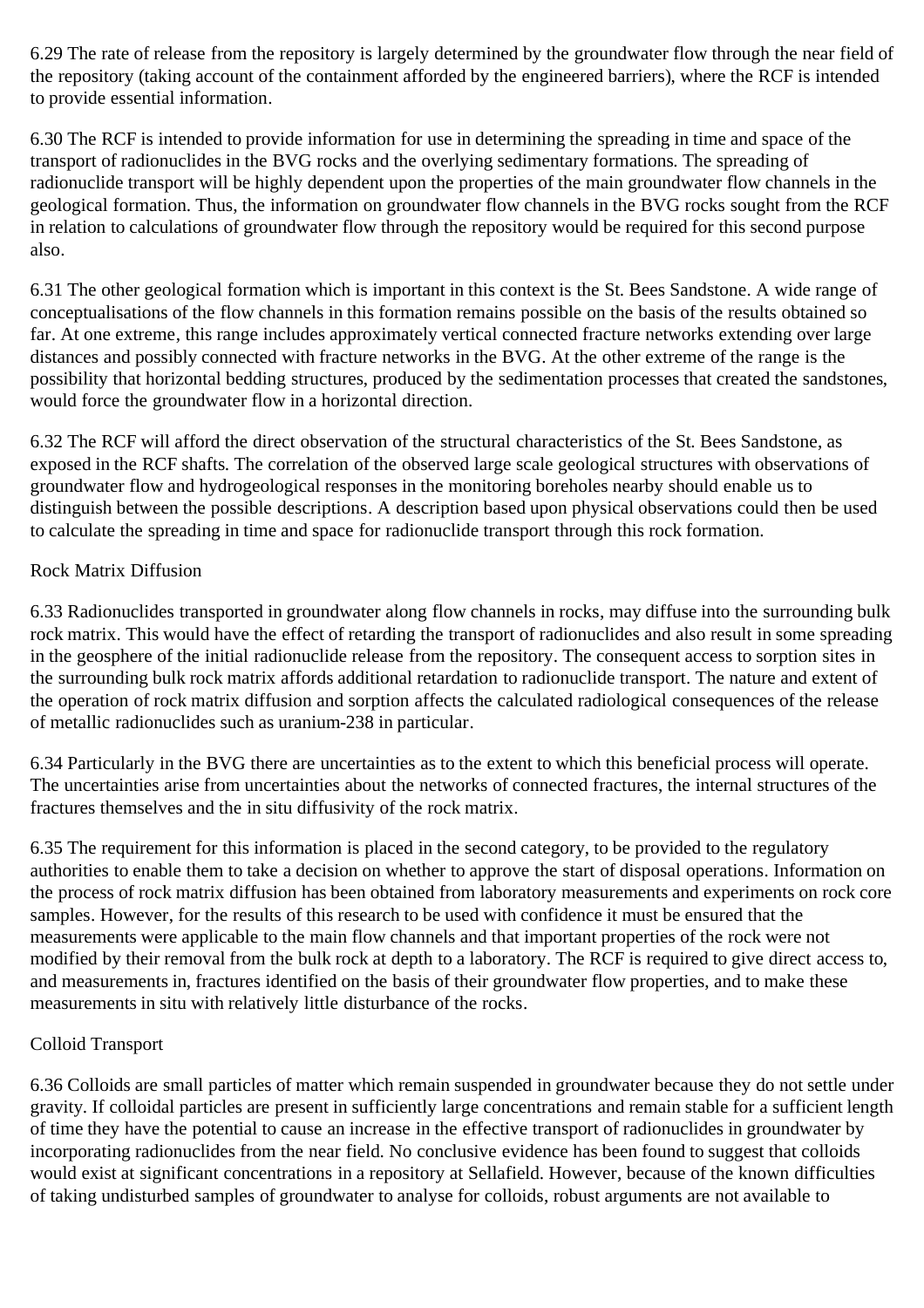demonstrate that colloids will not be present. The key uncertainties relate to the quantities of colloids present in Sellafield groundwaters and the transport of colloids in fractures in the rocks at Sellafield.

6.37 Considerable efforts are being made to collect good groundwater samples from the boreholes at Sellafield for colloid analysis including the drilling of boreholes without the use of drilling muds. Whereas the practical difficulties have been overcome successfully for the analysis of species in solution in groundwater, the ability to obtain reliable samples and analyses of the colloid population is hampered by the introduction of relatively large quantities of particulate matter from the materials of the sampling equipment and the fluids necessarily used to drill, test and sample the boreholes. The immediate accessibility of the rocks at depth in the RCF affords the opportunity to take undisturbed samples of known origins. This is because more specialised sampling equipment, including provisions for stabilising existing conditions, can be located precisely within a feature of interest. This benefit of working within the RCF is extended to more general geochemical sampling where a higher spatial coverage of sampling can be achieved than through the use of boreholes drilled from the surface.

6.38 Nirex will seek to generate relatively simple empirically based models of colloid transport based on experiments conducted using flow rates and fracture properties of interest. Given the requirements for direct access to the fracture system in conjunction with the need for a high level of control of the experimental conditions there is a particular necessity to carry out such experiments in the RCF. It is envisaged that these experiments would characterise the transport of different colloids relative to a conservative tracer (a substance that is readily identified and remains dissolved in water as a trace on its movement) within a single fracture that had previously been characterised.

#### Gas Migration

6.39 Our current understanding of processes relevant to gas migration through the geosphere has been developed through the NSARP experimental programme at Reskajeage Quarry in Cornwall. The experimental results have been used to develop and refine the modelling approach described in *Nirex Report S/94/003* (Sub-section 3.3, pages 13 to 16) [COR/509]. There are two aspects of gas migration for which in situ testing is needed to confirm understanding and validate models in order to increase confidence both in the evaluation of the gas pathway itself and in the assessment of the effect of gas migration on groundwater flow :

- the entry of the gas into the water-saturated fracture network, since it is necessary to be able to predict the maximum overpressuring that will be generated in the repository as a result of gas production, in order to estimate the potential for gas-induced fracturing of the repository or the surrounding rock; and
- the migration of gas through the disturbed zone around the repository and through the geosphere where issues to be considered are the mechanisms for gas migration and the associated potential for coupled gaswater flow, the gas pathways through the fracture network and the time taken for the gas to return to the biosphere. (This information is needed to identify the period over which gas enters the biosphere and to assess whether enhanced migration of contaminated groundwater is likely to occur.)

6.40 The requisite experiments concerned with gas entry pressures and gas migration in the BVG can only be carried out in the RCF because horizontal boreholes are required to intersect identified and characterised fractures and to examine some of the issues relating to the transport of the buoyant gas through the water-filled fracture network.

#### **Natural and Induced Changes to the Geological Barrier**

6.41 It is recognised that the site characterisation programme carried out by Nirex yields information on the present day geology and hydrogeology. The current regulatory requirements for a repository apply at any time in the future. Consideration must therefore be given to future changes to the geosphere barrier as a result both of natural processes, including tectonic and climatic processes, and of repository construction itself. The information required from the RCF again falls into the two categories determined by the decision point against which it is generated.

6.42 In order to inform a decision whether to propose development of a repository, information is required on the type and extent of natural changes that could occur at the site to confirm that these will not significantly impair the performance of the geosphere barrier in respect of groundwater flow and radionuclide transport. Similar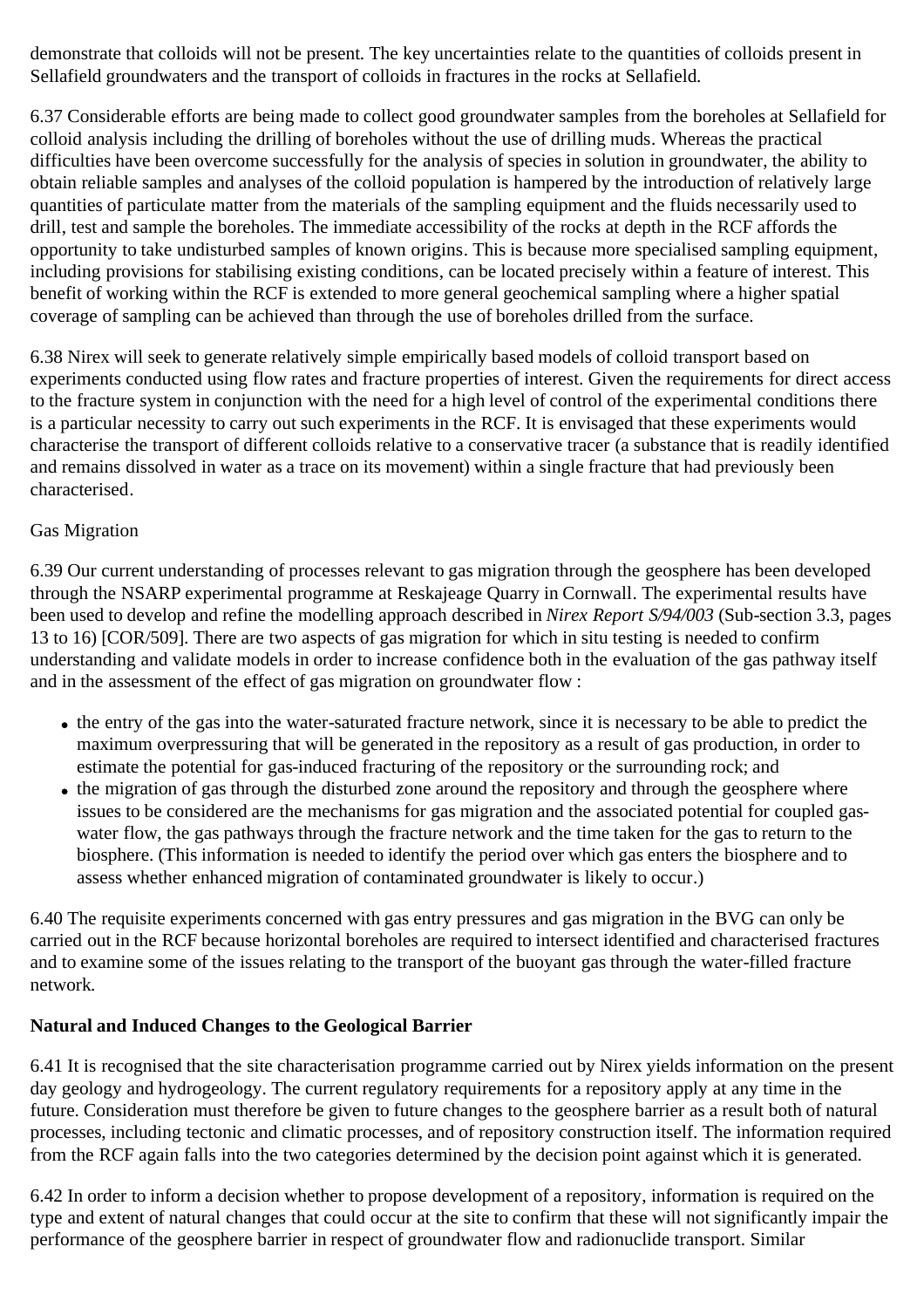information is required on the disturbance to the rock that will be caused by excavating the repository itself, which is termed 'excavation disturbance'.

6.43 In order to inform a decision by the regulatory authorities on whether to approve the start of disposal operations, information is needed from testing underground of the chemical disturbance in rocks surrounding the repository caused by contact with alkaline pore water from the cement-based backfill. Every effort will have been made to assess the extent and nature of this change to the rocks surrounding the repository in a conservative manner, using information obtained from laboratory and field experiments and from desk-studies. However, the complex and site-specific nature of the interaction requires validation to be obtained that its treatment in assessment studies is appropriate and does not lead to underestimates of the transport of radionuclides.

#### Natural Changes

6.44 Dr. Chaplow presents evidence (**PE/NRX/14**, paragraphs 7.6 to 7.26) that the system of flowing fractures in the BVG has remained stable for a long period of time. In particular, no evidence has been obtained for the creation of new flow paths at depth as a result of any seismic activity during the last several million years and the groundwater system at depth shows evidence that there have been no extensive changes as a result of climaterelated events such as glaciation for over a million years. However, the RCF will be needed to validate this evidence by means of direct observations of associations of groundwater flows, mineral formation and geological structures at depth. Detailed examination of the fractures that are components of the main flow channels should allow the geological history of flow patterns to be established, particularly by dating the mineralisation that has occurred in association with flows. This palaeohydrogeological record can then be compared with the present day flow patterns to test whether significant changes have occurred in the past and may therefore occur in the future. On the basis of information obtained from borehole testing, this does not appear to be the case, but such a conclusion would only be reliable when greater confidence is obtained in the descriptions of the networks of connected fractures themselves through observations and measurements in the RCF.

#### Excavation Disturbance

6.45 The information that can only be obtained from carrying out work underground in the RCF relates to the disturbance of the geology and hydrogeology that will result from excavation itself.

6.46 Creating an excavation in rock at depth by any method removes material which was previously bearing some of the load of the adjacent and overlying rocks. Removal of this material therefore causes a redistribution of the stresses around the excavation. This redistribution may be accompanied by some physical movement of the rocks around the excavation, including movements on existing fractures and the creation of new fractures. This phenomenon is termed excavation disturbance. The excavation disturbance is confined to a volume, or zone, of rock which surrounds the excavation. This disturbed zone of rock surrounding shafts and drifts might provide additional paths for transport in groundwater of radionuclides from the repository. The issues are the hydraulic conductivity of the excavation disturbed zone and how far the zone extends from the excavation.

6.47 Currently, views as to the extent and nature of the excavation disturbed zone are based on past precedent of excavation projects at other sites and a knowledge of the in situ stresses and rock quality measured in Boreholes. On this basis, it is assumed that the hydraulic conductivity of the rock surrounding an excavation may increase by a factor of up to a hundred over a distance equivalent to twice the diameter of the excavation. This is believed to be a conservative description of the hydraulic characteristics and extent of the excavation disturbed zone. Scoping studies have shown that disturbance on this scale is unlikely to impair the performance of the repository and the effects of disturbance have not been included in assessment models on this basis. The information which is needed from the RCF is measurement of the hydraulic and mechanical characteristics of the excavation disturbed zone in the sandstones, Brockram and BVG to test the validity of this assumption.

6.48 It is found that the potentially important effects of excavation disturbance on groundwater flow characteristics are specific to the geological and hydrogeological setting and to the nature of the excavation itself. They are likely to vary as a function of depth and location because of the different mechanical loadings that will exist through the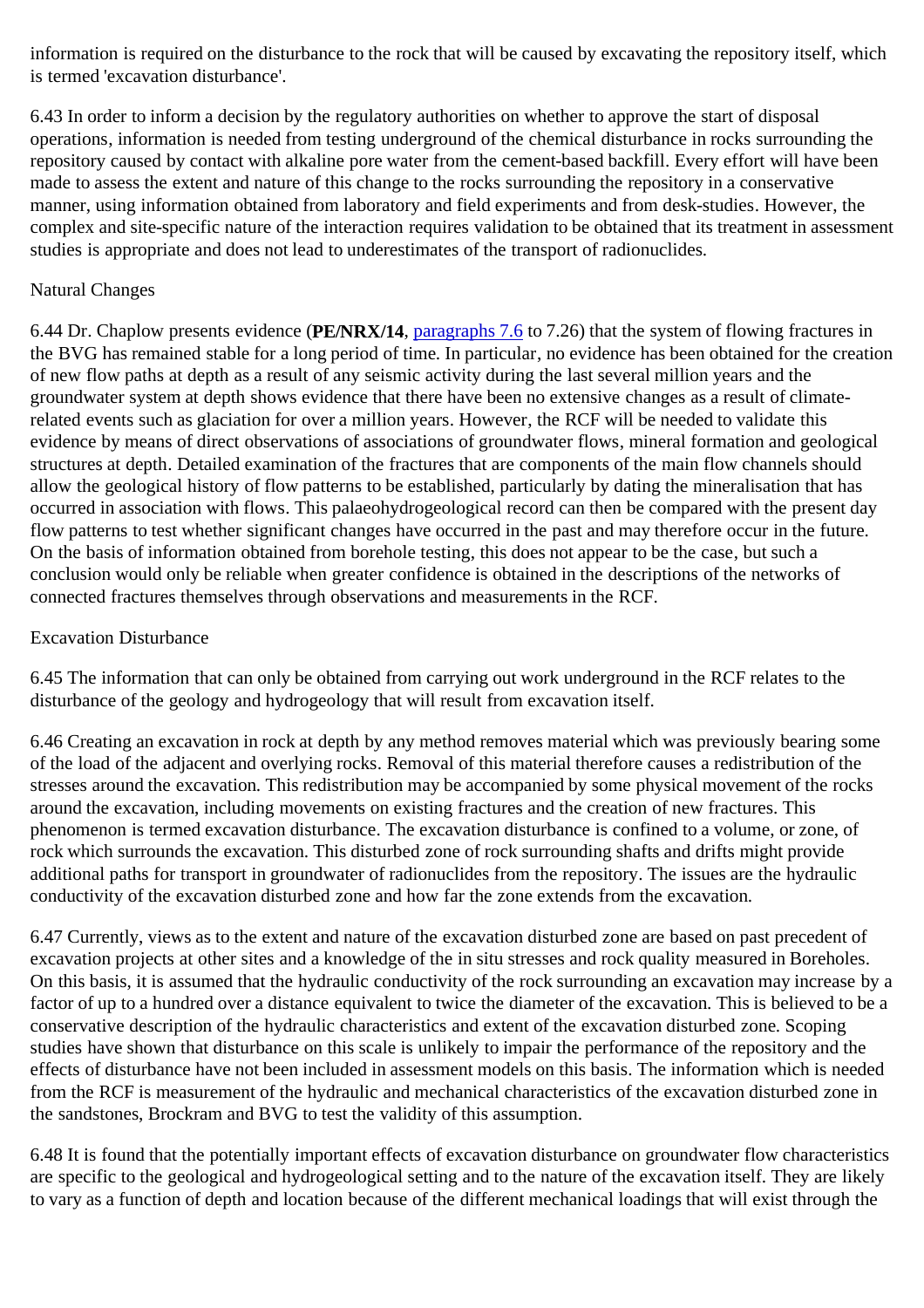rock mass in three dimensions. Furthermore the effects, particularly in the long-term, are dependent upon a number of interacting processes.

6.49 The benefit of the RCF is that it will allow direct measurement and monitoring of excavation disturbance in the sandstones, Brockram and the potential repository host rock. In particular the important geological and hydrogeological properties of the rock surrounding the excavation can be determined before and after the excavation has been carried out and can be observed as a function of time in the post-excavation period. The monitoring is particularly important to build confidence in our understanding of the evolution of the excavation disturbed zone over time. To enable extrapolation over timescales of interest, the trends in further development of the disturbance will be determined. The response of the disturbed rock to mechanical loading such as borehole testing will be particularly helpful in this respect.

6.50 The disturbance caused by the excavation will provide a significant test of the understanding of changes that might result from natural processes. The stress redistribution that will occur during shaft sinking will be a useful analogue for natural events such as glaciation that might place a cycle of mechanical loading on the rock mass. The response of the groundwater flow system can be monitored to test the effects on the hydrogeological system of such an event.

#### Chemical Disturbance

6.51 A chemical disturbance will be produced in a volume of rock, or zone, around the repository by the alkaline fluid emanating from the Nirex Reference Vault Backfill. This chemical disturbance has the potential to modify the surfaces of fractures in the rock.

6.52 Information on this subject is currently obtained by conducting laboratory experiments on rock samples from Sellafield, by constructing mathematical models that couple groundwater flow and chemical reaction and by building confidence in the results of this work from comparison with observations on naturally occurring alkaline groundwater systems.

6.53 The essential role of the RCF is to provide the opportunity for calibration and validation of the mathematical models developed from the current programme to give the information required on the key issues listed. The RCF allows the detailed characterisation of identified flowing fractures to determine their structure and mineralogy, the variability of these properties and the precise compositions of groundwater in contact with the flow-wetted surfaces in the fractures. Once the fractures were characterised in this way, their accessibility in the RCF would allow the conduct of well-controlled validation experiments. The principal reactions involved are believed to be relatively slow and the experiments would build confidence in the trends of changes to the rock properties rather than determining the long-term characteristics of the disturbed zone by direct measurement.

## **Design and Construction of the Repository**

6.54 The information required from the RCF on design and construction of the repository can again be placed in two categories determined by the decision point against which it is generated. In this area in particular, the information acquired for the decision to propose development of a repository will be refined for subsequent development of a finalised safety assessment.

6.55 In order to take a decision to propose development of a repository, the repository design must be developed sufficiently to provide a basis for the optimisation of repository depth. location, layout and orientation. This would allow decisions to be taken on these parameters, albeit allowing for finalisation of details in light of further investigations underground, including those associated with repository construction.

6.56 There is little doubt that a repository could be constructed and operated safely: the key issue is whether it will provide the long-term isolation and containment of radionuclides in radioactive wastes once it is closed. A sound basis for assessment of the post-closure performance requires that key aspects of the design related to transport of radionuclides can be defined. This responds to the requirement most recently restated in *the July 1995 White Paper* (para 78, page 22) [GOV/208] that best practicable means should be adopted to limit risk. For a deep geological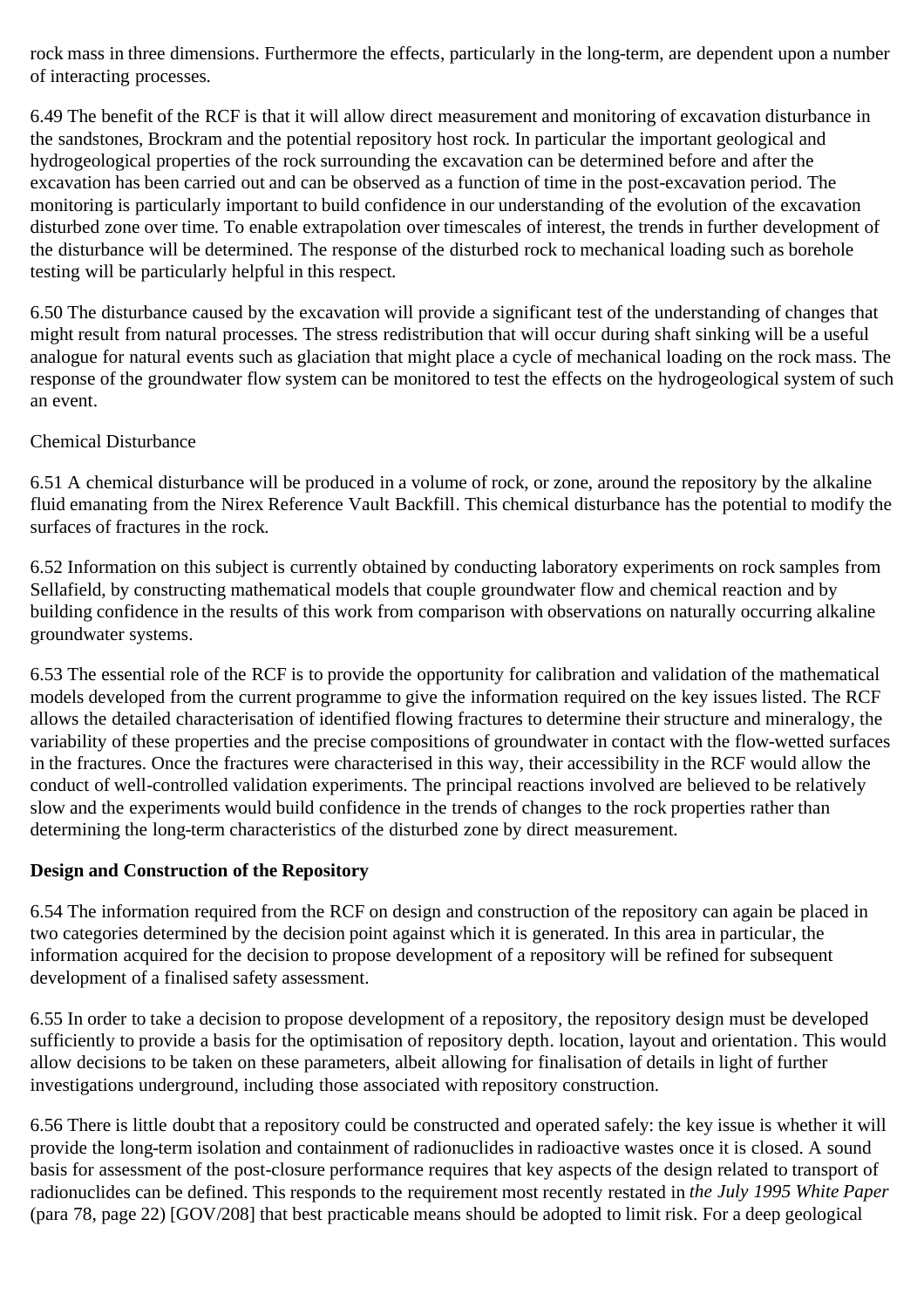repository this is taken to mean that, where there are options concerning the depth, location, layout and orientation of the disposal vaults within the host rock, the decisions taken must be justified.

6.57 It will be important to work within a framework, which has been discussed with the regulatory authorities, that establishes the basis for making these decisions and does not foreclose options by inappropriate developments.

6.58 The RCF is particularly valuable in allowing us to proceed in a step-wise fashion of investigation in the potential host rock to finalise the repository design. Dr. Chaplow describes in his Proof of Evidence (**PE/NRX/14**, paragraphs 8.13 to 8.16) a three-dimensional representational model of the PRZ rock mass that is currently under development. This will provide the framework of testing our understanding by each successive step of excavation and associated investigations represented by the phases of the RCF programme. Each step in developing the RCF and investigating the surrounding rock mass will be designed to create the minimum site disturbance required to gain the required justification for fixing an aspect of design through testing the rock mass model against the resulting observations. Thus any exploration by development of galleries in a horizontal direction out from the shafts will only be undertaken when there is sound justification for the depth at which this will occur from confirmation of the modelled rock characteristics. Further extensions of investigations away from the shafts will only be undertaken when there is sound justification for the eventual location and orientation of a repository. Care will also be taken that the nature of the investigations to fix these aspects of repository design would not compromise our ability to fine tune these aspects at the final stages of development of a repository itself.

6.59 Before seeking the approval of the regulatory authorities for the start of disposal operations, information must be obtained, for use in a finalised safety assessment, with respect to the methods of placing engineered seals, developed in laboratory facilities, in the required settings.

Repository Depth, Location, Layout and Orientation

6.60 Currently judgments concerning repository design are based upon interpretations of the rock mass and hydrogeology of the PRZ from information obtained from the programme of site characterisation. These interpretations do not yet enable us to take a firm view on the benefits to be obtained from particular depths, locations, layouts or orientations of the repository vaults within the PRZ.

6.61 Repository design (in particular depth, location, layout and orientation) would affect factors identified previously :

- the calculated flow of groundwater into the repository;
- the calculated spreading time for radionuclide transport in the BVG; and
- the mechanical and hydraulic characteristics of the excavation disturbed zone.

The information required is to develop an understanding of how these factors will vary as a function of interactions of different processes at different locations throughout the PRZ. In particular information is required that enables the extrapolation throughout the BVG rocks in the PRZ of the distribution of networks of connected fractures.

6.62 It might be envisaged, for example, that the repository could be located at a depth at which there were relatively few or even no networks of connected fractures sufficiently long to act as groundwater flow channels from the repository depth to the overlying sedimentary formations. Alternatively, the spacing and orientation of the networks of connected fractures might allow a layout of the repository vaults that minimised or wholly avoided intersections with them.

6.63 It is intended that the main RCF galleries will be created at the same horizon as the repository vaults. The RCF shafts are required to give access to these galleries and their depth will be determined by consideration of the following factors :

- the sufficiency of information available on taking the shaft to a certain depth through its intersections with an adequate number and type of geological and hydrogeological features of interest; and
- confidence that, taking remaining uncertainties into account, a repository could be developed at the selected horizon that would meet regulatory requirements.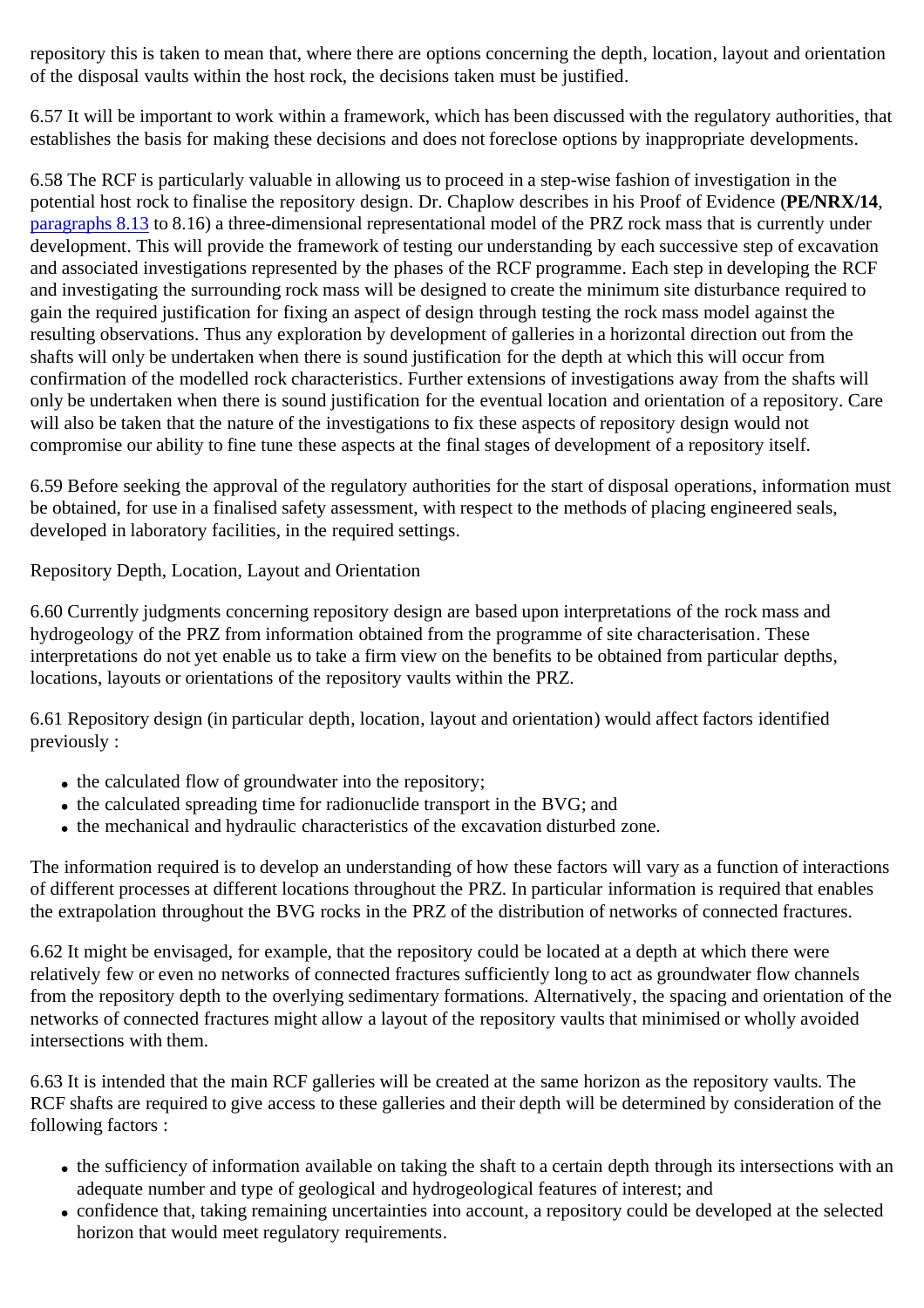6.64 The RCF shaft sinking provides for the validation of the prior understanding and associated models which will be developed to underpin the preliminary view on repository depth, currently put at 650 metres below Ordnance Datum ('bOD'). Those models will predict the information that will become available to test this view. The shaft sinking phase will have programmed into it a decision point at which the results to date will be evaluated to establish whether the understanding and models are confirmed. If so, the RCF galleries will be developed at the depth previously identified.

6.65 That decision point will provide for an updating of the understanding and modelling. The updating could indicate that further information is required to meet the scientific objectives of adequately validating the models or that a greater depth is appropriate for the optimisation of the repository. If so, the RCF shafts will be developed to the necessary depths. The maximum depth currently under consideration for the repository is 900 metres bOD and the shafts of the RCF would have to be sunk to a depth of 935 metres bOD (to provide for a sump) if this were found to be the optimised depth of the repository. The shafts might also be sunk to investigate depths of up to 900 metres bOD to provide sufficient information for model validation and a decision on repository (and hence gallery) horizon which could be at a lesser depth.

6.66 Given the intention to minimise the disturbance of the rock in making these investigations, it will not be practicable to carry out detailed investigations from the RCF throughout the PRZ. Instead, the investigations must be sufficient, in terms of the representative sampling of the rock mass, to give a firm understanding of the variability of key geological and hydrogeological characteristics of the rock mass. The understanding that is sought of the variations within the rock mass is to enable the variable characteristics to be predicted throughout the PRZ on the basis of other measurements from boreholes and various surveys. This will allow the required extrapolation across the rock mass to inform decisions on repository depth, location, layout and orientation.

6.67 An essential role of the RCF in providing this information is to allow the testing of our ability to carry out the required extrapolation. This would involve making predictions of the expected geological and hydrogeological characteristics on the basis both of previous investigations from the surface and of targeted drilling underground and then carrying out excavations to test these predictions. The finalised location of the repository vaults in the rock mass would be determined by interpreting the results of targeted drilling from the RCF. It is essential to gain confidence from such work in the RCF that, in any subsequent excavation of a repository, the information from prior investigations could be utilised successfully to confirm the important properties of the blocks of rock selected.

#### Sealing

6.68 The sealing requirements for the repository will be established in an iterative manner by assessment studies. This process allows the long-term performance requirement to be established for seals placed in various features of the repository system. This in turn translates to the required properties such as fluidity, durability or hydraulic conductivity (in set condition) at the time of placing seals. The achievement of the required properties relates strongly to the interaction between the materials and the precise geological setting specific to the site and location. The features that are currently considered are as follows:

- flowing fractures intersecting repository vaults (which are assumed not to be sealed in current models);
- large openings such as vaults, tunnels, drifts and shafts;
- disturbed zones surrounding excavated openings; and
- underground boreholes drilled from the proposed RCF itself.

6.69 The requirement is that this work should be carried out in representative geological settings, and in particular in the BVG at depth where the levels of in situ stress and rock quality will be appropriate. Furthermore the requirement is to allow a long lead-time for the seals to set and to establish an initial equilibrium in advance of using the results in support of a performance assessment. Therefore the validation that sealing requirements can be met can only be achieved by carrying out work underground in the RCF.

## **7. IMPACT OF THE RCF**

7.1 In taking the decision to apply to develop the RCF, Nirex has given careful consideration to the potential of the RCF shafts in particular to affect the post-closure performance of a repository subsequently located within the PRZ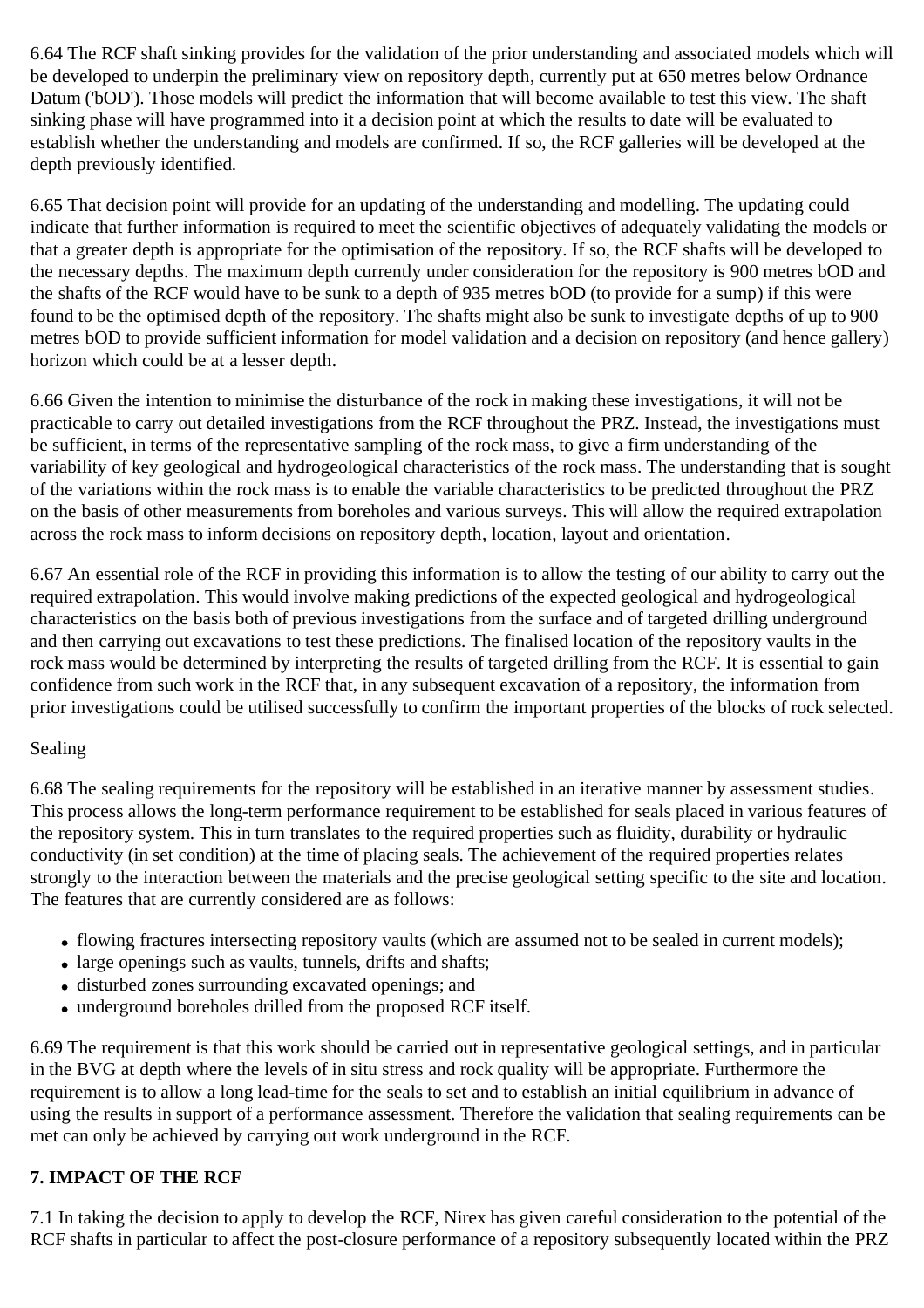because this is clearly a matter on which Nirex will have to satisfy the regulators at the appropriate stage of an authorisation procedure under RSA 93. Two issues are of particular relevance to these considerations:

- the location of the shafts relative to the eventual development of the repository vaults and accesses; and
- the method of excavation and the associated disturbance of the surrounding rock and hence of its hydrogeological properties.

7.2 For both these issues, the potential for effects on post-closure performance only exists if sealing materials cannot be placed in the openings and disturbances caused by the excavations to restrict groundwater flow and to maintain this barrier over long timescales. This is believed to be achievable but, because of the site-specific nature of sealing requirements, it is intended that suitable designs and specifications of seals will be demonstrated at a later stage of the programme. In order to progress to that stage, information will be used from a number of sources, including work that is currently under way in the Nirex Science Programme, relevant work previously carried out in other international programmes, and work that is proposed to be undertaken in the RCF. In the absence of this information the shafts have been evaluated in scoping studies as if sealed against the flow of groundwater to only a very low standard, equivalent to a compacted aggregate material. The results of these studies have shown no detrimental effect on transport of radionuclides and on this basis seals have to date not been included in assessment models.

#### **Location of the Shafts**

7.3 The key concern in respect of the location of the shafts is the possibility that they would provide a preferential pathway for groundwater flow that compromises the containment performance of the geosphere. Consideration has been given to various issues in this respect :

| ш.    | the potential for the shafts to intersect a major channel for groundwater flow from depth and to<br>connect this to the surface environment:                                                                                                            |
|-------|---------------------------------------------------------------------------------------------------------------------------------------------------------------------------------------------------------------------------------------------------------|
| lii.  | the potential for a driving force for groundwater flow from the vaults of the repository into the<br>shafts;                                                                                                                                            |
| liii. | the potential for a driving force for vertical upward flow of groundwater in the shafts; and                                                                                                                                                            |
| liv.  | the potential for a U-tube groundwater flow system with the shafts conducting water into the<br>repository and this subsequently being discharged into the inclined drift tunnels envisaged as<br>the principal accesses to a repository at Sellafield. |

7.4 Consideration of the hydrogeological conditions in the PRZ showed that the consequences of realising ii. or iii. would not be significantly affected by the choice of shaft locations. A pragmatic design solution is available to address iv. whereby there is sufficient flexibility in the routing of the inclined drifts that these could be arranged to arrive at the repository in close proximity to the shaft locations.

7.5 When the RCF was proposed in 1992, a good database was available for conditions at depth in the vicinity of the cluster of the boreholes into the PRZ, represented by Boreholes 2, 4 and 5. This gave no indications of a major flow channel that might connect with a shaft located at Longlands Farm and therefore gave confidence that the possibility at i. above was unlikely. The drilling of several further boreholes in this location and the interpretation of more detailed geophysical surveys, as reported by Dr Chaplow in his evidence (**PE/NRX/14**, paragraphs 4.6), have confirmed this prognosis.

7.6 The location of the shafts was determined to be in the north-eastern quadrant of the PRZ because this was interpreted to be upstream in relation to the overall direction of flow in that location, as reflected by the choice of cross-section for groundwater flow modelling reported in *Nirex 95* (Volume 3, Section 2.1.1, pages 2.2 to 2.3) [COR/522]. The location of the shafts at Longlands Farm, within the north-eastern quadrant of the PRZ, would allow sufficient horizontal distance between that location and the north-eastern boundary of the PRZ, for the inclined drift access envisaged for a repository to be brought around the shaft location to approach from upstream without going outside the PRZ.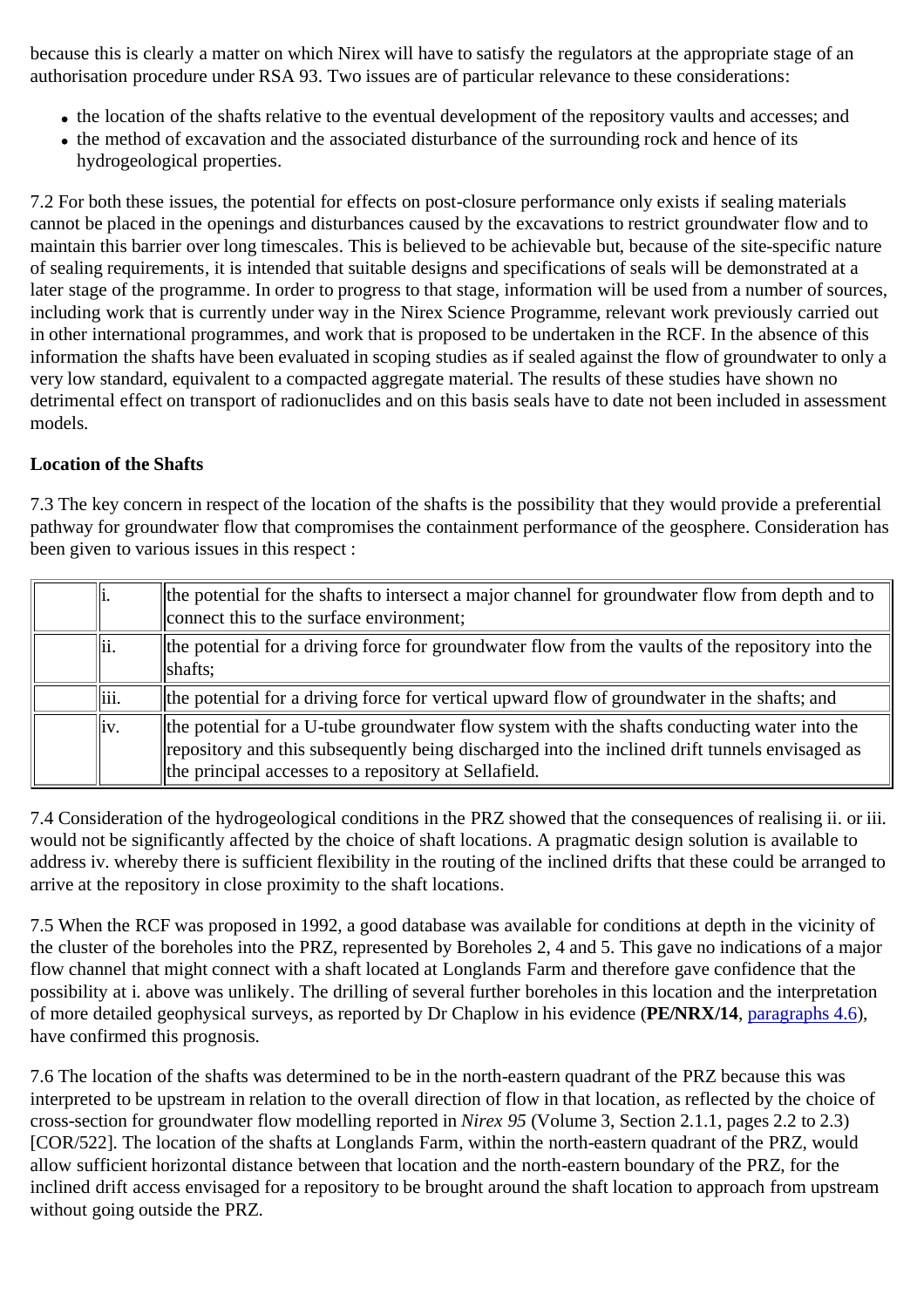#### **Excavation Methods**

7.7 The main concern in respect of the excavation methods chosen to develop the RCF is that these will disturb the rock in such a way as to develop preferential pathways for groundwater flow. The effect of excavation disturbance on groundwater flows is an important area of study proposed for the RCF. At this stage pragmatic assumptions have been made as to the effects, whereby the hydraulic conductivity of the rock is increased by two orders of magnitude to a distance into the rock surrounding the excavation equivalent to twice the diameter of the excavation. These are thought to be conservative assumptions. Moreover, as I noted in paragraph 6.47 of my evidence, scoping studies have shown that disturbance on this scale would be unlikely to impair the performance of the repository and the effects of disturbance have not been included in assessment models on this basis.

7.8 There is a good body of evidence from previous practice concerning the extent of excavation disturbance of rocks of different qualities as a function of key variables such as the diameter of the excavation and the excavation methods chosen on which to base these assumptions. When the assumed extent of the disturbance is combined with the chosen values for the increased hydraulic conductivity of the BVG within this disturbed zone there is calculated to be no significant effect on the movement of groundwater from depth to the surface. This analysis takes no benefit from any measures that might be taken to reduce excavation disturbance effects or to seal the disturbed zone subsequently.

7.9 It was originally envisaged that the shaft excavation would require the freezing of some part or all of the sandstone formations overlying the BVG. This would have required the introduction of a large number of drill holes around the shaft and possible disruption of the rock by freeze-thaw cycling. The replacement of this method by one where groundwater control is achieved by the preferred method of grouting would introduce a major reduction in the mechanical disturbance that would be caused, albeit that no significant impact upon groundwater flow was calculated to result.

## **8. REFERENCES**

#### COR/501

UK Nirex Ltd. Report 71, Deep Repository Project - Preliminary Environmental and Radiological Assessment and Preliminary Safety Report, 1989.

#### COR/505

Nirex Report 525, Scientific Update 1993, December 1993.

#### COR/509

Nirex Science Report S/94/003, Post-closure Performance Assessment : Gas Generation and Migration, November 1994.

#### COR/517

Nirex Report 524, The Geology and Hydrogeology of the Sellafield Area : Interim Assessment : December 1993.

#### COR/520

DOE/RAS/92.010, UK Nirex Report No. 284, The United Kingdom Radioactive Waste Inventory, November 1992.

#### COR/522

Nirex Science Report S/95/012, Post-closure Performance Assessment, Nirex 95 : A Preliminary Analysis of the Groundwater Pathway for a Deep Repository at Sellafield, July 1995.

#### GOV/208

Review of Radioactive Waste Management Policy, Final Conclusions, Cm 2919, July 1995.

#### NRX/15/1

Nirex Science Report S/95/011, Nirex Safety Assessment Research Programme, Nirex Near-Field Research: Report on Current Status in 1994, July 1995.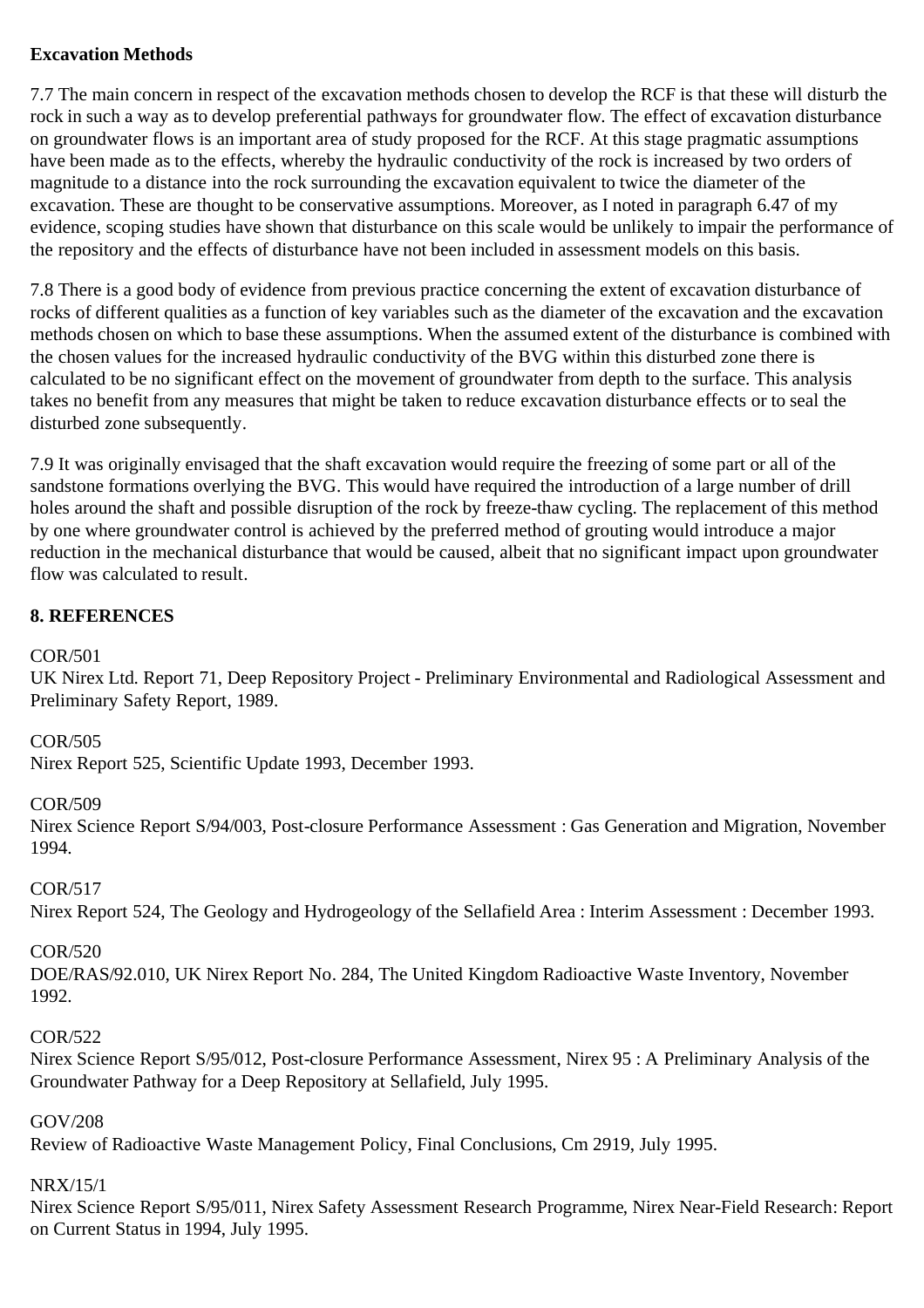## *TABLE 5.1: INVENTORY OF RADIONUCLIDES IMPORTANT TO SAFETY OF DISPOSAL*

| Radionuclide    | Half-life (years) | Radioactivity (TBq) |
|-----------------|-------------------|---------------------|
| $Hydrogen-3$    | 12.35             | 52,000              |
| $Nickel-63$     | 96.00             | 1,130,000           |
| Strontium-90    | 29.12             | 151,000             |
| $ $ Caesium-137 | 30.00             | 547,000             |
| Plutonium-238   | 87.74             | 9,670               |
| Plutonium-241   | 14.40             | 123,000             |

I. Short-lived radionuclides with half-lives less than 100 years

II. Long-lived radionuclides with half-lives less than 100,000 years

| Radionuclide      | Half-life (years) | Radioactivity (TBq) |
|-------------------|-------------------|---------------------|
| Carbon-14         | 5,730             | 2,570.0             |
| Nickel-59         | 75,000            | 14,100.0            |
| Selenium-79       | 65,000            | 5.99                |
| Niobium-94        | 20,300            | 1,020.0             |
| Radium-226        | 1,600             | 11.1                |
| Thorium-230       | 77,000            | 0.115               |
| Protoactinium-231 | 32,760            | 0.0192              |
| Plutonium-239     | 24,065            | 11.700.0            |
| Plutonium-240     | 6,537             | 13,100.0            |
| Americium-241     | 432               | 43,500.0            |
| Americium-242m    | 152               | 35.5                |
| Americium-243     | 7,380             | 21.7                |

III. Long-lived radionuclides with half-lives greater than or equal to 100,000 years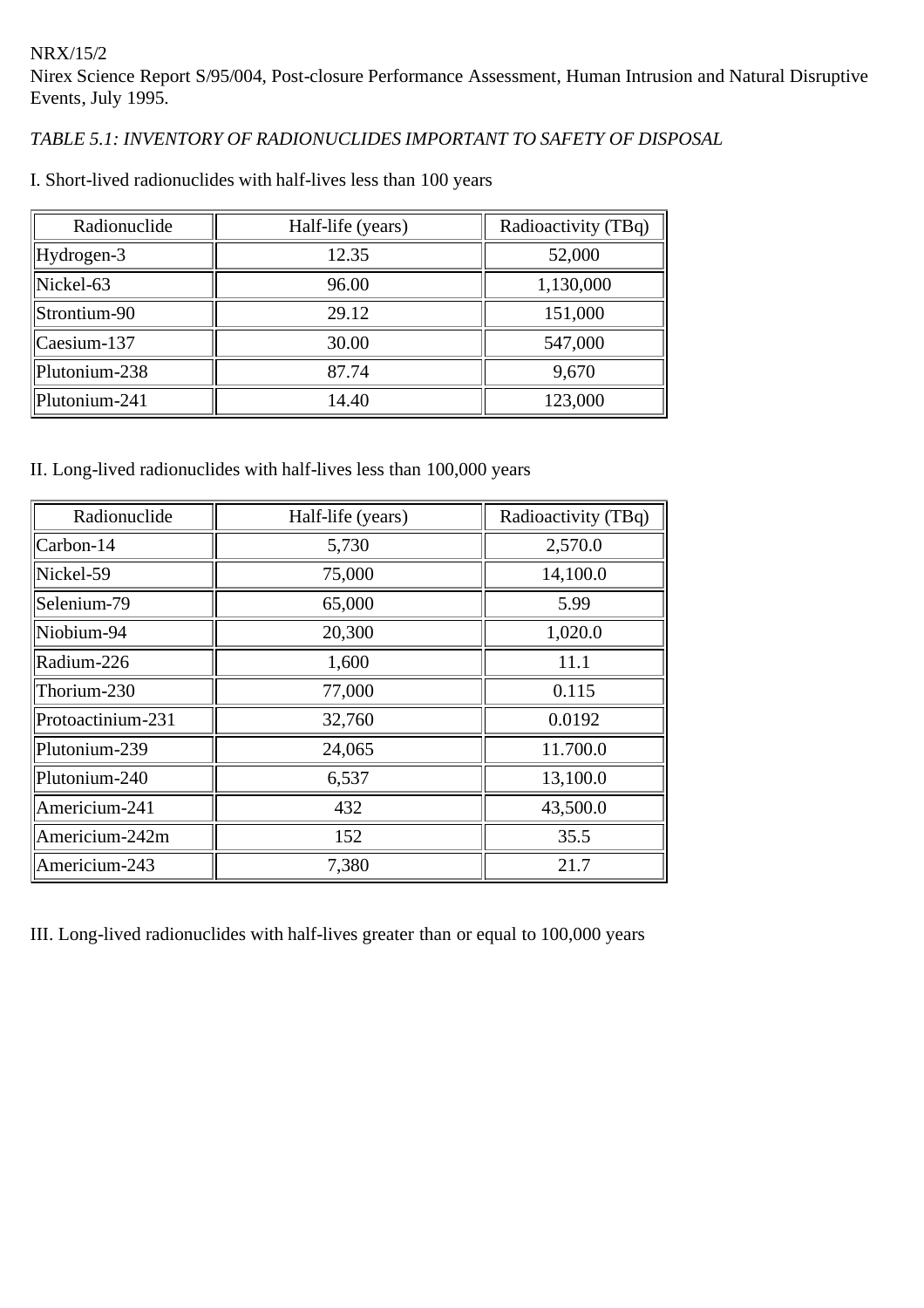| Radionuclide  | Half-life (millions of years) | Radioactivity (TBq) |
|---------------|-------------------------------|---------------------|
| Chlorine-36   | 0.301                         | 16.6                |
| Zirconium-93  | 1.53                          | 339.0               |
| Technetium-99 | 0.213                         | 318.0               |
| $Tin-126$     | 0.10                          | 4.16                |
| Iodine-129    | 15.7                          | 0.919               |
| Caesium-135   | 2.3                           | 8.72                |
| Thorium-232   | 14,050                        | 0.0784              |
| Uranium-234   | 0.2445                        | 62.4                |
| Uranium-235   | 703.8                         | 1.33                |
| Uranium-238   | 4,468                         | 35.8                |
| Neptunium-237 | 2.14                          | 61.0                |
| Plutonium-242 | 0.3763                        | 12.8                |

#### Footnotes

|       | Radioactivity given in TBq at time of repository closure (assumed 2060)                                                                                                |
|-------|------------------------------------------------------------------------------------------------------------------------------------------------------------------------|
| llii. | Total Inventory in 2060 is 14.17 x $10^6$ TBq. (The table does not list radionuclides that are so short-lived<br>that they are not important for post-closure safety.) |
| iii.  | Disposal inventory is derived from the 1991 National Inventory [COR/520].                                                                                              |

## *FIGURE 5.1: RADIOACTIVE DECAY OF DISPOSAL - INVENTORY WITH TIME* (Click on image to see in full size)



*FIGURE 5.2: FRACTIONAL RELEASE OF PLUTONIUM-239 AS A FUNCTION OF BARRIER OPERATION* (Click on image to see in full size)

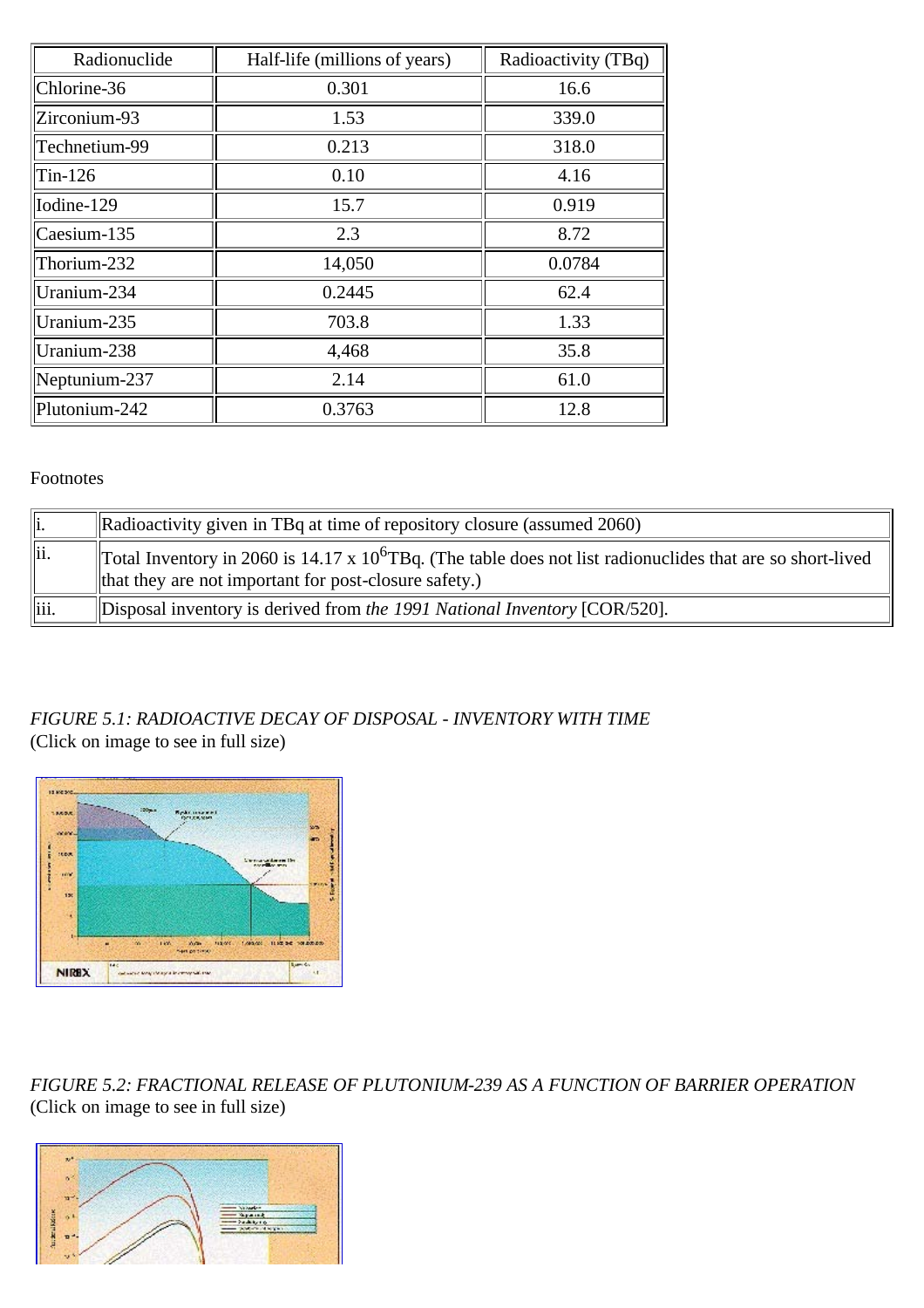*FIGURE 5.3: RISK PLOTTED AGAINST TIME FOR EACH OF THE CLIMATE STATES WITH TERRESTRIAL DISCHARGE, AND FOR THE TEMPERATE CLIMATE STATE WITH MARINE DISCHARGE* (Click on image to see in full size)



Back to NRX15 Menu . Back to POE Menu . Back to Homepage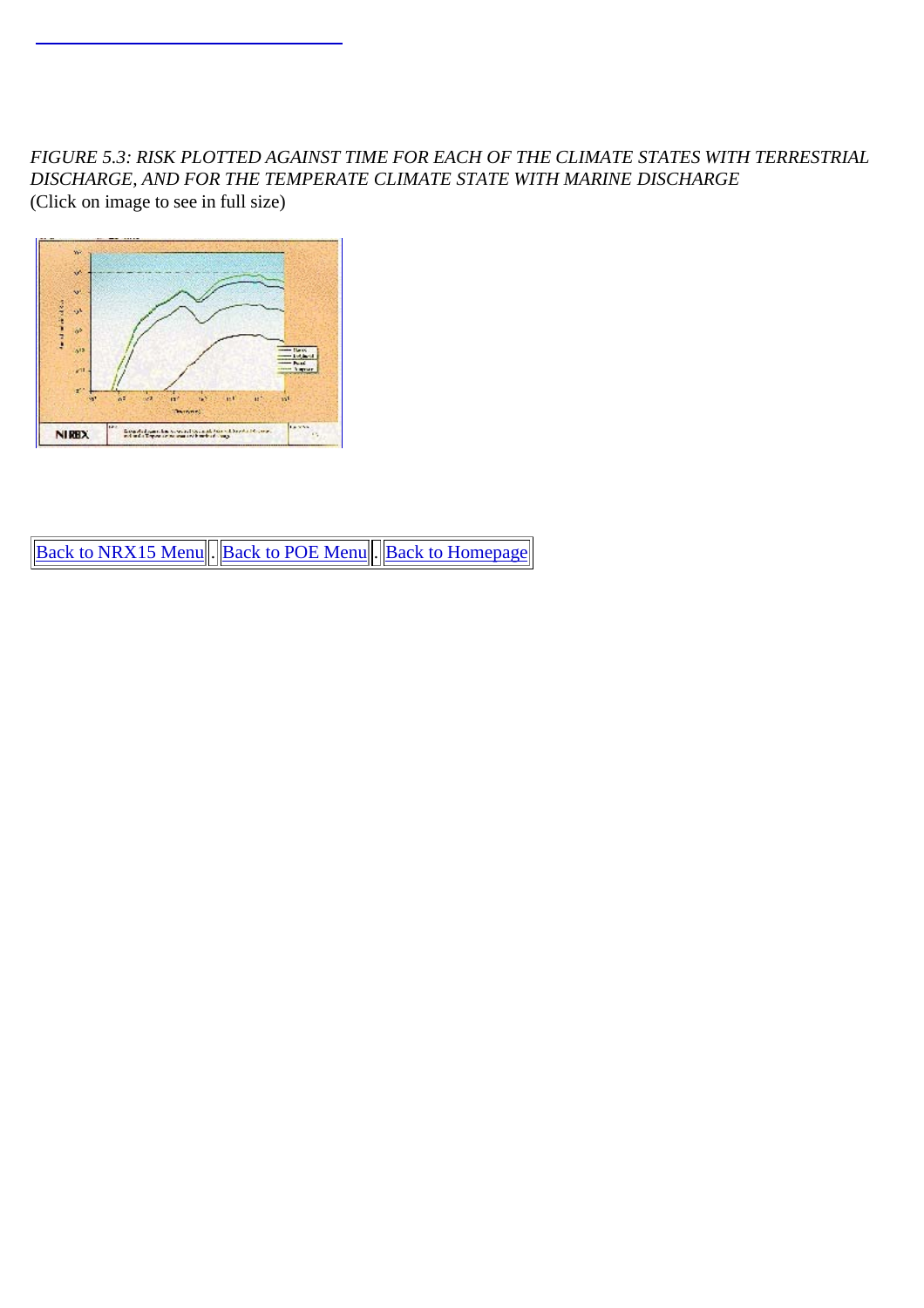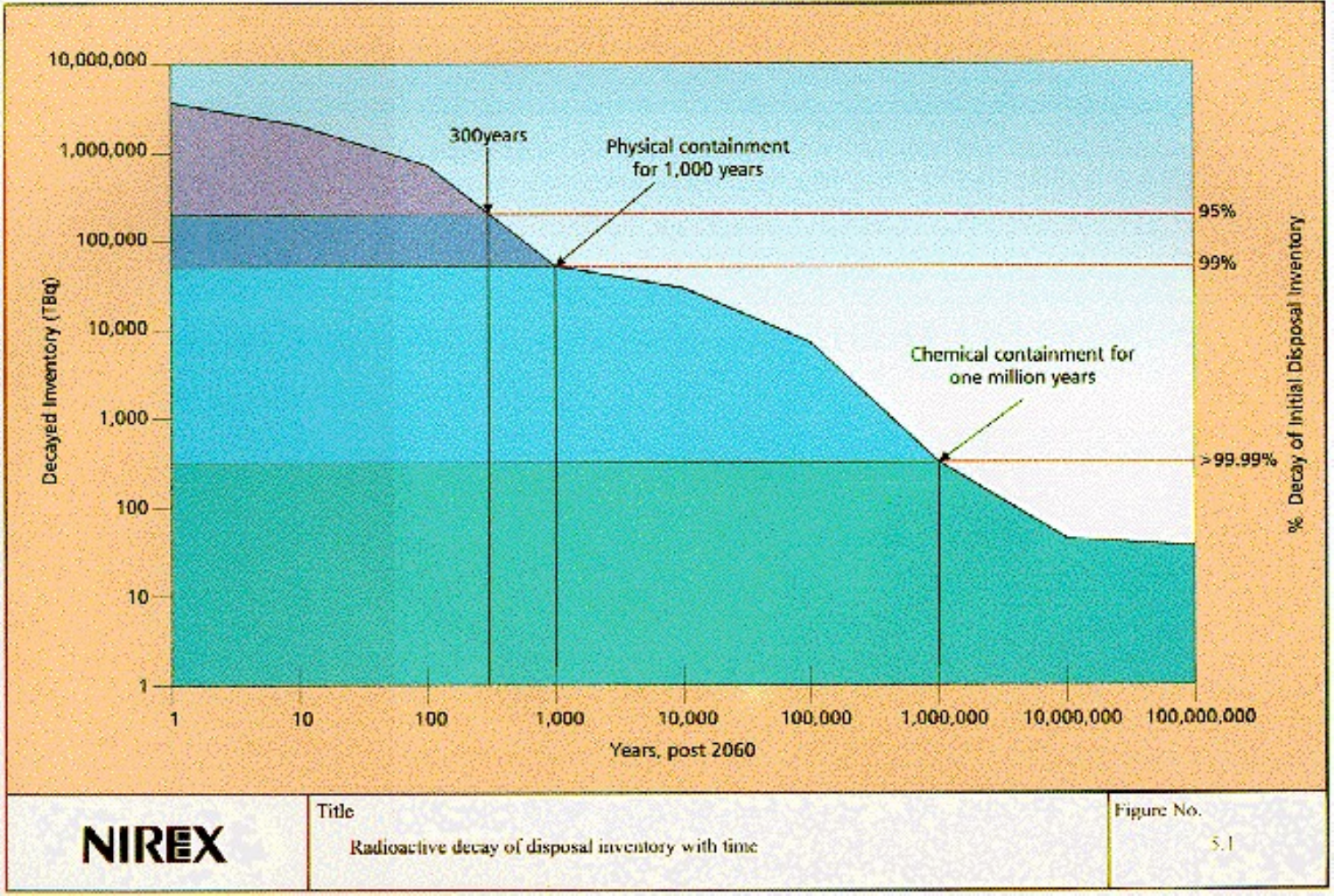